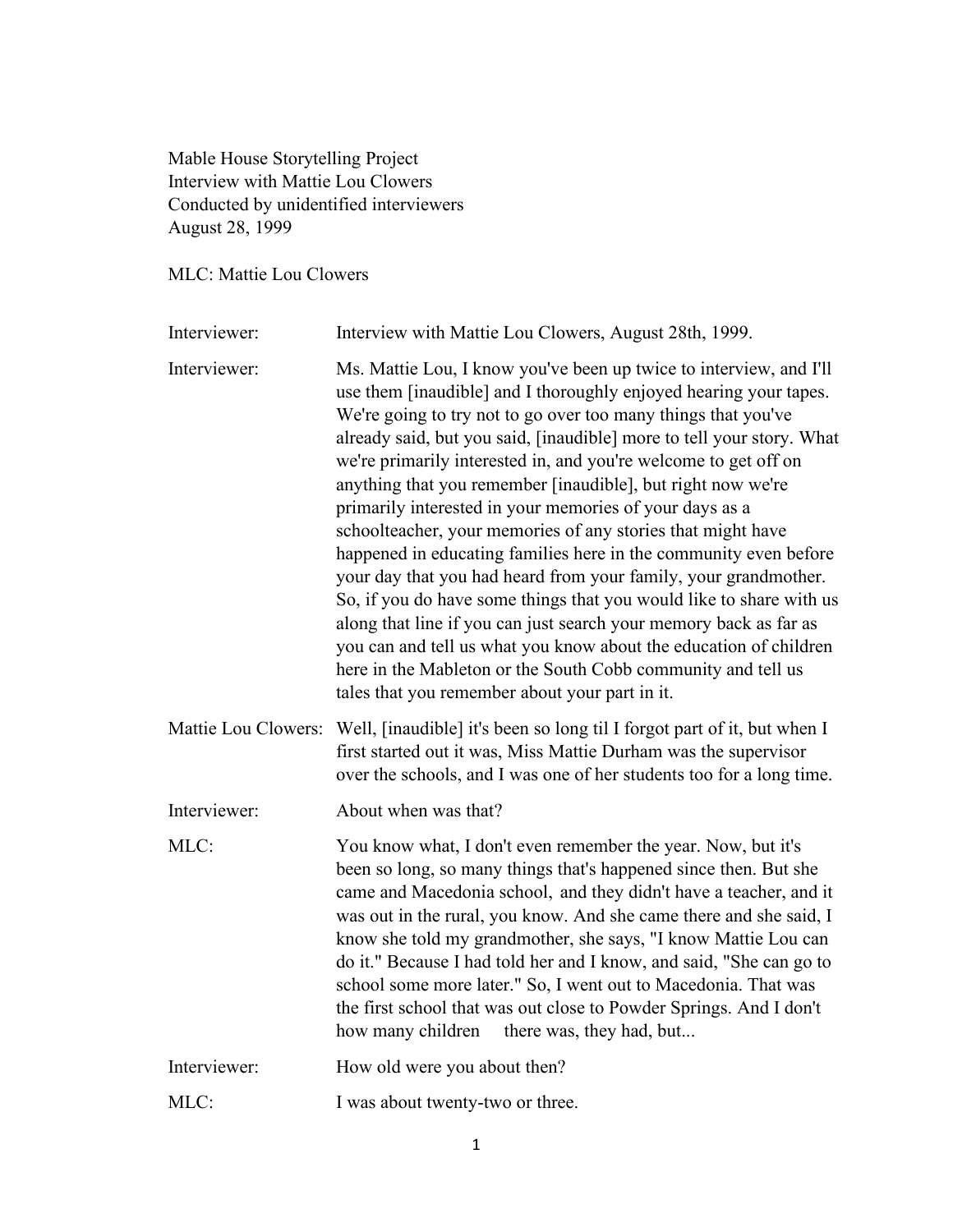| Interviewer: | Twenty-two or three. And you are, how old are you now? About<br>eighty-nine?                                                                                                                                                                                                                                                                                                                                                                                                                                                                                                                                                                                                                                                                                                                                                                                                                                                                                                                                                                                        |
|--------------|---------------------------------------------------------------------------------------------------------------------------------------------------------------------------------------------------------------------------------------------------------------------------------------------------------------------------------------------------------------------------------------------------------------------------------------------------------------------------------------------------------------------------------------------------------------------------------------------------------------------------------------------------------------------------------------------------------------------------------------------------------------------------------------------------------------------------------------------------------------------------------------------------------------------------------------------------------------------------------------------------------------------------------------------------------------------|
| MLC:         | I'm ninety-three, almost ninety-four. If I live to November I'll be<br>ninety-four. And so, then I stayed out there. I had some cousins<br>that lived out there, and I boarded a room with them. And the<br>schoolhouse was near where I stayed at, and so they had some<br>children, they had two, so we would go down there to the school, I<br>would go by, had to get used to them. And you know, after I got<br>used to them, everything was all right. See they didn't have heat, or<br>nothing like they have now, and we had I guess you'd call it<br>potbellied stoves, and it never hardly ever did get warm [laughs],<br>the stove. So, the children at that time, I guess it was the county or<br>something, they would bring beans and peas, and things like that,<br>and we would, at lunch time we would always heat them on that<br>stove and eat them, and they'd bring a plate or spoons or something<br>to eat them with.                                                                                                                        |
| Interviewer: | The children would bring that?                                                                                                                                                                                                                                                                                                                                                                                                                                                                                                                                                                                                                                                                                                                                                                                                                                                                                                                                                                                                                                      |
| MLC:         | Yes. And before, we always started off, we would sing a song, and<br>then we'd have prayer, you see, and then we had, let's see, it think<br>there was about six grades, reading, writing and arithmetic and all<br>like that. We would have all that. Have the arithmetic, and then<br>we'd have spelling, reading, geography, English, and all that in the<br>first grade.                                                                                                                                                                                                                                                                                                                                                                                                                                                                                                                                                                                                                                                                                        |
| Interviewer: | [inaudible]                                                                                                                                                                                                                                                                                                                                                                                                                                                                                                                                                                                                                                                                                                                                                                                                                                                                                                                                                                                                                                                         |
| MLC:         | We'd do all that in the first grade. Get through with that arithmetic.<br>Then I'd have the second grade, third grade on, like that until we'd<br>get finished. And when it'd come lunch time, well, the children<br>was always anxious to eat. So, I'd say, well, let's say the blessing<br>now before we eat. So, we'd always say the blessing, and when we<br>get through with the blessing, I'd ask one of the boys, I'd say,<br>"What were you thinking about when you was saying the<br>blessing?" He'd say, "I was thinking about eating." [laughs] So<br>we'd do that all, and then we'd have recess at ten o'clock, just a<br>little while. And then we'd go back in and after the lunch, we<br>would have recess again at lunch time. And so, we'd stay out and<br>they'd play, and I'd ring the bell when it was time for them to come<br>back in. They'd have a good time playing, they really had a good<br>time. And the children, I know it was so different, what it is now.<br>If they'd misbehave I'd spank them. [laughs] I had a switch and I'd |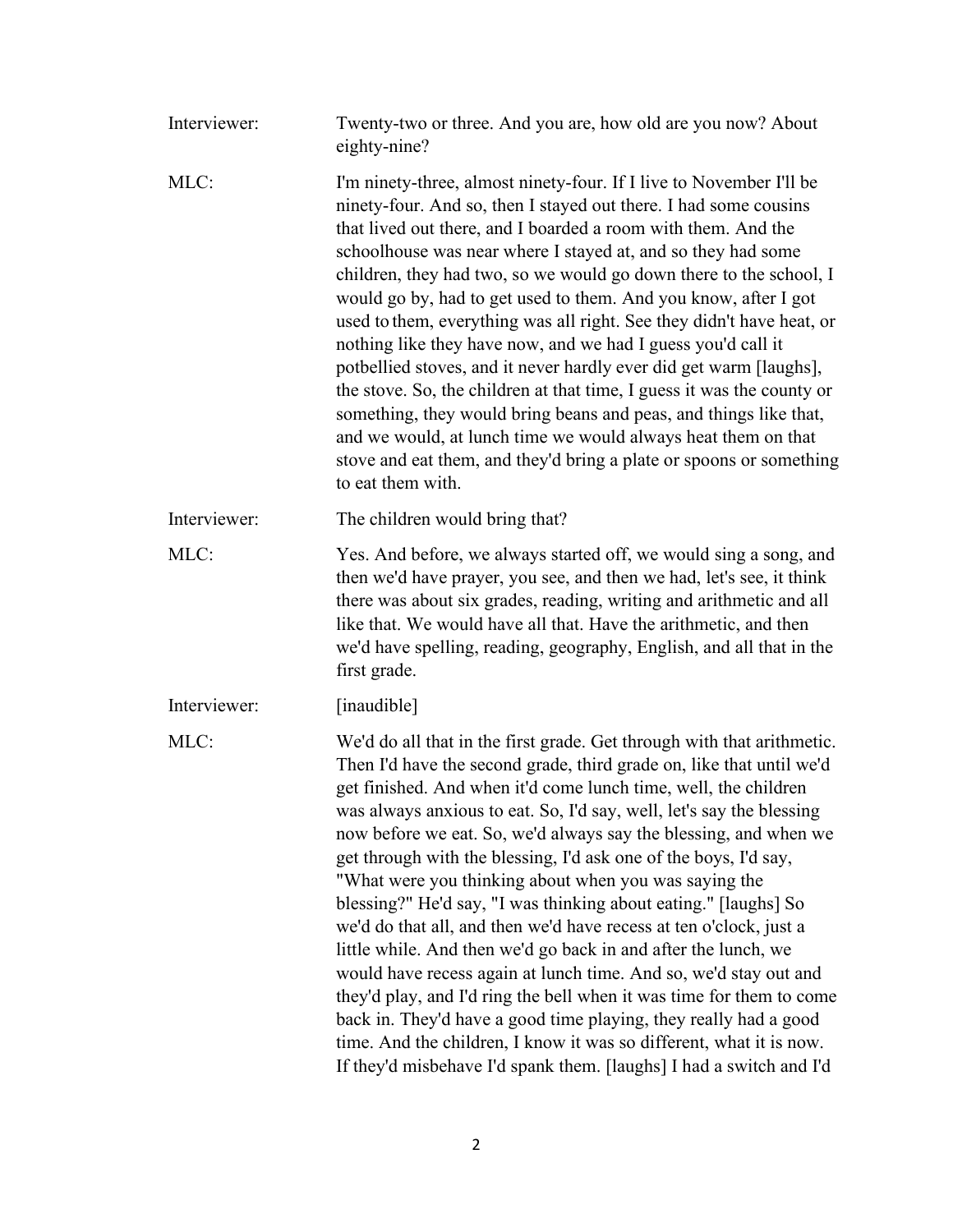|              | hit them. And their mother would tell you to make them mind. And<br>so, it was easy. It wasn't bad. I enjoyed it.                                                                                                                                                                                                                                                                                                                                                                                                                                                                                                                                                                                                                                                                                                                                                                                                   |
|--------------|---------------------------------------------------------------------------------------------------------------------------------------------------------------------------------------------------------------------------------------------------------------------------------------------------------------------------------------------------------------------------------------------------------------------------------------------------------------------------------------------------------------------------------------------------------------------------------------------------------------------------------------------------------------------------------------------------------------------------------------------------------------------------------------------------------------------------------------------------------------------------------------------------------------------|
| Interviewer: | About how many children did you have there?                                                                                                                                                                                                                                                                                                                                                                                                                                                                                                                                                                                                                                                                                                                                                                                                                                                                         |
| MLC:         | Well at that school I don't think but I had about maybe fifteen or<br>twenty there. There weren't too many children there. And then I<br>left. That was Macedonia. And then next time I came to Mableton.<br>Well, it was the Green Grove down below here, about three miles<br>down the road. I went down there and I stayed down there I think<br>about two years. And then I left there and I went to, it was Saint<br>John, down right this side of the river, it was still in Cobb County.<br>I was assistant teacher down there for one or two years. And then I<br>left there and went to Macedonia, wait, not Macedonia, I mean<br>New Friendship where his daddy went to school. And then it was a<br>lot of children. I had about fifty-five children over there. Well then,<br>got an assistant teacher because there were so many I couldn't<br>handle all of them. But it was wonderful. I enjoyed it. |
| Interviewer: | What kind of desks did the children have? Did they have benches<br>or desks?                                                                                                                                                                                                                                                                                                                                                                                                                                                                                                                                                                                                                                                                                                                                                                                                                                        |
| MLC:         | Well, they just had benches. Well, finally, toward the last, I think<br>we got some desks. But not at first, we just had old-fashioned<br>benches and old-fashioned heater and boy, I stayed with my<br>grandmother when I was teaching at New Friendship over there<br>where his daddy was born, the school, and I had to walk through<br>the swamp to go back. And sometimes it would rain and I couldn't<br>get through there, and so I had to go and go all the way around the<br>road. And then I would get over there, I had a cousin lived over<br>there and another family, well I could spend the night over there<br>you see, when it was so bad.                                                                                                                                                                                                                                                         |
| Interviewer: | About how far were you walking?                                                                                                                                                                                                                                                                                                                                                                                                                                                                                                                                                                                                                                                                                                                                                                                                                                                                                     |
| MLC:         | Well, I guess about two miles, I guess.                                                                                                                                                                                                                                                                                                                                                                                                                                                                                                                                                                                                                                                                                                                                                                                                                                                                             |
| Interviewer: | Were the children walking too?                                                                                                                                                                                                                                                                                                                                                                                                                                                                                                                                                                                                                                                                                                                                                                                                                                                                                      |
| MLC:         | Yes. Some of them that lived on this side of the creek. But there<br>was just one family, one or two families lived on the side of the<br>creek where I was, but most of them lived on the other side. Other<br>side of the schoolhouse up there.                                                                                                                                                                                                                                                                                                                                                                                                                                                                                                                                                                                                                                                                   |
| Interviewer: | Everybody walked.                                                                                                                                                                                                                                                                                                                                                                                                                                                                                                                                                                                                                                                                                                                                                                                                                                                                                                   |
| MLC:         | Yeah. No, nobody was riding. And I would get out of school on<br>Friday, well I would turn out earlier on Friday, and it was about six                                                                                                                                                                                                                                                                                                                                                                                                                                                                                                                                                                                                                                                                                                                                                                              |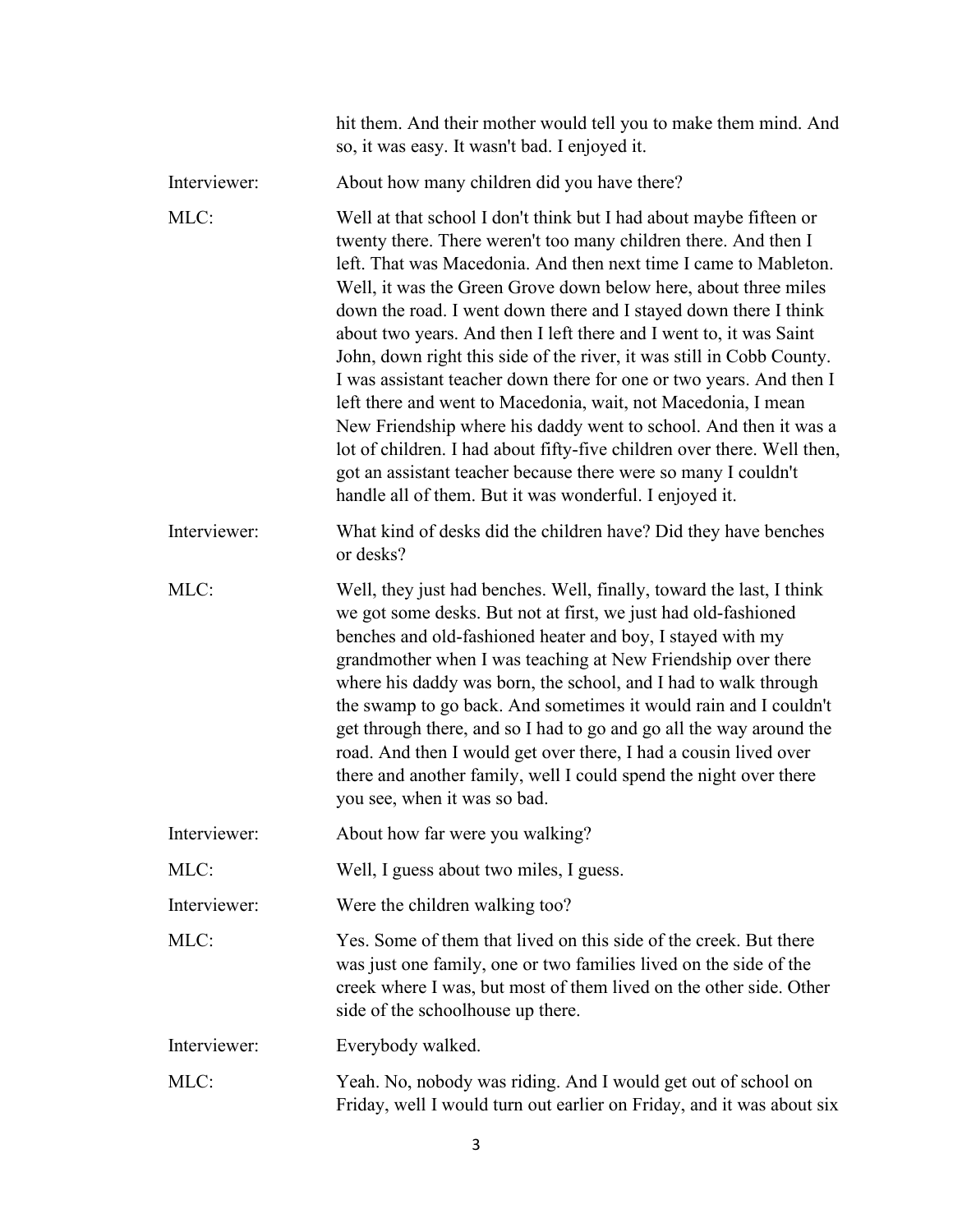|              | miles to Marietta. And I walked to Marietta. I'd get off the<br>streetcar and stop and work. I was seeing after my grandmother<br>and I would work, get off and go and work two hours, and I lived<br>about a mile below Smyrna, or two, and I'd catch a streetcar and<br>go down there. Had somebody stay and take care of my<br>grandmother, and then I'd wash, and the next morning, Saturday<br>morning, I would get up and go clean up somebody's house. A Mr.<br>Hughes. And I'd get through with them and I'd clean up his<br>sister's house, and then I'd go buy groceries and go back, go home<br>and wash, and clean up, and do a lot of things like that and get<br>everything straightened out so I could go back to school on<br>Monday. |
|--------------|-------------------------------------------------------------------------------------------------------------------------------------------------------------------------------------------------------------------------------------------------------------------------------------------------------------------------------------------------------------------------------------------------------------------------------------------------------------------------------------------------------------------------------------------------------------------------------------------------------------------------------------------------------------------------------------------------------------------------------------------------------|
| Interviewer: | You were working around the clock.                                                                                                                                                                                                                                                                                                                                                                                                                                                                                                                                                                                                                                                                                                                    |
| MLC:         | Yeah, I worked all the time. I was busy all the time.                                                                                                                                                                                                                                                                                                                                                                                                                                                                                                                                                                                                                                                                                                 |
| Interviewer: | Ms. Mattie Lou, I know money was real different                                                                                                                                                                                                                                                                                                                                                                                                                                                                                                                                                                                                                                                                                                       |
| MLC:         | Oh yeah.                                                                                                                                                                                                                                                                                                                                                                                                                                                                                                                                                                                                                                                                                                                                              |
| Interviewer: | than it was.                                                                                                                                                                                                                                                                                                                                                                                                                                                                                                                                                                                                                                                                                                                                          |
| MLC:         | Oh Lord, yeah. I could take                                                                                                                                                                                                                                                                                                                                                                                                                                                                                                                                                                                                                                                                                                                           |
| Interviewer: | How much did you make, do you think?                                                                                                                                                                                                                                                                                                                                                                                                                                                                                                                                                                                                                                                                                                                  |
| MLC:         | Well, let me see. I don't think I got but about two dollars for every<br>if I got that then for working there.                                                                                                                                                                                                                                                                                                                                                                                                                                                                                                                                                                                                                                        |
| Interviewer: | For how long? Two dollars for what?                                                                                                                                                                                                                                                                                                                                                                                                                                                                                                                                                                                                                                                                                                                   |
| MLC:         | Oh yeah, I meant for that Saturday.                                                                                                                                                                                                                                                                                                                                                                                                                                                                                                                                                                                                                                                                                                                   |
| Interviewer: | About two dollars a week?                                                                                                                                                                                                                                                                                                                                                                                                                                                                                                                                                                                                                                                                                                                             |
| MLC:         | Yes, see that was just on Saturday, but let's see. Gosh, I don't<br>know about how much I got when was teaching school. Wasn't<br>much. But anyhow, it went a long ways, because I could take that<br>money that I'd worked on Saturday and get enough groceries for<br>my grandmother and the lady that stayed with her. I had a great-<br>aunt. She was real old. She didn't have a home. So, she stayed with<br>her, you see, while I teach school. So, I could take that and buy<br>enough groceries for them and all the week, and then I'd leave out<br>Monday morning and come back Friday evening.                                                                                                                                            |
| Interviewer: | So, you were looking after children and you were looking after<br>your family.                                                                                                                                                                                                                                                                                                                                                                                                                                                                                                                                                                                                                                                                        |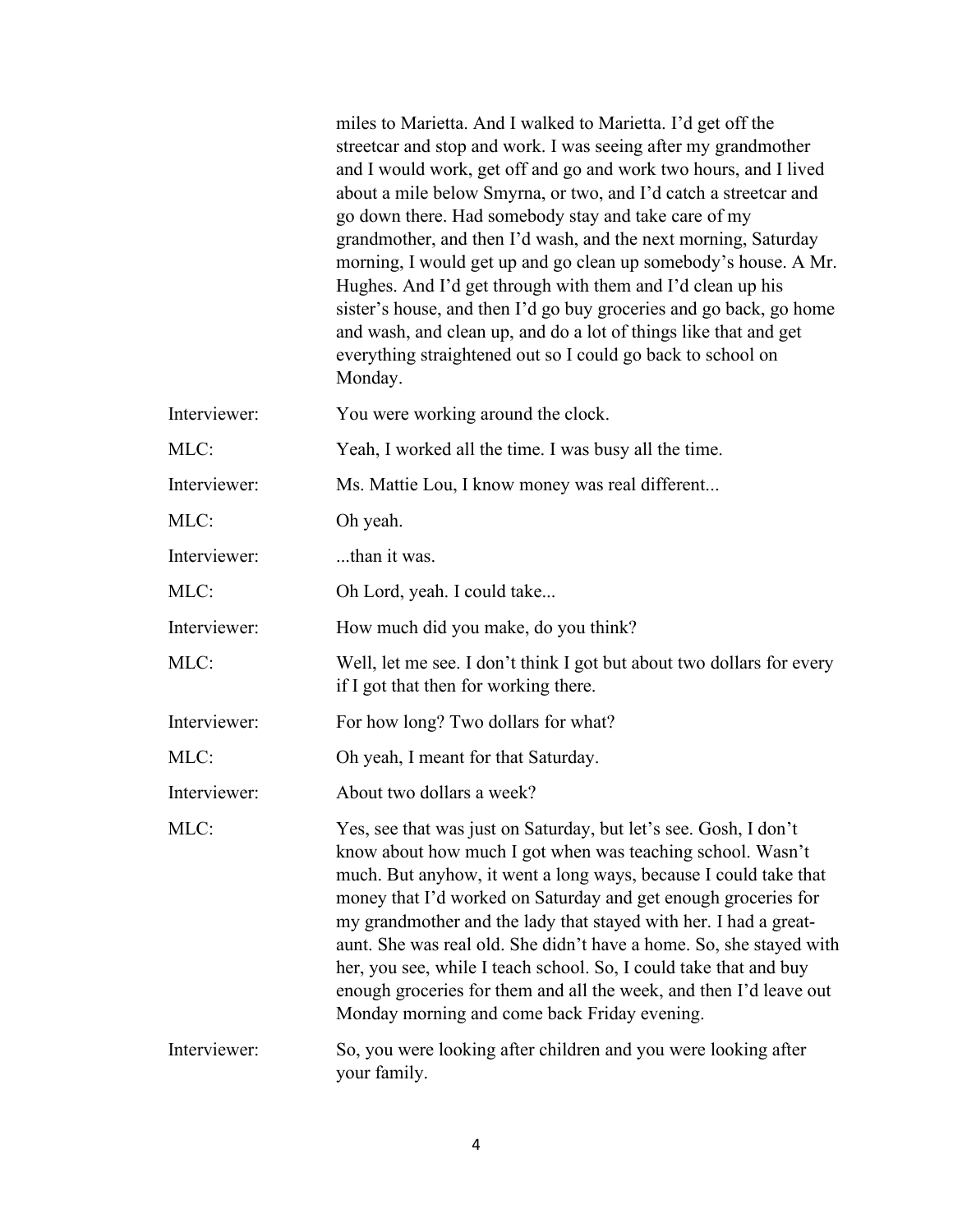| MLC:         | Yeah, uh-huh. I mean, I have really worked all these ninety-<br>something years. [laughs] I say, it's a wonder I can work at all. But<br>you know, if it wasn't for this ruptured back and all, I still would. I<br>told them I feel like I'm sixteen. [laughs] But that's got me know.<br>Can't help it. But I'm the kind never going to give up. I get my<br>stick and I go on. I made a whole lot of preserves yesterday, and<br>I'm going to make some more, and I still, over at the Center, when<br>they have things over there, they have bake sales. Well, I make ten<br>potato pies at a time for them to sell. And I do something. I still<br>stay busy. I can't stand up long but I get everything and put on the<br>table, and I have a high chair and I work up a storm and I bake<br>cakes, and |
|--------------|---------------------------------------------------------------------------------------------------------------------------------------------------------------------------------------------------------------------------------------------------------------------------------------------------------------------------------------------------------------------------------------------------------------------------------------------------------------------------------------------------------------------------------------------------------------------------------------------------------------------------------------------------------------------------------------------------------------------------------------------------------------------------------------------------------------|
| Interviewer: | [inaudible] what she's talking about when she said you could teach<br>children. Your energy, you must have meant a lot to a lot of people<br>over the years.                                                                                                                                                                                                                                                                                                                                                                                                                                                                                                                                                                                                                                                  |
| MLC:         | Well, they say I do. They're real nice and the people that I used to<br>help, work, too, they're so nice to me. Yeah. One of the ladies, I<br>was there when she was born. They lived on the same street. Well,<br>her husband wanted another television, so she brought it, cable<br>television, and gave me. Yeah. People is real nice to me. Course I<br>try to be nice to everybody.                                                                                                                                                                                                                                                                                                                                                                                                                      |
| Interviewer: | Ms. Mattie Lou, when you were teaching those years, what kind of<br>books did you have?                                                                                                                                                                                                                                                                                                                                                                                                                                                                                                                                                                                                                                                                                                                       |
| MLC:         | Well, I don't really know the name of them now, but just, books<br>they had. First grade books.                                                                                                                                                                                                                                                                                                                                                                                                                                                                                                                                                                                                                                                                                                               |
| Interviewer: | Did the county supply books, or did the parents supply books?                                                                                                                                                                                                                                                                                                                                                                                                                                                                                                                                                                                                                                                                                                                                                 |
| MLC:         | The county. They supplied books. Yeah, they had arithmetics and<br>readers, geography, English, all those books like that.                                                                                                                                                                                                                                                                                                                                                                                                                                                                                                                                                                                                                                                                                    |
| Interviewer: | Did they supply the paper and pencils for the children?                                                                                                                                                                                                                                                                                                                                                                                                                                                                                                                                                                                                                                                                                                                                                       |
| MLC:         | No, the parents, they had to buy that.                                                                                                                                                                                                                                                                                                                                                                                                                                                                                                                                                                                                                                                                                                                                                                        |
| Interviewer: | Well because we were talking about recess and all, what kind of<br>games did the kids play?                                                                                                                                                                                                                                                                                                                                                                                                                                                                                                                                                                                                                                                                                                                   |
| MLC:         | Well, long time ago, I've forgot a lot of those games, but some of<br>the games I remember they played, little Sally Walker sitting in the<br>saucer. Let's see. Cry, cry, something or another, wipe your<br>weeping eyes, and then they'd play drop the handkerchief, and<br>they'd play ball, and I don't know, a lot of the little games that<br>they would play.                                                                                                                                                                                                                                                                                                                                                                                                                                         |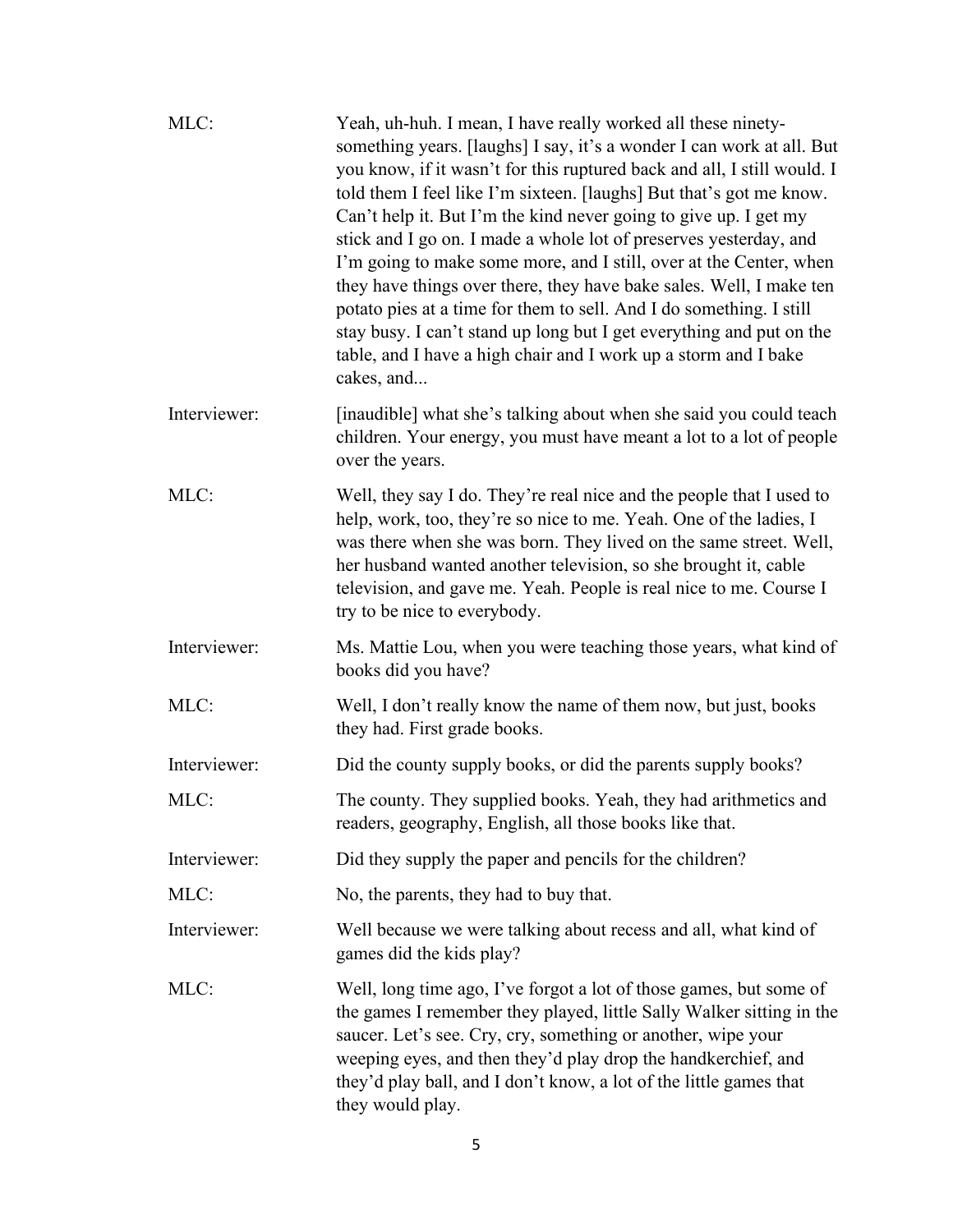| Interviewer: | I remember drop the handkerchief, they used to play that, but little<br>Sally something, how did that go? Tell me how that went.                                                                                                                                                                                                                                                                                                                                                                                                                                                                                                             |
|--------------|----------------------------------------------------------------------------------------------------------------------------------------------------------------------------------------------------------------------------------------------------------------------------------------------------------------------------------------------------------------------------------------------------------------------------------------------------------------------------------------------------------------------------------------------------------------------------------------------------------------------------------------------|
| MLC:         | Let's see, I think that was when they was going, they'd join hands<br>and go around and round. 'Little Sally Walker, sitting in the<br>saucer, cry,' let's see, 'cry, baby, cry, wipe your weeping eyes,'<br>and I think, seems like it's 'fly to the east and fly to the west, and<br>fly to the one you know the best.' And then they                                                                                                                                                                                                                                                                                                      |
| Interviewer: | Somebody in the middle then picks somebody else out?                                                                                                                                                                                                                                                                                                                                                                                                                                                                                                                                                                                         |
| MLC:         | Uh-huh, yeah, that's right. And, I don't know, there'd be a lot of<br>little games. And at the end of school when we would always have<br>a program, and I had one boy, he would sound like a preacher, and<br>then he could just do like a preacher, you know, and then they, like<br>he was preaching, and some of the children would be shouting and<br>all like that, and so, back then I could think of a lot of things to tell<br>them, to say, but that's gone know. And then I had them to sing a<br>song, like a hymn. 'Am I soldier to horse, or follow the plow, and<br>shall I fear to hold the cane while Nancy milks the cow.' |
| Interviewer: | Do you remember the tune [inaudible]?                                                                                                                                                                                                                                                                                                                                                                                                                                                                                                                                                                                                        |
| MLC:         | Yes. Lot of songs is not coming to me now. And then I'd give<br>them all speeches to say, and we would have a good time, and<br>people would really come and they really did enjoy it.                                                                                                                                                                                                                                                                                                                                                                                                                                                       |
| Interviewer: | Oh, that's wonderful.                                                                                                                                                                                                                                                                                                                                                                                                                                                                                                                                                                                                                        |
| MLC:         | Yeah. We'd do a lot of funny things.                                                                                                                                                                                                                                                                                                                                                                                                                                                                                                                                                                                                         |
| Interviewer: | You taught them all their music, you taught them all their<br>speeches?                                                                                                                                                                                                                                                                                                                                                                                                                                                                                                                                                                      |
| MLC:         | Yeah. Give everyone a speech. Yeah. Buddy said last night that he<br>remembered that I had told him a speech one time and he said he<br>never would forget it. I said, I don't even remember it. [laughs]                                                                                                                                                                                                                                                                                                                                                                                                                                    |
| Interviewer: | Would you write the speeches or would you find them somewhere?                                                                                                                                                                                                                                                                                                                                                                                                                                                                                                                                                                               |
| MLC:         | Well, I'd find them somewhere and sometimes I'd just write some.<br>I guess I was kind of smart then but, I say the day is past and gone,<br>the evening shade appear. But it was wonderful, I really enjoyed it.                                                                                                                                                                                                                                                                                                                                                                                                                            |
| Interviewer: | Can you remember any children in particular, or any tales about<br>any of the children? Anything that happened to them?                                                                                                                                                                                                                                                                                                                                                                                                                                                                                                                      |
| MLC:         | Well [laughs] I know one boy was named Clyde Robinson, and<br>you see they walked to school, lot of them had a long ways to                                                                                                                                                                                                                                                                                                                                                                                                                                                                                                                  |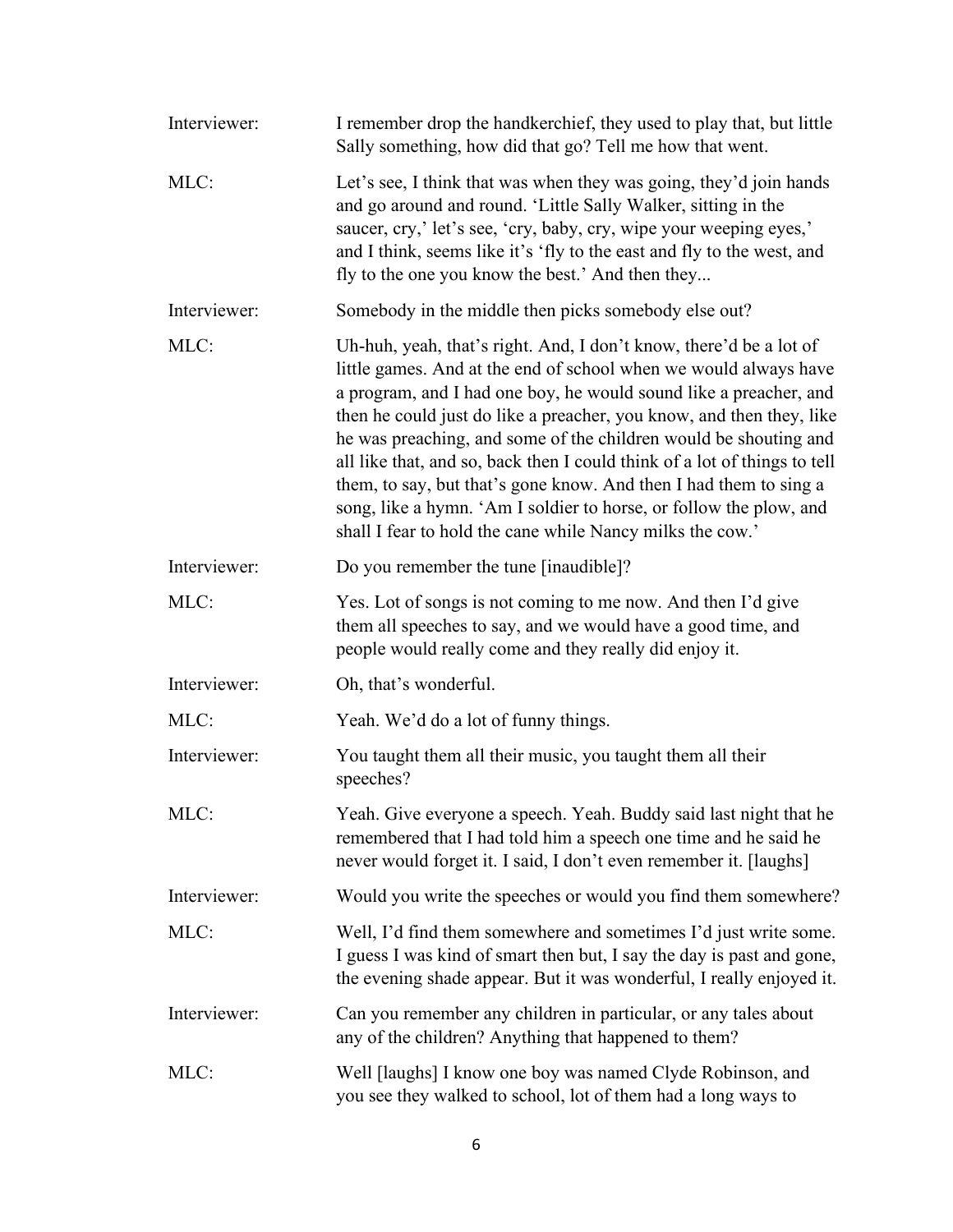|              | walk. And several of them was coming in, and when they came in<br>the schoolhouse, Clyde was always behind. And he was so long<br>letting in, when he came in one day I said, "Clyde!" I said, "Why<br>are you so far behind the rest of them?" He talked right funny, he<br>said, "I had to be excused!" You see he would stop in the woods,<br>you know, woods was all along there. And there was one girl there<br>named Jessie Lee Hill, she said, "He must have been constipated!"<br>[laughs] And all the children laughed. And then another day there<br>was a boy, it was at school, and I was assistant teacher down there.<br>Teacher gave out the worksheets, making sentences, we'd give,<br>call different words for the children to make sentences out of. And<br>so, she told this boy, gave the boy 'but.' And he thought it was, he<br>said, "I have a butt!" And all the children just fell out laughing.<br>And he looked so funny, he wondered what in the world is the<br>matter, [laughs] because he thought he'd done something nice.<br>[laughs] I don't know. They could say some of the funniest things<br>sometimes, but I couldn't laugh, but I'd just be about the bust<br>open. [laughs] They'd say so many things. |
|--------------|---------------------------------------------------------------------------------------------------------------------------------------------------------------------------------------------------------------------------------------------------------------------------------------------------------------------------------------------------------------------------------------------------------------------------------------------------------------------------------------------------------------------------------------------------------------------------------------------------------------------------------------------------------------------------------------------------------------------------------------------------------------------------------------------------------------------------------------------------------------------------------------------------------------------------------------------------------------------------------------------------------------------------------------------------------------------------------------------------------------------------------------------------------------------------------------------------------------------------------------------------|
| Interviewer: | Did you have any children that were like you must have been, that<br>were really bright and that you felt really good about, that you felt<br>might go on and become teachers and do something like that?                                                                                                                                                                                                                                                                                                                                                                                                                                                                                                                                                                                                                                                                                                                                                                                                                                                                                                                                                                                                                                         |
| MLC:         | Yes, but I don't think any of them did, I don't think. I don't know,<br>maybe one or two. And I knew, you know, several schools around<br>there, and I knew all the teachers and all, but I think every one of<br>them dead, except me. I say well, Lord left me here for something,<br>I don't know what. [laugh]                                                                                                                                                                                                                                                                                                                                                                                                                                                                                                                                                                                                                                                                                                                                                                                                                                                                                                                                |
| Interviewer: | [inaudible] to tell us all about this.                                                                                                                                                                                                                                                                                                                                                                                                                                                                                                                                                                                                                                                                                                                                                                                                                                                                                                                                                                                                                                                                                                                                                                                                            |
| MLC:         | Yes. So, I've seen after my grandmother, too, she died. My<br>mama's mama, and she would have been a hundred years old in a<br>few days before she died. And then, my grandmother that raised<br>me, my mother died when I was four years old, and she raised my<br>brother and me. And then, she got where she couldn't, her mind<br>was bad, and she couldn't do anything, and I seen after her until<br>she died. And then my uncle got sick, and I seen after him. I said,<br>well, I guess Lord left me here to see after them, but all them now<br>been dead and all them been gone a long time and I'm still here.<br>[laughs]                                                                                                                                                                                                                                                                                                                                                                                                                                                                                                                                                                                                             |
| Interviewer: | Ms. Mattie Lou, when you went to school yourself, where did you<br>go to school?                                                                                                                                                                                                                                                                                                                                                                                                                                                                                                                                                                                                                                                                                                                                                                                                                                                                                                                                                                                                                                                                                                                                                                  |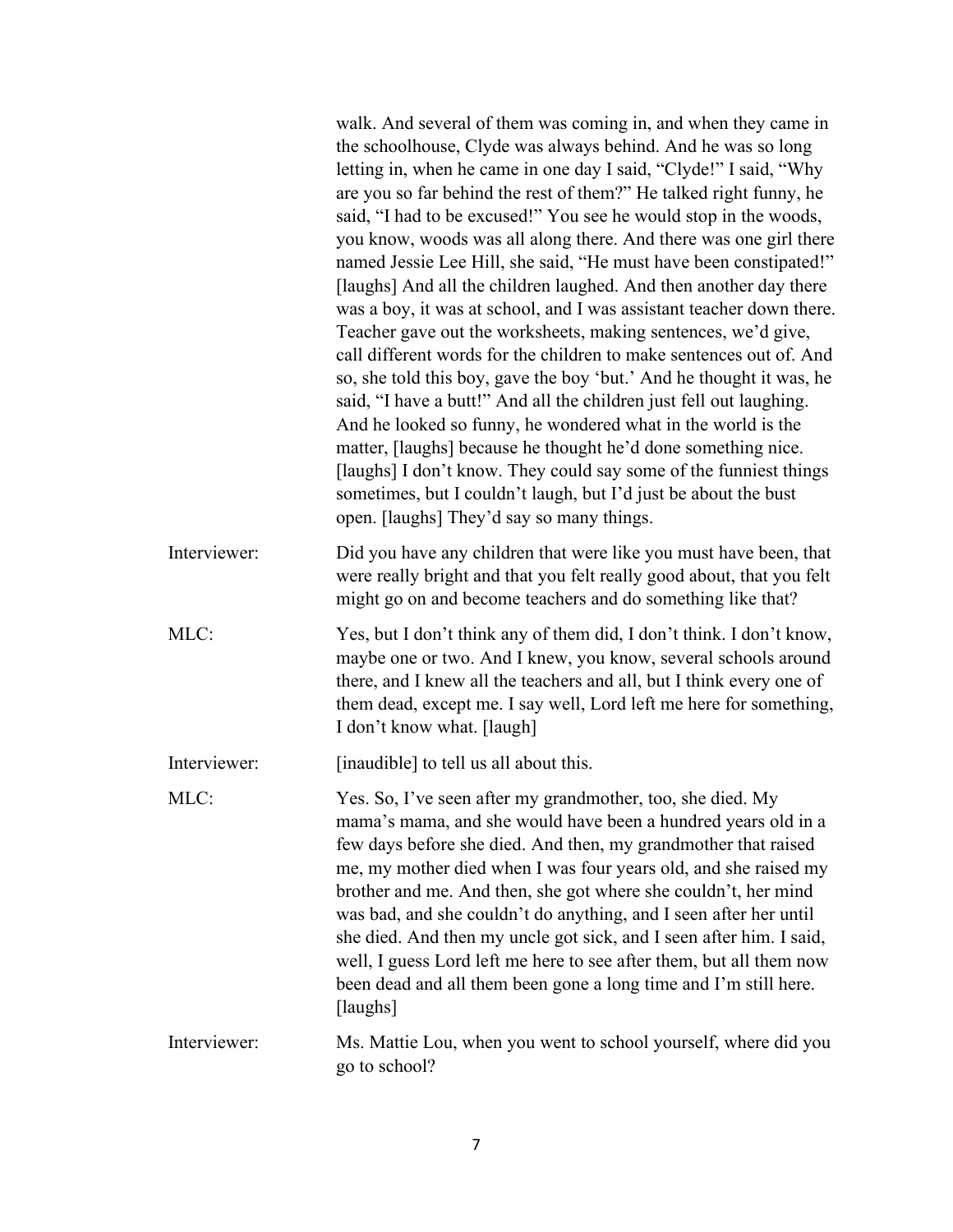| MLC:         | To Marietta. Lemon Street and then I went to, you know, other<br>schools, to Spelman and Morehouse and I went to Fort Valley, and<br>like that.                                                                                                                                                                                                                                                                                                                                                                                                                                                                                                                                                                                                                                                         |
|--------------|---------------------------------------------------------------------------------------------------------------------------------------------------------------------------------------------------------------------------------------------------------------------------------------------------------------------------------------------------------------------------------------------------------------------------------------------------------------------------------------------------------------------------------------------------------------------------------------------------------------------------------------------------------------------------------------------------------------------------------------------------------------------------------------------------------|
| Interviewer: | Quite an education. [inaudible]                                                                                                                                                                                                                                                                                                                                                                                                                                                                                                                                                                                                                                                                                                                                                                         |
| MLC:         | Well, I tried to do the best I can so I                                                                                                                                                                                                                                                                                                                                                                                                                                                                                                                                                                                                                                                                                                                                                                 |
| Interviewer: | What kind of school did they have at Lemon Street? What was<br>your school like?                                                                                                                                                                                                                                                                                                                                                                                                                                                                                                                                                                                                                                                                                                                        |
| MLC:         | Lemon Street High School.                                                                                                                                                                                                                                                                                                                                                                                                                                                                                                                                                                                                                                                                                                                                                                               |
| Interviewer: | The building that                                                                                                                                                                                                                                                                                                                                                                                                                                                                                                                                                                                                                                                                                                                                                                                       |
| MLC:         | Yeah, but I don't think the building's there now. I think they done<br>tore that down now. See, that's been a long time.                                                                                                                                                                                                                                                                                                                                                                                                                                                                                                                                                                                                                                                                                |
| Interviewer: | Did you have to walk there from                                                                                                                                                                                                                                                                                                                                                                                                                                                                                                                                                                                                                                                                                                                                                                         |
| MLC:         | No, well, when I was going there I was living in Smyrna, I rode the<br>streetcar.                                                                                                                                                                                                                                                                                                                                                                                                                                                                                                                                                                                                                                                                                                                       |
| Interviewer: | Oh, you rode the streetcar.                                                                                                                                                                                                                                                                                                                                                                                                                                                                                                                                                                                                                                                                                                                                                                             |
| MLC:         | Uh-huh, rode the streetcar.                                                                                                                                                                                                                                                                                                                                                                                                                                                                                                                                                                                                                                                                                                                                                                             |
| Interviewer: | The one that went from Marietta to Atlanta?                                                                                                                                                                                                                                                                                                                                                                                                                                                                                                                                                                                                                                                                                                                                                             |
| MLC:         | Marietta to Atlanta. Then I got on that one day and I was going to,<br>well, that was on a Monday and I was going to Macedonia, the first<br>school that I taught, and I had to take a report in, and it was about<br>11 o'clock in the day and then I was going out and be out there<br>Monday morning, and I got on the streetcar and when we got to<br>Jonesville the streetcar stopped and a lady got on the streetcar, and<br>when she got on and sat down, well, the motorman that was on the<br>car I was on, he started running toward the back. And I looked up<br>and by that time the other streetcar was coming down, and I just<br>plowed into the one that I was on. Opened it up. And the lady that<br>got on the car, she wasn't on there but about two minutes before<br>she was dead. |
| Interviewer: | Oh my                                                                                                                                                                                                                                                                                                                                                                                                                                                                                                                                                                                                                                                                                                                                                                                                   |
| MLC:         | And there was a great big fat man, I can still see that man, that's<br>been years and years ago, and he was sitting there, and that<br>streetcar came on and just covered him. His head was out.                                                                                                                                                                                                                                                                                                                                                                                                                                                                                                                                                                                                        |
| Interviewer: | Oh, my.                                                                                                                                                                                                                                                                                                                                                                                                                                                                                                                                                                                                                                                                                                                                                                                                 |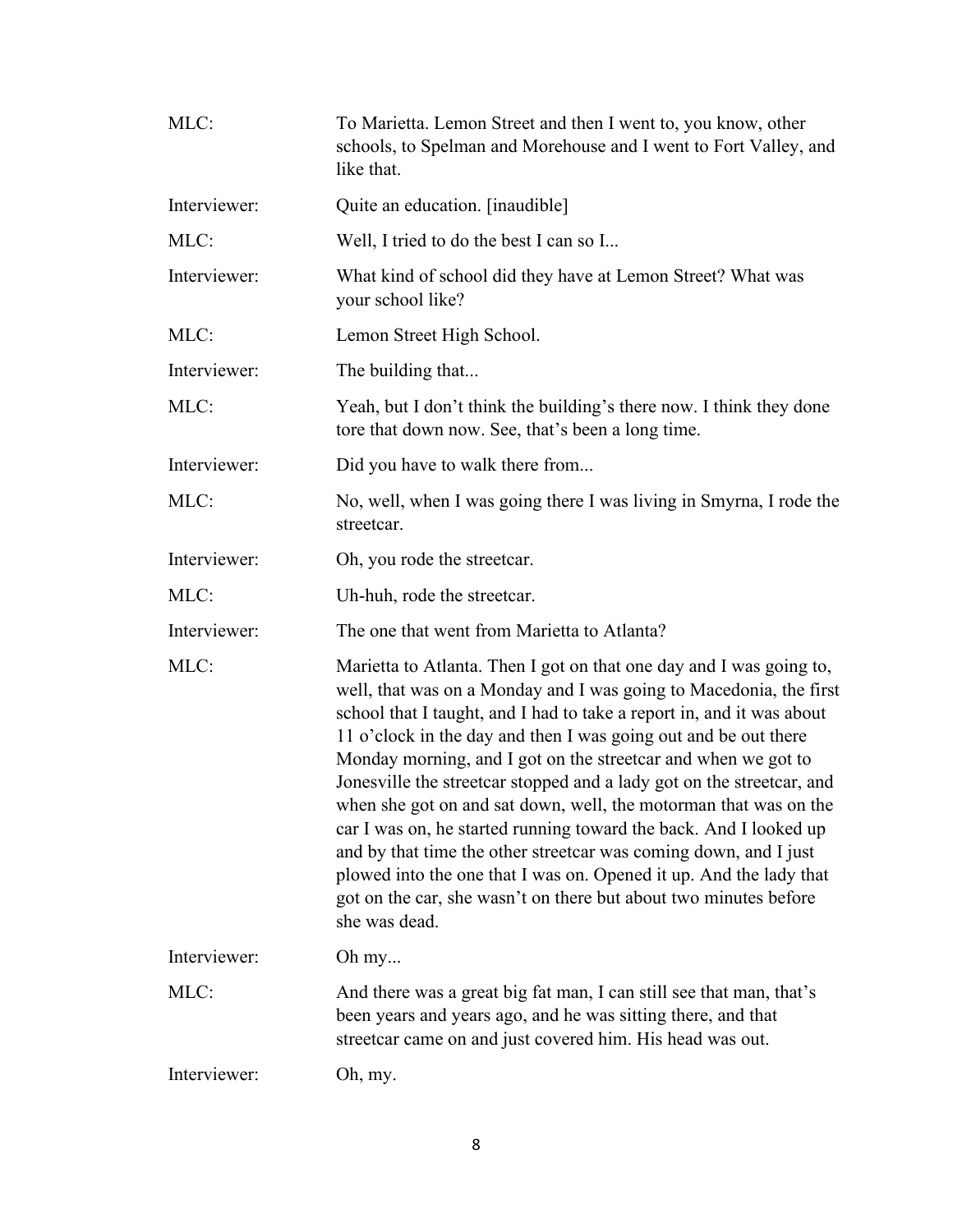| MLC:         | The one that came down. And he was holding on [inaudible]<br>turned me loose. And then something hit me right across here, in<br>the head. And it was cold that day and I had on a coat my daddy<br>had sent me from Chattanooga, and I had on a new pair of shoes,<br>and so much glass fell it cut these shoes but it didn't cut my foot,<br>and it didn't cut me because I had on all that. But I was crazy for a<br>while, and I was down like that, and I heard people saying I'm<br>dying, and I thought I was dreaming, but then way after while I<br>realized that I was in a wreck. I said, oh, I'm in a wreck or<br>something. And it sat there, and I was sitting on the very back, you<br>see. And then, some of them was getting off that could, and I said,<br>Lord let me get out of here. And I got up and I was just still crazy,<br>and I sat on the track, sat down on the track. It's the coldest day I'd<br>ever seen in my life, and then I happened to think, they was trying<br>to prize the cars loose and if it had it'd come right back on me but I<br>finally thought and got up. And they carried a lot of them to the,<br>carried us to the hospital. Well, when all the nurses and doctors,<br>they were so excited all those people coming in that was hurt, and<br>one just told me, he says, well, you don't need no medical<br>attention. Well, I went on where I was going. And the next<br>morning, I couldn't get up, I was so stiff and all. I couldn't even<br>get up. |
|--------------|----------------------------------------------------------------------------------------------------------------------------------------------------------------------------------------------------------------------------------------------------------------------------------------------------------------------------------------------------------------------------------------------------------------------------------------------------------------------------------------------------------------------------------------------------------------------------------------------------------------------------------------------------------------------------------------------------------------------------------------------------------------------------------------------------------------------------------------------------------------------------------------------------------------------------------------------------------------------------------------------------------------------------------------------------------------------------------------------------------------------------------------------------------------------------------------------------------------------------------------------------------------------------------------------------------------------------------------------------------------------------------------------------------------------------------------------------------------------------------------------------------------|
| Interviewer: | What hospital did you go to?                                                                                                                                                                                                                                                                                                                                                                                                                                                                                                                                                                                                                                                                                                                                                                                                                                                                                                                                                                                                                                                                                                                                                                                                                                                                                                                                                                                                                                                                                   |
| MLC:         | It was, the hospital then was on, let me see. What's that street goes,<br>it's not Church Street.                                                                                                                                                                                                                                                                                                                                                                                                                                                                                                                                                                                                                                                                                                                                                                                                                                                                                                                                                                                                                                                                                                                                                                                                                                                                                                                                                                                                              |
| Interviewer: | Cherokee?                                                                                                                                                                                                                                                                                                                                                                                                                                                                                                                                                                                                                                                                                                                                                                                                                                                                                                                                                                                                                                                                                                                                                                                                                                                                                                                                                                                                                                                                                                      |
| MLC:         | No, it's going out, [inaudible], what's that street name when you<br>go out from Marietta, when you're not going Powder Spring Road?<br>What's that other?                                                                                                                                                                                                                                                                                                                                                                                                                                                                                                                                                                                                                                                                                                                                                                                                                                                                                                                                                                                                                                                                                                                                                                                                                                                                                                                                                     |
| Interviewer: | Roswell Road?                                                                                                                                                                                                                                                                                                                                                                                                                                                                                                                                                                                                                                                                                                                                                                                                                                                                                                                                                                                                                                                                                                                                                                                                                                                                                                                                                                                                                                                                                                  |
| MLC:         | No, it's not Roswell. You know, going toward Friendship?                                                                                                                                                                                                                                                                                                                                                                                                                                                                                                                                                                                                                                                                                                                                                                                                                                                                                                                                                                                                                                                                                                                                                                                                                                                                                                                                                                                                                                                       |
| Interviewer: | [inaudible] the highway?                                                                                                                                                                                                                                                                                                                                                                                                                                                                                                                                                                                                                                                                                                                                                                                                                                                                                                                                                                                                                                                                                                                                                                                                                                                                                                                                                                                                                                                                                       |
| MLC:         | No, not the highway. You know when you leave the Square and<br>come right down by that Methodist church going that way, what's<br>the name of that street? I know it and can't recall it.                                                                                                                                                                                                                                                                                                                                                                                                                                                                                                                                                                                                                                                                                                                                                                                                                                                                                                                                                                                                                                                                                                                                                                                                                                                                                                                      |
| Interviewer: | <b>Whitlock Avenue?</b>                                                                                                                                                                                                                                                                                                                                                                                                                                                                                                                                                                                                                                                                                                                                                                                                                                                                                                                                                                                                                                                                                                                                                                                                                                                                                                                                                                                                                                                                                        |
| MLC:         | Whitlock! That's what I'm talking about. The hospital was on<br>Whitlock then, and they carried us there. And a lot of them was                                                                                                                                                                                                                                                                                                                                                                                                                                                                                                                                                                                                                                                                                                                                                                                                                                                                                                                                                                                                                                                                                                                                                                                                                                                                                                                                                                                |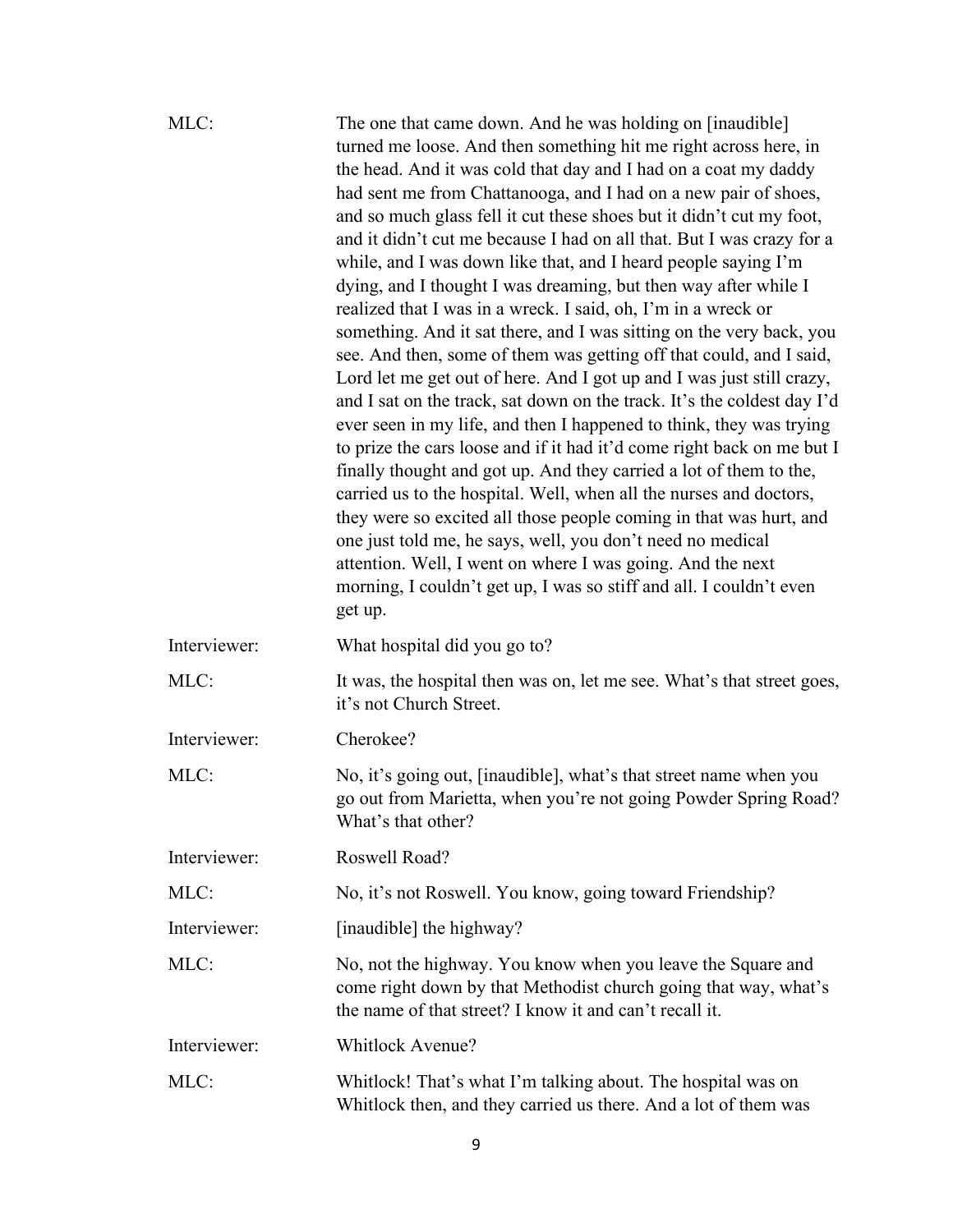|              | there. Well, they were just so nervous and all, told me I didn't need<br>no medical attention, and then I                                                                                                                                                                                                                                                                                                                         |
|--------------|-----------------------------------------------------------------------------------------------------------------------------------------------------------------------------------------------------------------------------------------------------------------------------------------------------------------------------------------------------------------------------------------------------------------------------------|
| Interviewer: | How many people got killed, Ms. Mattie Lou?                                                                                                                                                                                                                                                                                                                                                                                       |
| MLC:         | Oh, I forgot [inaudible] got killed.                                                                                                                                                                                                                                                                                                                                                                                              |
| Interviewer: | Well, what happened? Didn't they have a                                                                                                                                                                                                                                                                                                                                                                                           |
| MLC:         | I don't know, the man that was coming down, I don't know<br>whether the switch it wasn't working it was so cold, or what, but<br>he was coming and wasn't nobody on his car I don't think, but he<br>was coming down, and he just plowed into the one that I was on.<br>And the one that, the motorman, he saw him, I saw him running<br>toward the back. And so, if he hadn't run toward the back, he<br>would have been killed. |
| Interviewer: | Is that the only wreck you know of that ever happened on the<br>streetcars?                                                                                                                                                                                                                                                                                                                                                       |
| MLC:         | Yes, I don't remember another one. I wasn't in another one. I've<br>been lucky I know. You know, I've been driving a car seventy-five<br>years. I've never got a ticket, and I've never had a wreck. People<br>have bumped me, but, so Lord's been good to me. He's really<br>taken care of me, and I thank him too. I can't thank him enough.                                                                                    |
| Interviewer: | Ms. Mattie Lou, when you were at Lemon Street, was that the only<br>Black high school in Cobb County or was there another one?                                                                                                                                                                                                                                                                                                    |
| MLC:         | Yes, uh-huh.                                                                                                                                                                                                                                                                                                                                                                                                                      |
| Interviewer: | Going back to [inaudible] taking care of your grandmother<br>[inaudible], did people in generations back in your family have an<br>opportunity to go to school?                                                                                                                                                                                                                                                                   |
| MLC:         | Well, now see my grandmother and them they never did get to go<br>to school, no.                                                                                                                                                                                                                                                                                                                                                  |
| Interviewer: | I know in the history of the Mable House here they said the Mable<br>family built a little log cabin, little schoolhouse that started off I<br>guess in the mid-1800s or somewhere here, and I was wondering<br>where the first school was. Was Lemon Street the first school that<br>you know of for the Black children?                                                                                                         |
| MLC:         | For the [inaudible] children? Yeah, that's, course they had schools<br>there in Marietta, though, in town. Other schools, I think.                                                                                                                                                                                                                                                                                                |
| Interviewer: | What's the first school you knew about in this area? Was that the<br>Macedonia school?                                                                                                                                                                                                                                                                                                                                            |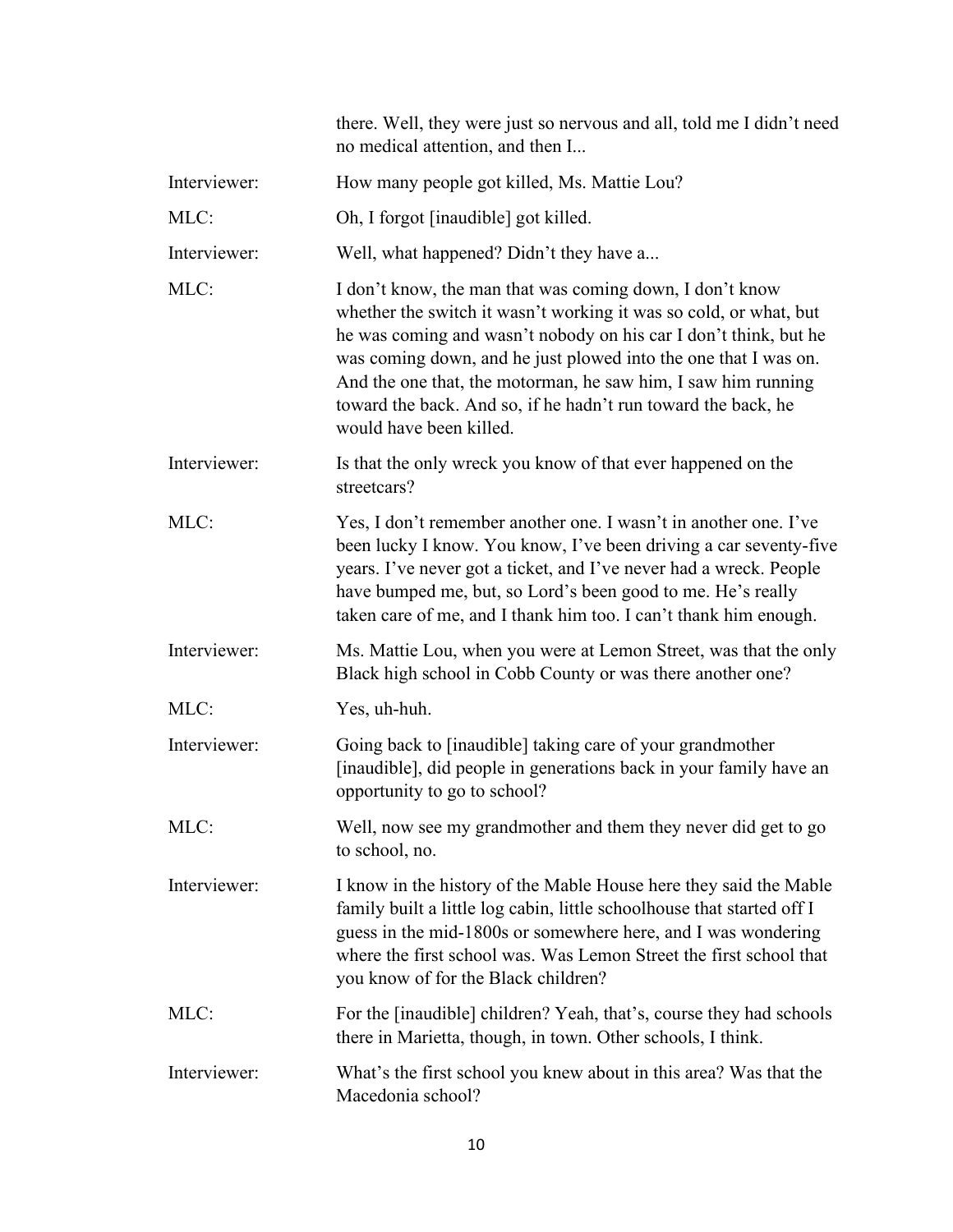| MLC:         | Macedonia and Mableton.                                                                                                                                                                                                                                                                                                                              |
|--------------|------------------------------------------------------------------------------------------------------------------------------------------------------------------------------------------------------------------------------------------------------------------------------------------------------------------------------------------------------|
| Interviewer: | And where was the Mableton school?                                                                                                                                                                                                                                                                                                                   |
| MLC:         | Well, you know where the Little Bethel Church is? Well, they had<br>a schoolhouse right across, in front of that church.                                                                                                                                                                                                                             |
| Interviewer: | Did you teach in that school too?                                                                                                                                                                                                                                                                                                                    |
| MLC:         | Uh-huh, yes.                                                                                                                                                                                                                                                                                                                                         |
| Interviewer: | Well, tell us something about it. What was it like?                                                                                                                                                                                                                                                                                                  |
| MLC:         | Well, there wasn't very many children there, but it was just about<br>like the rest of them.                                                                                                                                                                                                                                                         |
| Interviewer: | Was it a one-room schoolhouse?                                                                                                                                                                                                                                                                                                                       |
| MLC:         | It was one room. All of them, that I was. Every one was one room<br>schools.                                                                                                                                                                                                                                                                         |
| Interviewer: | [inaudible] and the potbelly                                                                                                                                                                                                                                                                                                                         |
| MLC:         | Uh-huh, yeah, and that potbelly stove, and you'd just nearly freeze.<br>I'd be cold when I got there and cold when I left. I say, well,<br>maybe that is part of my legs, too. [laughs] I say it's done caught<br>up with me now.                                                                                                                    |
| Interviewer: | Well, it took a long time.                                                                                                                                                                                                                                                                                                                           |
| MLC:         | Yeah, it sure did. [laughs]                                                                                                                                                                                                                                                                                                                          |
| Interviewer: | Do you remember the names of any of the families of the children<br>that you taught there are the Mableton school?                                                                                                                                                                                                                                   |
| MLC:         | Well, there were some Andersons, and Sterlings, and Wilsons. I<br>don't remember all of them. I remember that when I was down<br>there at Green Grove a little girl, I think she was in the first grade,<br>she said my name, I was a Bennett then. And she said, "Miss<br>Bennett," she said, "Can you read?" I said "Yes, I can read."<br>[laughs] |
| Interview:   | Did you know whether any of those children, those families, had<br>family members that were buried here at the Mable House?                                                                                                                                                                                                                          |
| MLC:         | No, I don't know, any of them. No, none of them. So, all those<br>down there at Green Grove, that's about three miles below<br>Mableton, well they all moved to Atlanta or moved some other<br>place, and then the people here in Mableton, most of the old people                                                                                   |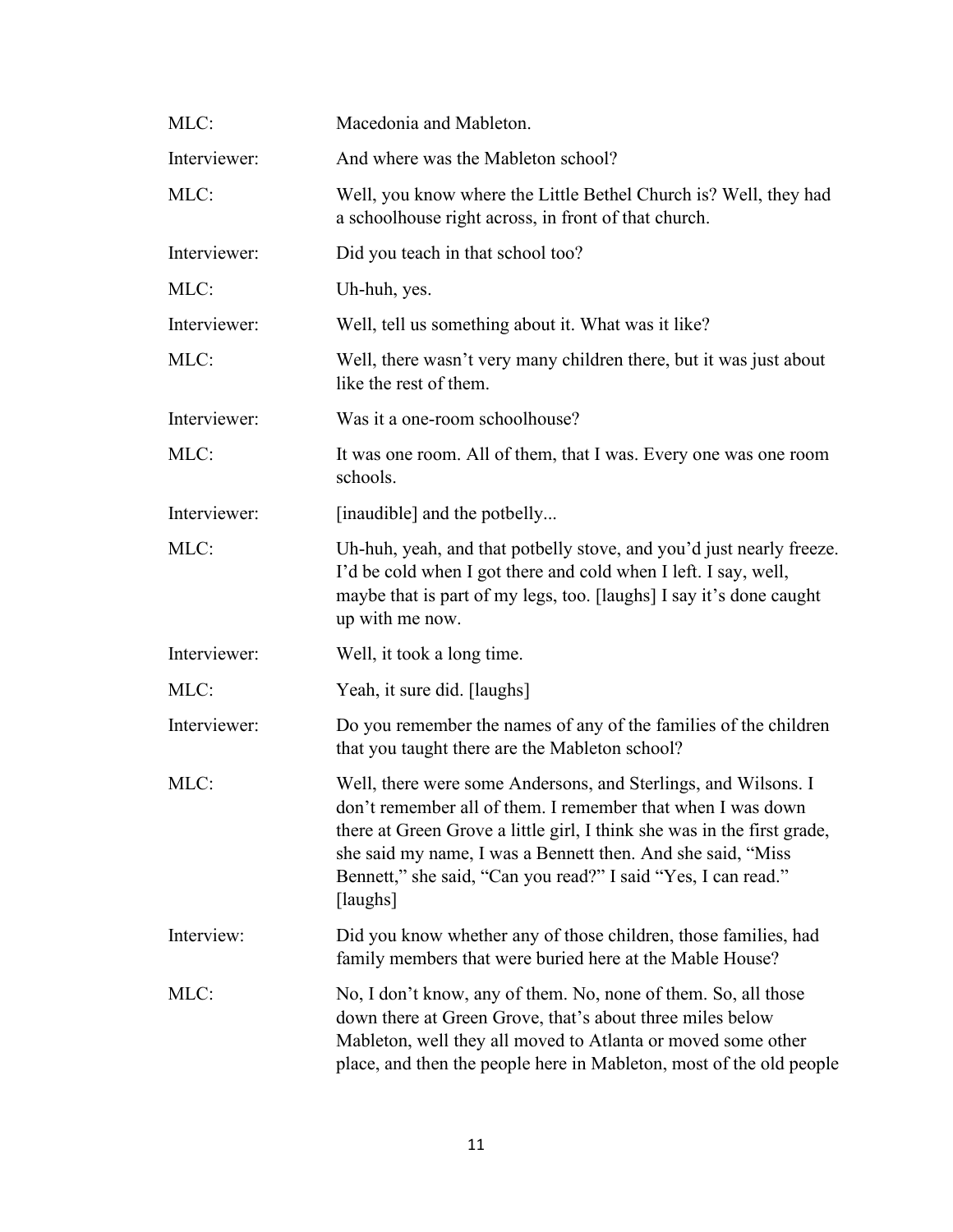|              | died, and then some of them is buried down there are Little Bethel,<br>and then a lot of them moved away. So, that's it.                                                                                                                                                                                                                                                                                                                                                                                                                                                    |
|--------------|-----------------------------------------------------------------------------------------------------------------------------------------------------------------------------------------------------------------------------------------------------------------------------------------------------------------------------------------------------------------------------------------------------------------------------------------------------------------------------------------------------------------------------------------------------------------------------|
| Interviewer: | Getting back to your school days, did you have to paddle some of<br>the children sometimes?                                                                                                                                                                                                                                                                                                                                                                                                                                                                                 |
| MLC:         | Yes, yeah I sure did. I mean I'd have to really sure enough paddle<br>them, because some of them just wouldn't mind. They wouldn't do<br>no kind of way.                                                                                                                                                                                                                                                                                                                                                                                                                    |
| Interviewer: | Can you tell us what you remember about some of that? What were<br>some of the things they'd get into?                                                                                                                                                                                                                                                                                                                                                                                                                                                                      |
| MLC:         | [laughs] Oh, well, I don't know, they'd get into something.<br>Talking, and sometimes, well, they'd get to fighting, you see, and<br>I'd really paddle them when they'd get to fighting. [laughs]                                                                                                                                                                                                                                                                                                                                                                           |
| Interviewer: | You'd have to wait til they break up.                                                                                                                                                                                                                                                                                                                                                                                                                                                                                                                                       |
| MLC:         | Yeah. One day in Atlanta, I had a niece lived in Atlanta name was<br>Louvenia Bennett, and there was another lady there named Artie<br>May, and she saw, and I don't know whether they was at a meeting<br>or what it was. Anyhow, this Artie May told her her name, and she<br>told her her name was Louvenia Bennett, and she says, oh, she<br>says, I had a teacher named Miss Bennett. She said, Louvenia told<br>her, my niece, she said, that was my aunt, that's my aunt! She said,<br>well, she's a good teacher but she sure would whip your back end.<br>[laughs] |
| Interviewer: | You kept those children straight.                                                                                                                                                                                                                                                                                                                                                                                                                                                                                                                                           |
| MLC:         | I had to. [laughs] Then the last school I was at, then they'd run me<br>out. That was where his daddy was. I more trouble with that school<br>than I did with any of them.                                                                                                                                                                                                                                                                                                                                                                                                  |
| Interviewer: | Don't think that shows in Clarence today.                                                                                                                                                                                                                                                                                                                                                                                                                                                                                                                                   |
| MLC:         | Well, he wasn't there but his daddy was. His daddy, he had a lot of<br>brothers and, oh, there was a lot of children over there. But you<br>know, most all those children that was at that school, most all of<br>them are dead. There's not but a few living, and I have went to just<br>about every one of them's funeral. Yeah, when one dies, well, they<br>look to me to be there. They say, oh I know you was coming.                                                                                                                                                 |
|              | [break in recording]                                                                                                                                                                                                                                                                                                                                                                                                                                                                                                                                                        |
| Interviewer: | About behavior, what would you say to your children about how<br>you expected them to behave?                                                                                                                                                                                                                                                                                                                                                                                                                                                                               |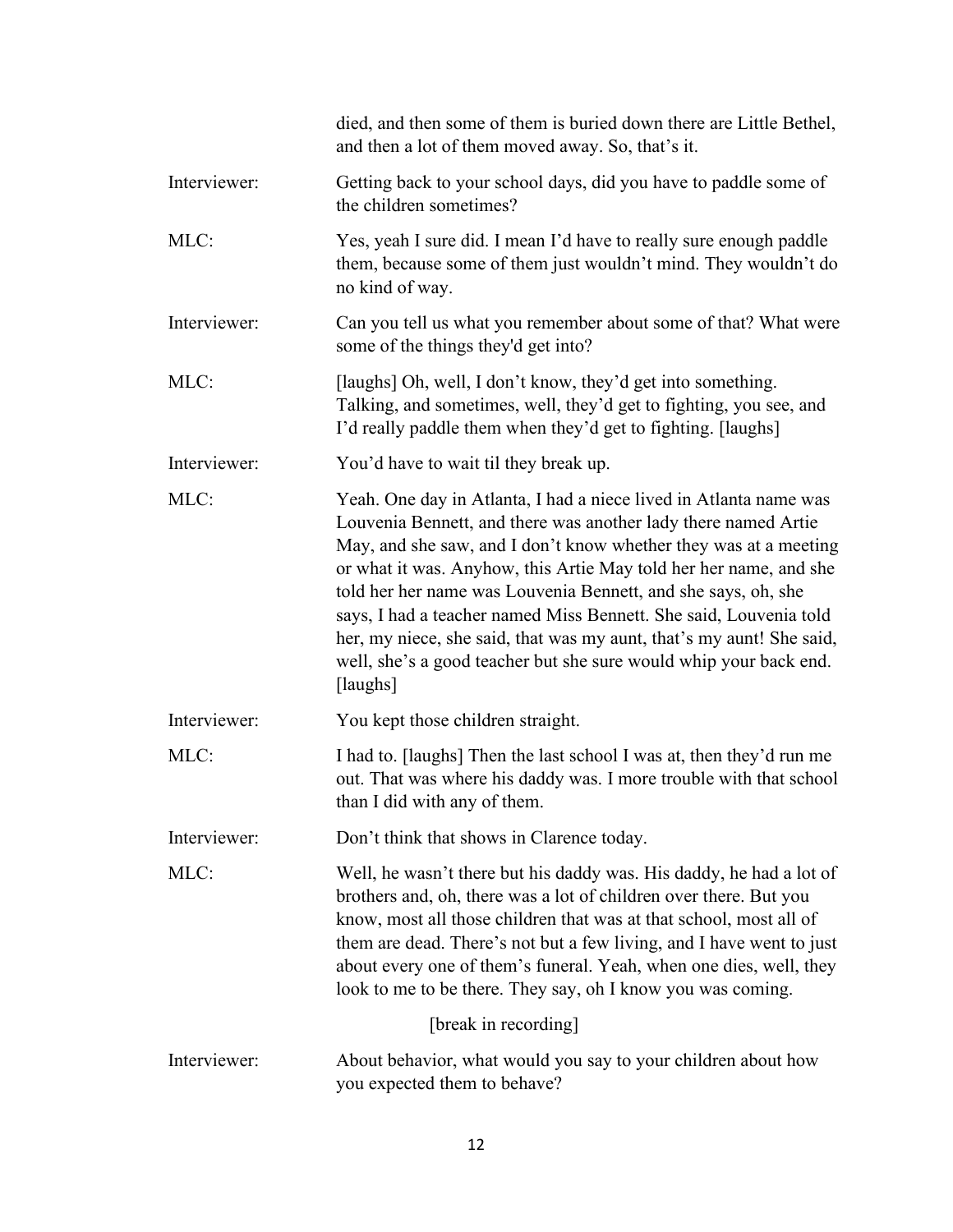| MLC:         | Well, I'd just tell them how they should be, and all like that, but<br>after you tell them, some of them wasn't paying no attention.<br>They'd get out there and they'd get to fighting, and about nothing I<br>guess, but I'd tear them up though.                                                                                                                                                                                |
|--------------|------------------------------------------------------------------------------------------------------------------------------------------------------------------------------------------------------------------------------------------------------------------------------------------------------------------------------------------------------------------------------------------------------------------------------------|
| Interviewer: | Can you tell us what you'd say to them about how they should be?<br>What would you hold them up to be?                                                                                                                                                                                                                                                                                                                             |
| MLC:         | Well, I told them how they should not act like that. And they<br>should be nice and grow up and be nice men and women, like that,<br>something like that I'd tell them. And some of them would listen<br>and sometimes they didn't. And A lot of times I didn't want to<br>whip them, I'd keep them after school and make them stand up in<br>the corner and do things like that. Whatever it would take, I would<br>try to do it. |
| Interviewer: | [inaudible] their mommas and daddies would whip them when<br>they got home.                                                                                                                                                                                                                                                                                                                                                        |
| MLC:         | Yeah, well, they wouldn't tell nothing when they got home. Their<br>mommas wouldn't know it unless they'd ask me.                                                                                                                                                                                                                                                                                                                  |
| Interviewer: | Did you ever had to go talk to any of the mommas and daddies?                                                                                                                                                                                                                                                                                                                                                                      |
| MLC:         | Well, I have, uh-huh, so they'd tell me, just tear them up. [laughs]<br>So I'd try to do that.                                                                                                                                                                                                                                                                                                                                     |
| Interviewer: | [inaudible] I believe you told Mr. Brown that Ida Mable Bennett<br>was Cobb County's first or one of the first Black teachers.                                                                                                                                                                                                                                                                                                     |
| MLC:         | Who?                                                                                                                                                                                                                                                                                                                                                                                                                               |
| Interviewer: | Ida Mable Bennett. Was she one of Cobb County's first Black<br>teachers?                                                                                                                                                                                                                                                                                                                                                           |
| MLC:         | No, she wasn't a teacher.                                                                                                                                                                                                                                                                                                                                                                                                          |
| Interviewer: | Okay. So, she was not a teacher?                                                                                                                                                                                                                                                                                                                                                                                                   |
| MLC:         | No, she wasn't.                                                                                                                                                                                                                                                                                                                                                                                                                    |
| Interviewer: | We believe her mother is buried, as you know, in Robert Mable's<br>family cemetery, and was one of Robert Mable's slaves.                                                                                                                                                                                                                                                                                                          |
| MLC:         | Wait a minute, now who is that, please?                                                                                                                                                                                                                                                                                                                                                                                            |
| Interviewer: | Ida Mable Bennett's mother is buried in Robert Mable's family<br>cemetery, right there [inaudible], and was one of his slaves, Robert<br>Mable's.                                                                                                                                                                                                                                                                                  |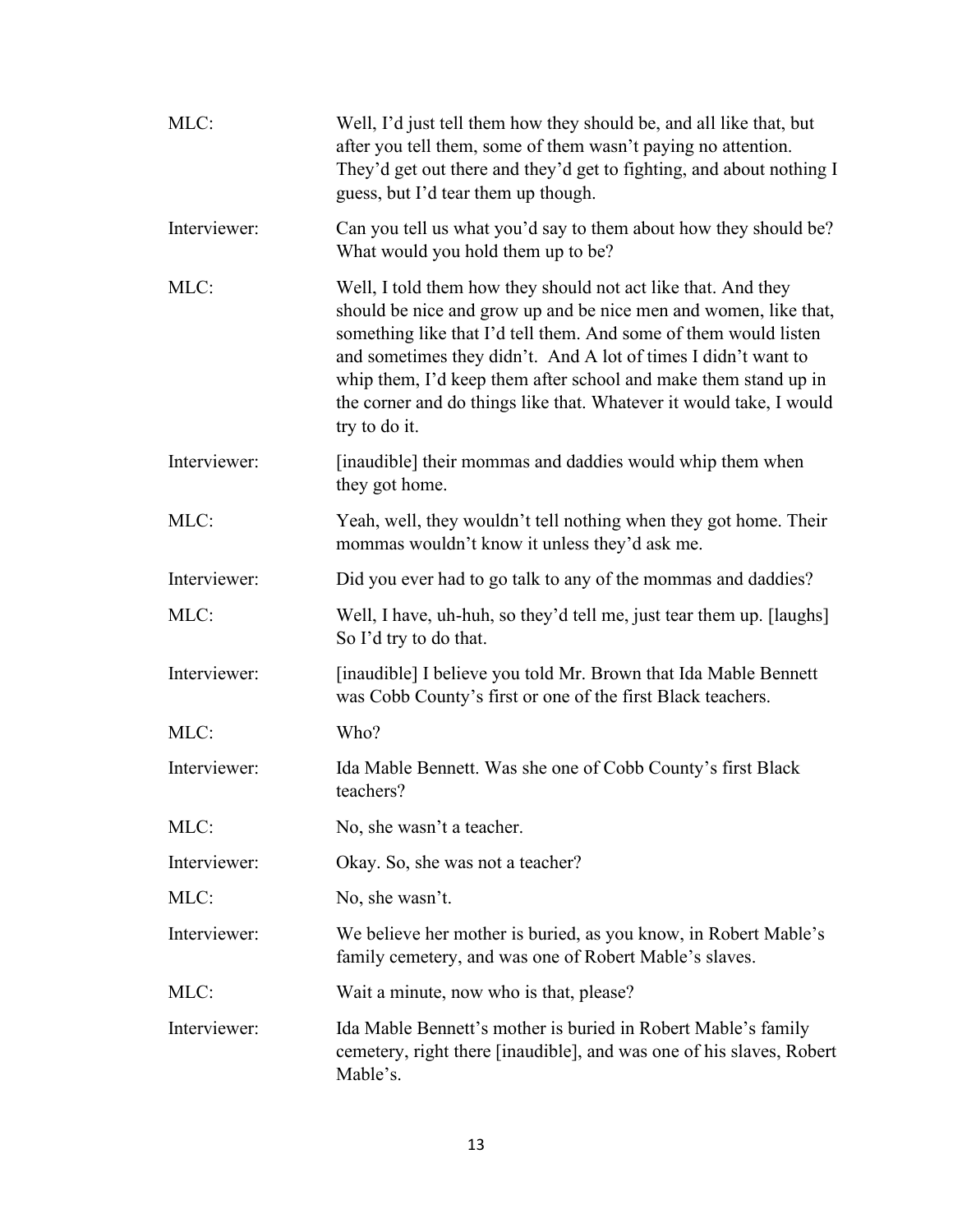| MLC:            | Oh yeah, well, maybe she was. I thought that you was talking<br>about Aunt Ida and I know she was buried at Green Grove.                                                                                                                                                                                                                                                                                                                                         |
|-----------------|------------------------------------------------------------------------------------------------------------------------------------------------------------------------------------------------------------------------------------------------------------------------------------------------------------------------------------------------------------------------------------------------------------------------------------------------------------------|
| Interviewer:    | This was her mother.                                                                                                                                                                                                                                                                                                                                                                                                                                             |
| MLC:            | Yeah, that's right.                                                                                                                                                                                                                                                                                                                                                                                                                                              |
| Interviewer:    | And you think her mother is buried back here, then?                                                                                                                                                                                                                                                                                                                                                                                                              |
| MLC:<br>buried. | Right, I don't know, I guess so. I didn't know where she was                                                                                                                                                                                                                                                                                                                                                                                                     |
| Interviewer:    | [inaudible] Robert Mable's children really believed in education,<br>and several of their children were teachers. I think Nancy, Joel,<br>Margaret, and Ruth were Mableton's first teachers. Do you know<br>anything about them?                                                                                                                                                                                                                                 |
| MLC:            | I don't know them.                                                                                                                                                                                                                                                                                                                                                                                                                                               |
| Interviewer:    | And we believe from what his descendants tell us that he believed<br>in educating the slaves and taught anyone who wanted to learn in<br>the little schoolhouse in front of his house. Have you ever heard of<br>that? Of the Mables teaching the Black children as well as the<br>white children?                                                                                                                                                               |
| MLC:            | No, I didn't hear that.                                                                                                                                                                                                                                                                                                                                                                                                                                          |
| Interviewer:    | Okay. It seems to me to be probable that Ms. Ida and her mother<br>were educated by the Mable teachers, and you're not aware of that<br>at all?                                                                                                                                                                                                                                                                                                                  |
| MLC:            | No, I don't.                                                                                                                                                                                                                                                                                                                                                                                                                                                     |
| Interviewer:    | Do you know how far back in your family people could read and<br>write, and that kind of thing? Are you aware of that at all?                                                                                                                                                                                                                                                                                                                                    |
| MLC:            | Well, I don't know. I know my grandmother, neither one of my<br>grandmothers or grandfathers, none of them could read and write.<br>And my grandmother said, I'm sending you to school now, and<br>then later on they started taking the paper, and every day, every<br>afternoon when they'd get the paper, it was the Georgian paper, I<br>remember then, that's a long time ago, and I would always read the<br>news to them. Every day I would read to them. |
| Interviewer:    | You were really teaching your family.                                                                                                                                                                                                                                                                                                                                                                                                                            |
| MLC:            | Well, I tried to do the best I could, because my grand mother, she<br>raised me, and she was slavery time, and she didn't spare the rod.<br>[laughs]                                                                                                                                                                                                                                                                                                             |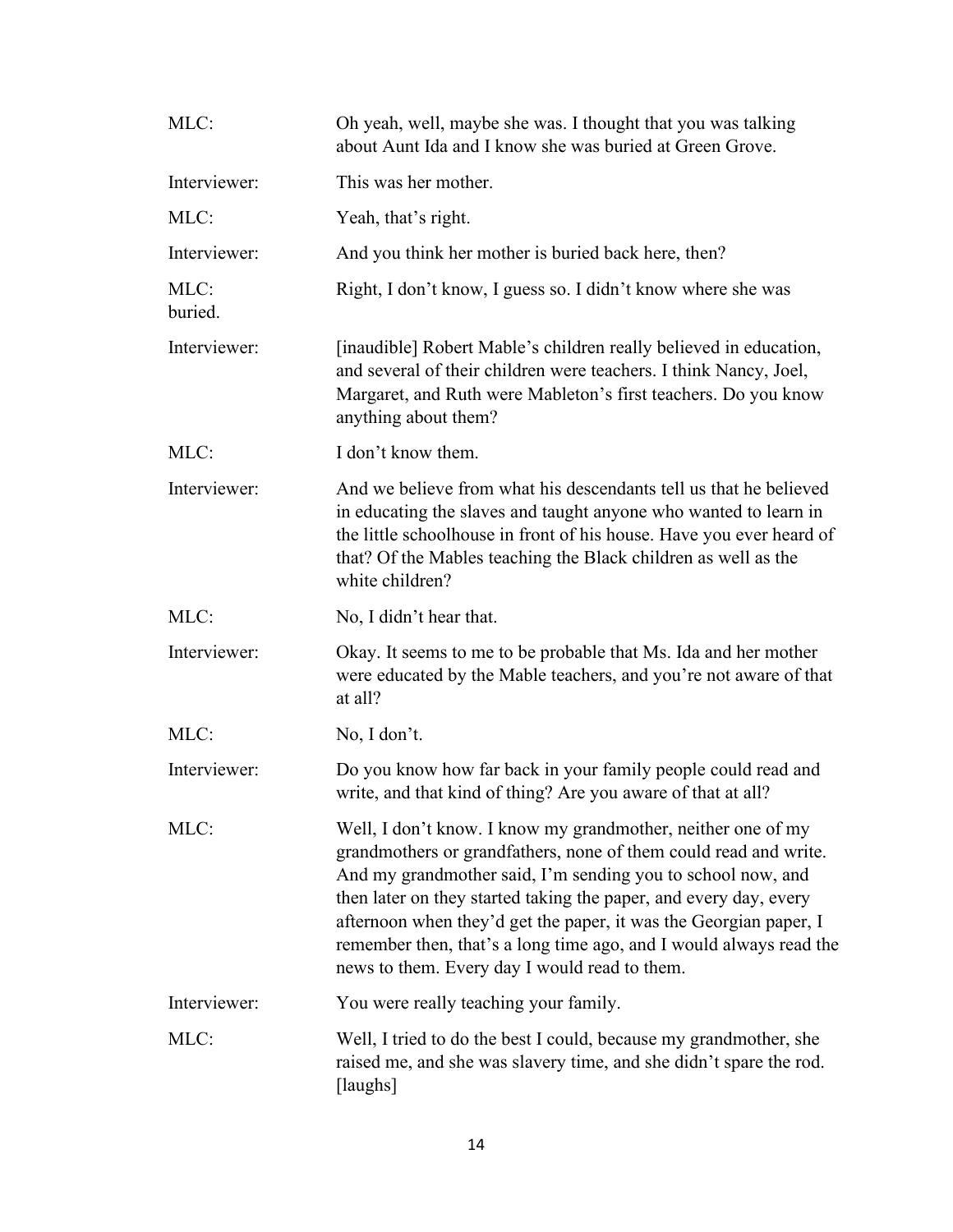| Interviewer: | She was in slavery times?                                                                                                                                                                                                                                                                                                                                                                                                                                                                                                                                                                       |
|--------------|-------------------------------------------------------------------------------------------------------------------------------------------------------------------------------------------------------------------------------------------------------------------------------------------------------------------------------------------------------------------------------------------------------------------------------------------------------------------------------------------------------------------------------------------------------------------------------------------------|
| MLC:         | Yeah, she was a slave. Lou                                                                                                                                                                                                                                                                                                                                                                                                                                                                                                                                                                      |
| Interviewer: | This is your grandmother we're talking about?                                                                                                                                                                                                                                                                                                                                                                                                                                                                                                                                                   |
| MLC:         | Lou Bennett Carroll.                                                                                                                                                                                                                                                                                                                                                                                                                                                                                                                                                                            |
| Interviewer: | Lou Bennett Carroll.                                                                                                                                                                                                                                                                                                                                                                                                                                                                                                                                                                            |
| MLC:         | Uh-huh. Lou Bennett Carroll. She was a Carroll first, I should have<br>said.                                                                                                                                                                                                                                                                                                                                                                                                                                                                                                                    |
| Interviewer: | She was a slave where?                                                                                                                                                                                                                                                                                                                                                                                                                                                                                                                                                                          |
| MLC:         | I don't know where she was but she said she was a slave.                                                                                                                                                                                                                                                                                                                                                                                                                                                                                                                                        |
| Interviewer: | And she knew how important it was for you to learn.                                                                                                                                                                                                                                                                                                                                                                                                                                                                                                                                             |
| MLC:         | Yeah, that's right. She told me, she said, I'm sending you and your<br>brother to school. I mean we went too, and I didn't ever miss a<br>day.                                                                                                                                                                                                                                                                                                                                                                                                                                                  |
| Interviewer: | She inspired you.                                                                                                                                                                                                                                                                                                                                                                                                                                                                                                                                                                               |
| MLC:         | Uh-huh, that's right. Uh-huh. Yeah, I loved to go to school.                                                                                                                                                                                                                                                                                                                                                                                                                                                                                                                                    |
| Interviewer: | She must have been a [inaudible] woman.                                                                                                                                                                                                                                                                                                                                                                                                                                                                                                                                                         |
| MLC:         | She was.                                                                                                                                                                                                                                                                                                                                                                                                                                                                                                                                                                                        |
| Interviewer: | A strong woman like you.                                                                                                                                                                                                                                                                                                                                                                                                                                                                                                                                                                        |
| MLC:         | Yeah, I didn't think she should have whipped me like she did, but<br>maybe she did. [laughs] I'd go over to Friendship, where he lives<br>and where his daddy went to school. I think it's his cousin or<br>something, when we have singing or something I'd go over there.<br>He'd always have me to stand up. He'd say that lady there, he says,<br>she didn't give me no trouble, but I gave her trouble. Say, she sure<br>did used to whip me. Say, I appreciate it now. [laughs] Oh well. I<br>told him, I didn't hit at him a lick a miss unless I hit at him and<br>missed him. [laughs] |
| Interviewer: | We had some more questions. Who was the first Black teacher you<br>remember hearing about? The first Black teacher that you<br>remember hearing anything about?                                                                                                                                                                                                                                                                                                                                                                                                                                 |
| MLC:         | Let's see, what was her name. I think her name was Irene Kimble.                                                                                                                                                                                                                                                                                                                                                                                                                                                                                                                                |
| Interviewer: | And where did she teach, do you remember?                                                                                                                                                                                                                                                                                                                                                                                                                                                                                                                                                       |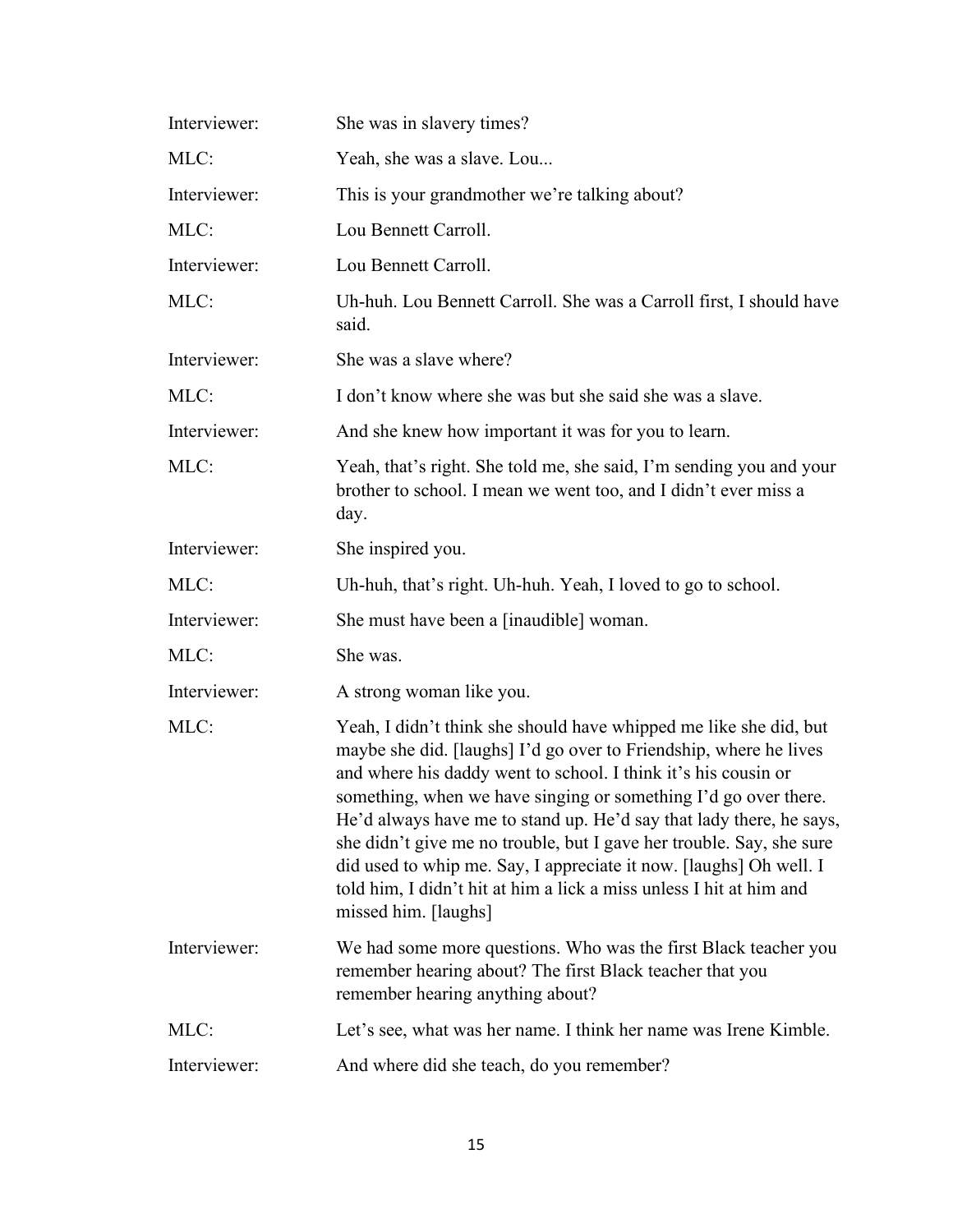| MLC:         | That was in Smyrna where I first started at six years old. And then,<br>let's see, I forgot the other's name. It's been so long I forgot the<br>name, but I do remember Irene Kimble.                                                                                                                                                                                                                                                                                                                                                                                                                                                                                                                                                                                                                                                                                                                                                                                                                                                                                                                                                                                                                                                                                                                                                                                                                                                                                                                                                                                                                                                                                                                                                                                                                                                                                                                                                                                                                                                                                                                                                                                                                                                                                                                                                                                                                                                                                                                                                                                                                                                                                                                                                                      |
|--------------|------------------------------------------------------------------------------------------------------------------------------------------------------------------------------------------------------------------------------------------------------------------------------------------------------------------------------------------------------------------------------------------------------------------------------------------------------------------------------------------------------------------------------------------------------------------------------------------------------------------------------------------------------------------------------------------------------------------------------------------------------------------------------------------------------------------------------------------------------------------------------------------------------------------------------------------------------------------------------------------------------------------------------------------------------------------------------------------------------------------------------------------------------------------------------------------------------------------------------------------------------------------------------------------------------------------------------------------------------------------------------------------------------------------------------------------------------------------------------------------------------------------------------------------------------------------------------------------------------------------------------------------------------------------------------------------------------------------------------------------------------------------------------------------------------------------------------------------------------------------------------------------------------------------------------------------------------------------------------------------------------------------------------------------------------------------------------------------------------------------------------------------------------------------------------------------------------------------------------------------------------------------------------------------------------------------------------------------------------------------------------------------------------------------------------------------------------------------------------------------------------------------------------------------------------------------------------------------------------------------------------------------------------------------------------------------------------------------------------------------------------------|
| Interviewer: | You must have had a lot of [inaudible].                                                                                                                                                                                                                                                                                                                                                                                                                                                                                                                                                                                                                                                                                                                                                                                                                                                                                                                                                                                                                                                                                                                                                                                                                                                                                                                                                                                                                                                                                                                                                                                                                                                                                                                                                                                                                                                                                                                                                                                                                                                                                                                                                                                                                                                                                                                                                                                                                                                                                                                                                                                                                                                                                                                    |
| MLC:         | Yeah. Well, they all had a lot of [inaudible] I don't know, I was the<br>kind I just wanted to learn all I could. And I know when I was<br>going to school in Marietta, well they'd want us to write essays or<br>something. I'd hurry home and I'd just write them essays. I could<br>really write then, do things, you know, like that. So, I still do a lot<br>of things. I'm invited to a lot of churches, and I do things. I read<br>papers and about two months ago in Smyrna they had invited me,<br>they had a senior citizen. And I said, what do you want me to do?<br>They said whatever you want to do. So, I laid in the bed and I said,<br>what in the world can I do? And then it came to me, the twenty-<br>third psalm in the fourth verse. Yea, though I walk through the<br>valley of the shadow of death I'll fear no evil, for thou art with me.<br>And I wrote about six or seven pages, and then when I went there<br>that night, well see, I wrote it and I didn't have to read it all. I had<br>it in my head, most of it. And I said it and one man stood up the<br>whole time, and when I got through the whole church stood up and<br>clapped, and the preacher got up and he talked and he talked, he<br>says I just enjoyed it so much. He says, oh I know it took a long<br>time for her to do that. Well, I don't know, I just learned to do that<br>when I was going to school, and I just enjoyed it. And when I go to<br>the Center, well I'm the chaplain over there, and I sing and pray<br>and do [inaudible] things and the other, like that. I do something all<br>the time. Yeah, I just enjoy it. And then, when I got through, when<br>I was coming out, somebody told me, they said, you know you<br>preached. I said no, I can't preach. [laughs] We have a new center<br>manager at our Center, so she didn't know all what we did. So, the<br>first time we had the meeting, well, I opened the meeting with a<br>song, and then I recite a chapter in the Bible, and then when they<br>have the meeting, it's my job to sing another song and pray and<br>dismiss them. And so, after we got through and I prayed and<br>dismissed them, she says, Mattie, are you a minister? I said no. She<br>said well, you brought tears to my eyes when you was praying. She<br>says, you sound like one. And she went and told another lady. She<br>said, she says she's not but I believe she is. And she said, no, she's<br>not one. And so, they all says I'm an inspiration to the Center.<br>Well, I try to do what I can. I just enjoy doing things like that. And<br>I go to a lot of different churches, I go to the white churches. And<br>lately, I went over to the Center over there on Windy Hill Road |
|              |                                                                                                                                                                                                                                                                                                                                                                                                                                                                                                                                                                                                                                                                                                                                                                                                                                                                                                                                                                                                                                                                                                                                                                                                                                                                                                                                                                                                                                                                                                                                                                                                                                                                                                                                                                                                                                                                                                                                                                                                                                                                                                                                                                                                                                                                                                                                                                                                                                                                                                                                                                                                                                                                                                                                                            |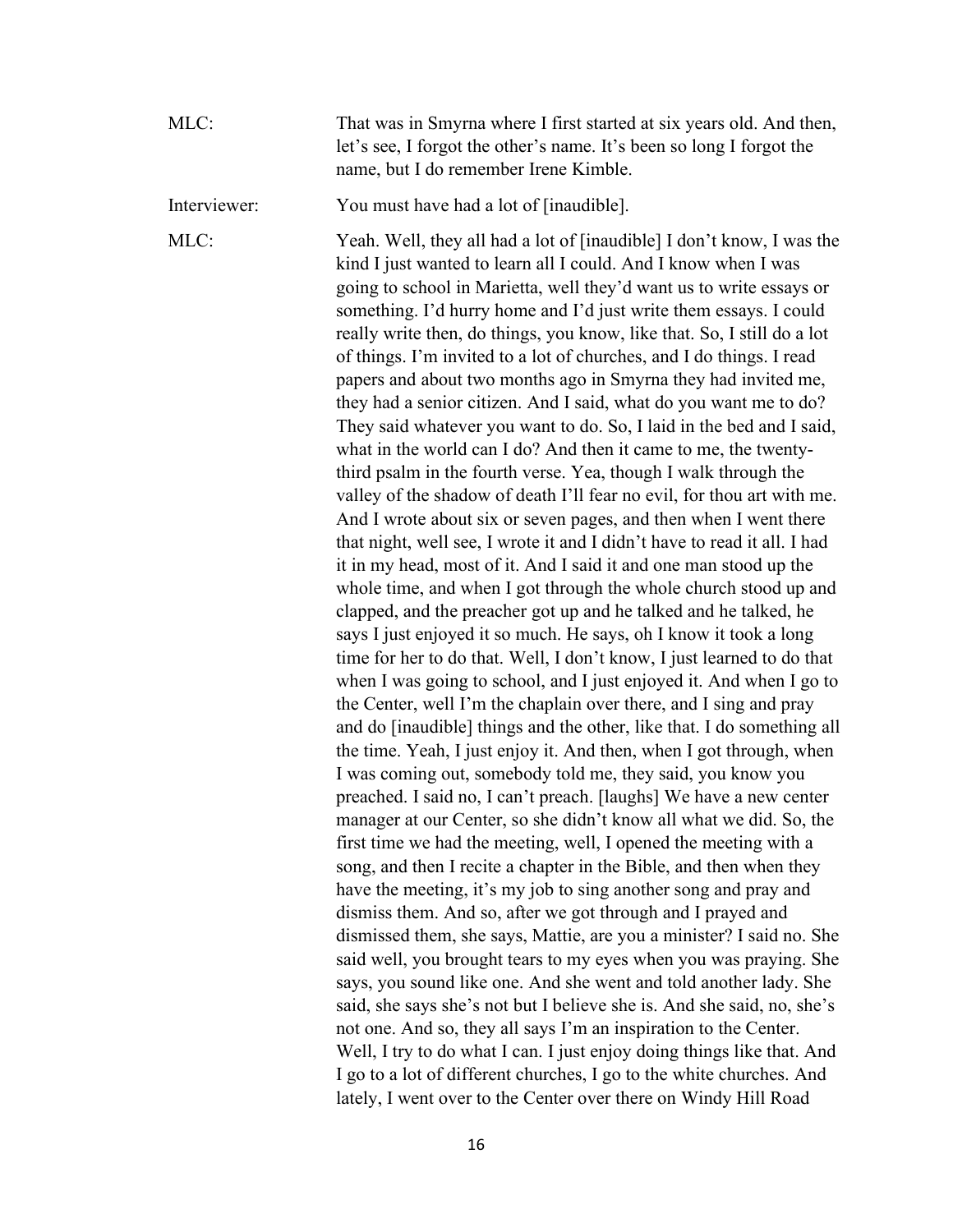|              | one day, and there was a lady there. I'd never see her, and she<br>came to me. She said, you've got to come to Woodstock, to our<br>church. And she says, we'll come and get you, fix you a good<br>dinner and give you some gifts if you come. So, I went up there<br>and she called me, she found out where I live and she called me.<br>And she said, now you're going to do the whole program. I said,<br>okay, it's okay with me. So, I went up there and especially she<br>wanted me to do "Collard Greens" and "Cornbread" and then<br>whatever else I want to do. So, I read some more, I had some more<br>papers and I did that for her, and then, the last thing I did, I had a<br>poem about, give me a little time to pray, and I did that and I<br>prayed and I got through with that. And so, oh, they just had a fit<br>and wanted me to come back, but I didn't get back. And they had a<br>dinner, they fixed us a dinner. I had a guest, told me to bring a<br>guest. And then after that well they fixed us a lunch to bring home,<br>she fixed me a basket with a whole lot of gifts in it, and when I got<br>home she had an envelope in there, I looked in that and she had<br>fifteen dollars in there. So, I'm always stuck somewhere. [laughs] |
|--------------|-------------------------------------------------------------------------------------------------------------------------------------------------------------------------------------------------------------------------------------------------------------------------------------------------------------------------------------------------------------------------------------------------------------------------------------------------------------------------------------------------------------------------------------------------------------------------------------------------------------------------------------------------------------------------------------------------------------------------------------------------------------------------------------------------------------------------------------------------------------------------------------------------------------------------------------------------------------------------------------------------------------------------------------------------------------------------------------------------------------------------------------------------------------------------------------------------------------------------------------------------------------------------|
| Interviewer: | How does "Collard Greens" and "Cornbread" go?                                                                                                                                                                                                                                                                                                                                                                                                                                                                                                                                                                                                                                                                                                                                                                                                                                                                                                                                                                                                                                                                                                                                                                                                                           |
| MLC:         | I'm getting mighty tired of collards,<br>Just listen and I'll tell you how.<br>I've ate so many of them things 'til at times I thought I'd die.<br>When Ma says dinner's served, I hate to take my plate<br>'Cause I know a pot of collards is going to stare me in the face.<br>I've ate them boiled and I've ate them fried<br>I fed some to my old hound dog, and he just up and died.<br>It might sound kind of odd, but I ain't one to lie<br>Ma pulled a new one and made a collard pie.<br>But I'll put my foot down if Ma makes a collard cake.<br>It's listed in the dictionary as an edible leafy green<br>And I've been eating collards long before I was weaned.<br>Pa's got me worried, he looks a little weak.<br>Last night I heard him talking about collard in his sleep.<br>Now it's just so much that a fella can take.<br>I wish that they would dump every collard<br>Into the middle of the lake<br>And when I get to heaven I hope that old Saint Pete<br>Hasn't gone and planted collards up and down the collard street.<br>Cause there's one thing I know, if there's a collard in heaven<br>I know what I'm gonna do.<br>I'm gonna catch the first train out and join my friends below.                                                      |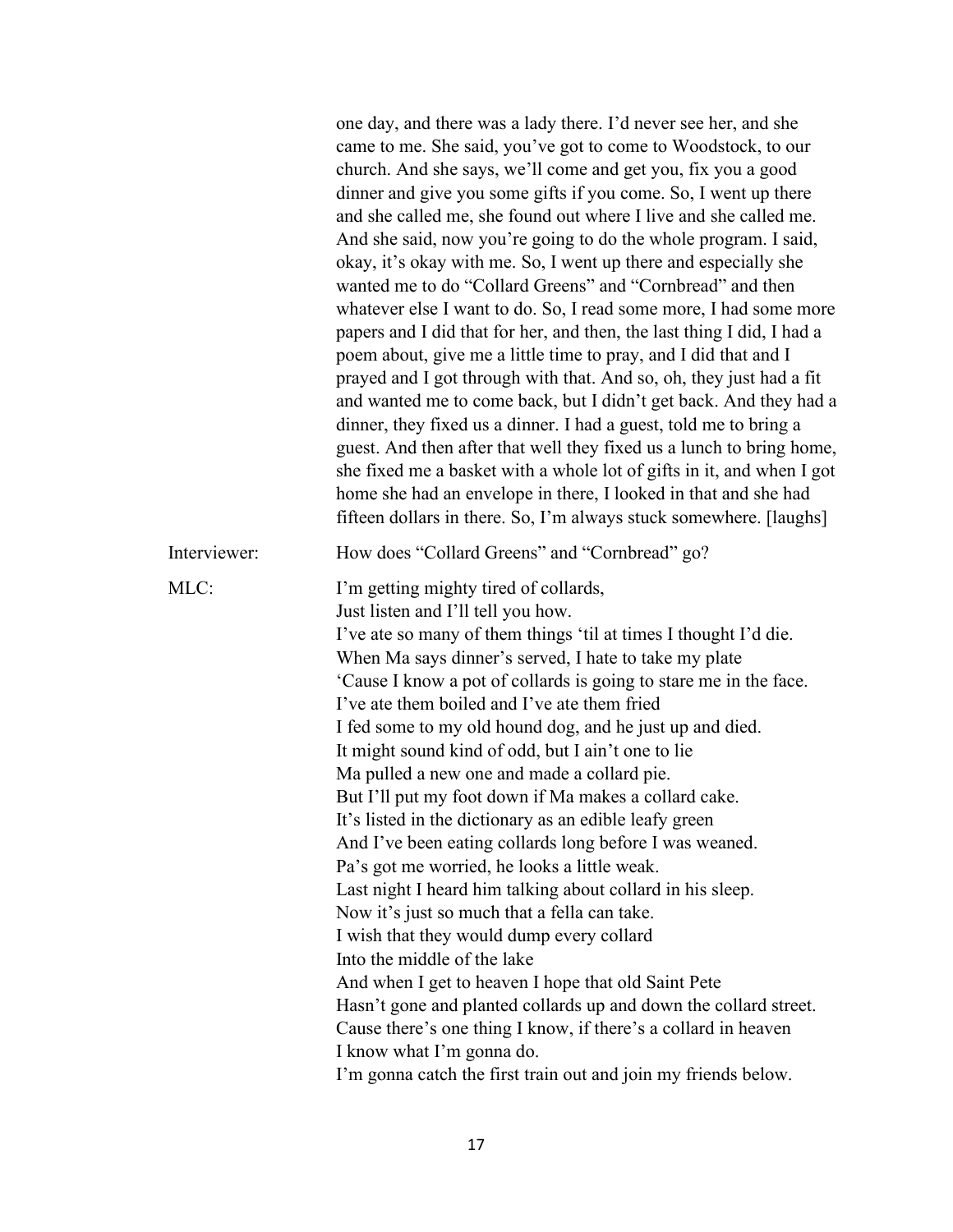And then the cornbread went with it. [sings]

Give me that old time cornbread, Give me that old time cornbread, Give me that old time cornbread, It's good enough for me.

It is good with butter in it, It is good with butter in it, It is good with butter in it, It's good enough for me.

Oh, give me that old time cornbread, Give me that old time cornbread, Give me that old time cornbread, It's good enough for me.

It is good when you put it in milk, It is good when you put it in milk, It is good when you put it in milk, It's good enough for me.

Oh, give me that old time cornbread, Give me that old time cornbread, Give me that old time cornbread, It's good enough for me.

It is better when the flour was out, It is better when the flour was out, It is better when the flour was out, It's good enough for me.

Oh, give me that old time cornbread, Give me that old time cornbread, Give me that old time cornbread, It's good enough for me.

It will fill you when you hungry, It will fill you when you hungry, It will fill you when you hungry, It's good enough for me.

Oh, give me that old time cornbread,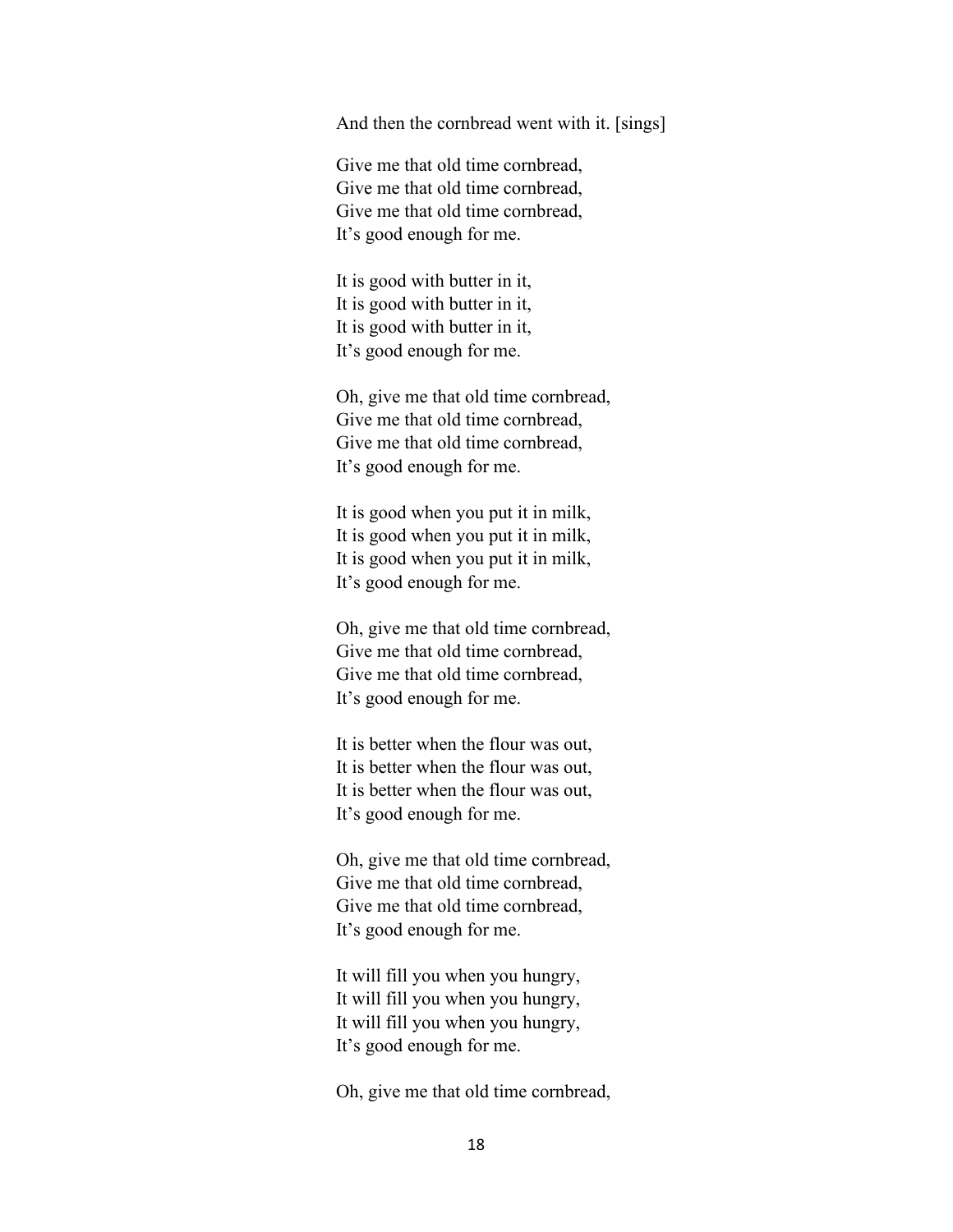|              | Give me that old time cornbread,<br>Give me that old time cornbread,<br>It's good enough for me.                                                                                                                                                                                                                                  |
|--------------|-----------------------------------------------------------------------------------------------------------------------------------------------------------------------------------------------------------------------------------------------------------------------------------------------------------------------------------|
|              | [clapping]                                                                                                                                                                                                                                                                                                                        |
| Interviewer: | Ms. Mattie Lou?                                                                                                                                                                                                                                                                                                                   |
| MLC:         | Huh?                                                                                                                                                                                                                                                                                                                              |
| Interviewer: | I think you're one of Mableton's treasures, did you know that?                                                                                                                                                                                                                                                                    |
| MLC:         | Oh. [laughs]                                                                                                                                                                                                                                                                                                                      |
| Interviewer: | Would you at all be able to share some of that when we have our --<br>Could we ask her to share some of that when we have our day on<br>the, October third, our festival? Could you share with us? Could<br>you be there and share with the children and share with the people<br>who come to the festival some of the things you |
| MLC:         | When is that?                                                                                                                                                                                                                                                                                                                     |
| Interviewer: | October third, it's a Saturday.                                                                                                                                                                                                                                                                                                   |
| MLC:         | This Saturday?                                                                                                                                                                                                                                                                                                                    |
| Interviewer: | Not this Saturday, October, first Saturday in October.                                                                                                                                                                                                                                                                            |
| MLC:         | Oh, October.                                                                                                                                                                                                                                                                                                                      |
| Interviewer: | First Saturday in October.                                                                                                                                                                                                                                                                                                        |
| MLC:         | Well, let me know.                                                                                                                                                                                                                                                                                                                |
| Interviewer: | I think it would just be absolutely wonderful. We'll find you a<br>pretty place to sit, and we'll sit there and feed you and give you<br>water and something to drink and take care of you, walk you back<br>and forth, and do anything you wanted to. Take you to a family<br>bathroom.                                          |
| MLC:         | [laughs] Well, I don't think I'd have to do that.                                                                                                                                                                                                                                                                                 |
| Interviewer: | You know what? I know exactly what you mean because<br>[inaudible].                                                                                                                                                                                                                                                               |
| MLC:         | You know what? I had a baby. And the baby lived eight and a half<br>months old. And my husband would take the baby to Atlanta to see<br>some of their people, and I didn't go. But he carried some diapers<br>along. That baby never did do nothing til he got back home.<br>[laughs]                                             |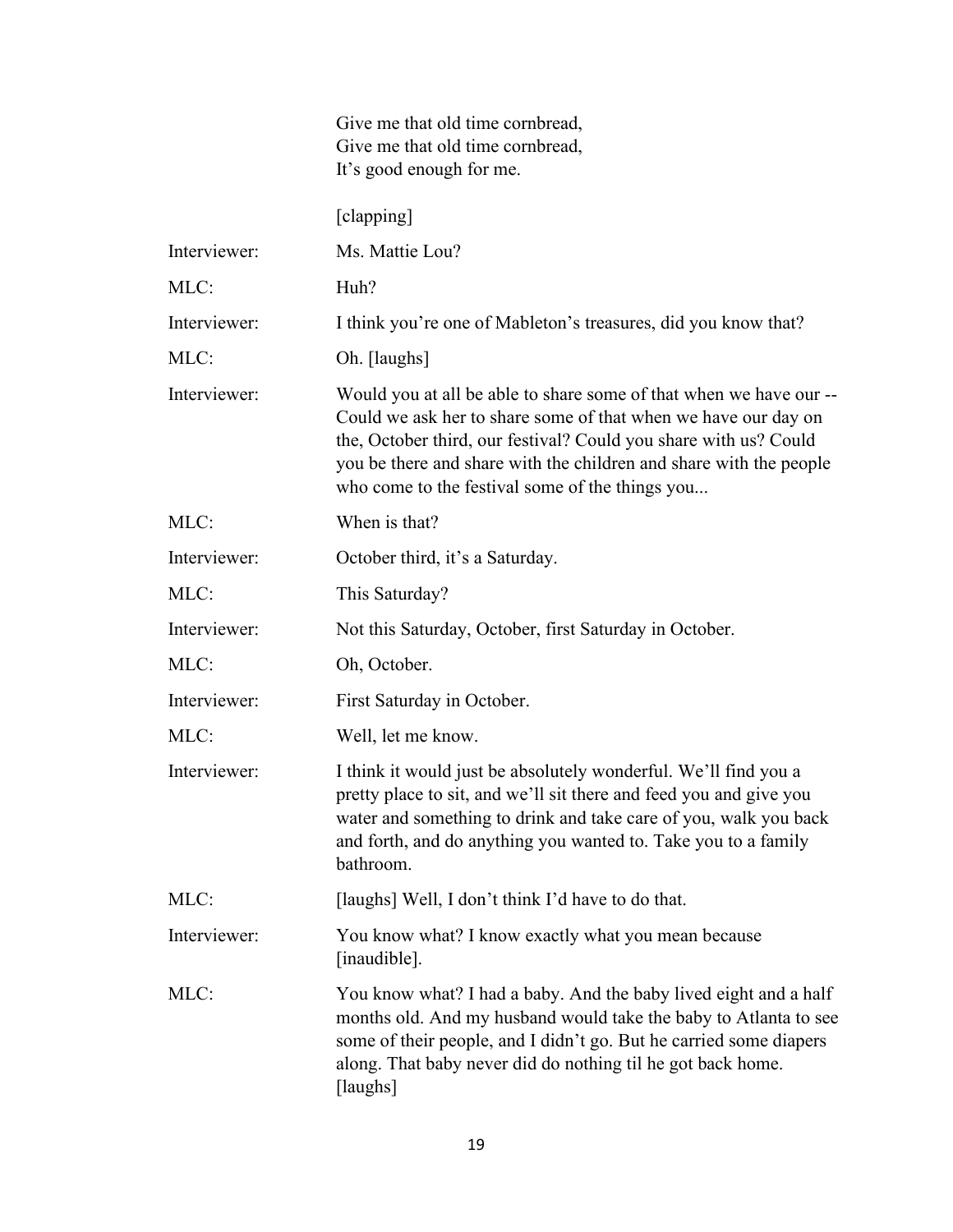| Interviewer: | [inaudible] I've got to get some of these questions. Where were<br>you born, is one of them.                                                                                                                                                                                                                                                                                                                                                                                                                                                                                                                                                                                                                                                                                                         |
|--------------|------------------------------------------------------------------------------------------------------------------------------------------------------------------------------------------------------------------------------------------------------------------------------------------------------------------------------------------------------------------------------------------------------------------------------------------------------------------------------------------------------------------------------------------------------------------------------------------------------------------------------------------------------------------------------------------------------------------------------------------------------------------------------------------------------|
| MLC:         | I was born in Chattanooga. I stayed there until I was four years old.<br>My mama died when I was four years old, and my daddy brought<br>me to Smyrna to my grandmother, and she raised me and my<br>brother.                                                                                                                                                                                                                                                                                                                                                                                                                                                                                                                                                                                        |
| Interviewer: | So, your mama was from here originally?                                                                                                                                                                                                                                                                                                                                                                                                                                                                                                                                                                                                                                                                                                                                                              |
| MLC:         | Yeah, she was from Marietta. Out from Marietta, out there in the<br>country.                                                                                                                                                                                                                                                                                                                                                                                                                                                                                                                                                                                                                                                                                                                         |
| Interviewer: | Was your daddy from here originally too?                                                                                                                                                                                                                                                                                                                                                                                                                                                                                                                                                                                                                                                                                                                                                             |
| MLC:         | Yeah, uh-huh.                                                                                                                                                                                                                                                                                                                                                                                                                                                                                                                                                                                                                                                                                                                                                                                        |
| Interviewer: | They moved to Chattanooga.                                                                                                                                                                                                                                                                                                                                                                                                                                                                                                                                                                                                                                                                                                                                                                           |
| MLC:         | That's right. He married, he moved to Chattanooga, and then my<br>brother was born. And my mother died with typhoid fever, and I<br>was four years old. And I remember one day my mother as going<br>to take my daddy his lunch at work and I wanted to go with her.<br>And we lived in a house with an old lady named Caroline, and she<br>said, no, you stay here with Aunt Caroline, and I had some shoes,<br>little red shoes, I was four years old. I remember those little red<br>shoes now. And she said, I'll let you put your little red shoes on.<br>So, she put those red shoes on me and then she went out the door, I<br>cried. And that lady says, shut your mouth gal. I hushed, 'cause<br>you know back then they'd do something to you and you would<br>hush, so I hushed. [laughs] |
| Interviewer: | Another question here is how did you have graduation? What was<br>your graduation like? And I don't know whether they mean your<br>graduation from school yourself or the graduation you did with the<br>children you taught.                                                                                                                                                                                                                                                                                                                                                                                                                                                                                                                                                                        |
| MLC:         | Oh, well, we had – well, I'm going to tell you. We didn't have<br>much graduation then. It was mostly, we had sixth grade, and then<br>when time to graduate rolled, they'd be done, quit or work or<br>something or other like that. So, but we just went on mostly<br>through the sixth grade.                                                                                                                                                                                                                                                                                                                                                                                                                                                                                                     |
| Interviewer: | [inaudible] maybe was that program you had them do?                                                                                                                                                                                                                                                                                                                                                                                                                                                                                                                                                                                                                                                                                                                                                  |
| MLC:         | Yeah, that was the end of school. School's out and we always had<br>a big program                                                                                                                                                                                                                                                                                                                                                                                                                                                                                                                                                                                                                                                                                                                    |
| Interviewer: | My mother                                                                                                                                                                                                                                                                                                                                                                                                                                                                                                                                                                                                                                                                                                                                                                                            |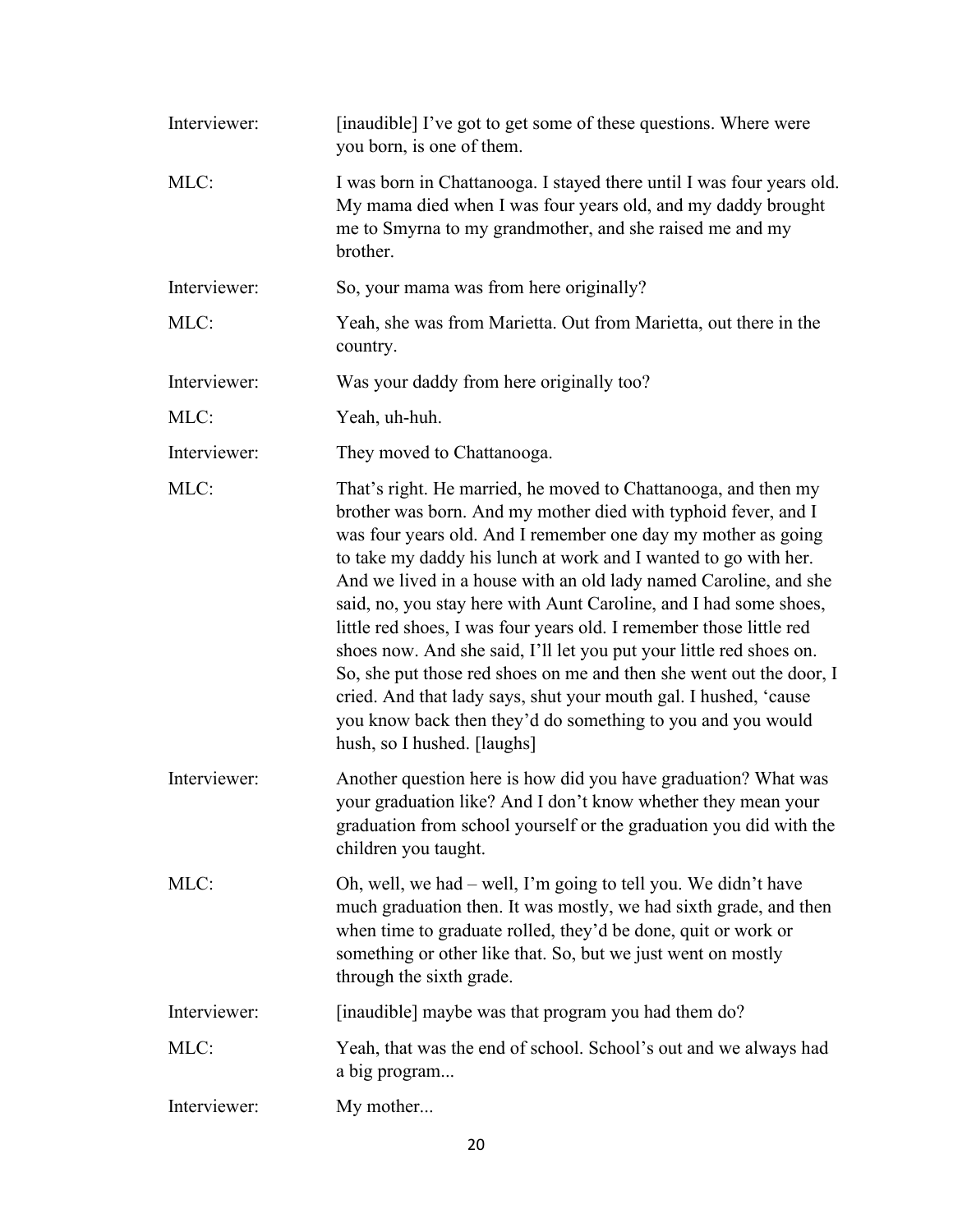| MLC:         | for their parents and they all enjoyed it.                                                                                                                                                                                                           |
|--------------|------------------------------------------------------------------------------------------------------------------------------------------------------------------------------------------------------------------------------------------------------|
| Interviewer: | My mother was a teacher in a one-room schoolhouse back in rural<br>Mississippi and she did the very same thing. She [inaudible] she<br>would tell me about having a program with the kids and<br>[inaudible].                                        |
| MLC:         | That's right. Uh-huh. Yeah.                                                                                                                                                                                                                          |
| Interviewer: | A wonderful thing because I think it teaches children how to get up<br>and present themselves.                                                                                                                                                       |
| MLC:         | That's right, uh-huh.                                                                                                                                                                                                                                |
| Interviewer: | A marvelous thing.                                                                                                                                                                                                                                   |
| MLC:         | Yeah, and they enjoyed getting up, saying their speeches. They<br>liked that, uh-huh.                                                                                                                                                                |
| Interviewer: | And another question here is do you have any memories or any<br>stories that you remember of Ida Mable Bennett, or any idea of<br>what her mother's name was?                                                                                        |
| MLC:         | Whose mother?                                                                                                                                                                                                                                        |
| Interviewer: | Ida Mable Bennett's mother.                                                                                                                                                                                                                          |
| MLC:         | No, I didn't know her.                                                                                                                                                                                                                               |
| Interviewer: | Do you remember what her name was?                                                                                                                                                                                                                   |
| MLC:         | No, I don't. Bunny had said he was coming, I think they had told<br>him. I think he remembered. [crosstalk] I didn't know them.                                                                                                                      |
| Interviewer: | Okay, so you don't have any memories of Ida Mable Bennett<br>herself?                                                                                                                                                                                |
| MLC:         | No, I don't.                                                                                                                                                                                                                                         |
| Interviewer: | Okay. Do you remember any stories that anybody told you about<br>slavery times at all? Do you remember any things that your<br>grandmother who was a slave                                                                                           |
| MLC:         | No, but you know I don't know, they didn't talk about it to us. I<br>don't know why but they didn't. They just didn't, so I didn't ask<br>nothing, but I know, they said they were in slavery, slavery times,<br>but they just didn't talk about it. |
| Interviewer: | So, the main focus they seemed to have was making sure their<br>children and grandchildren were educated?                                                                                                                                            |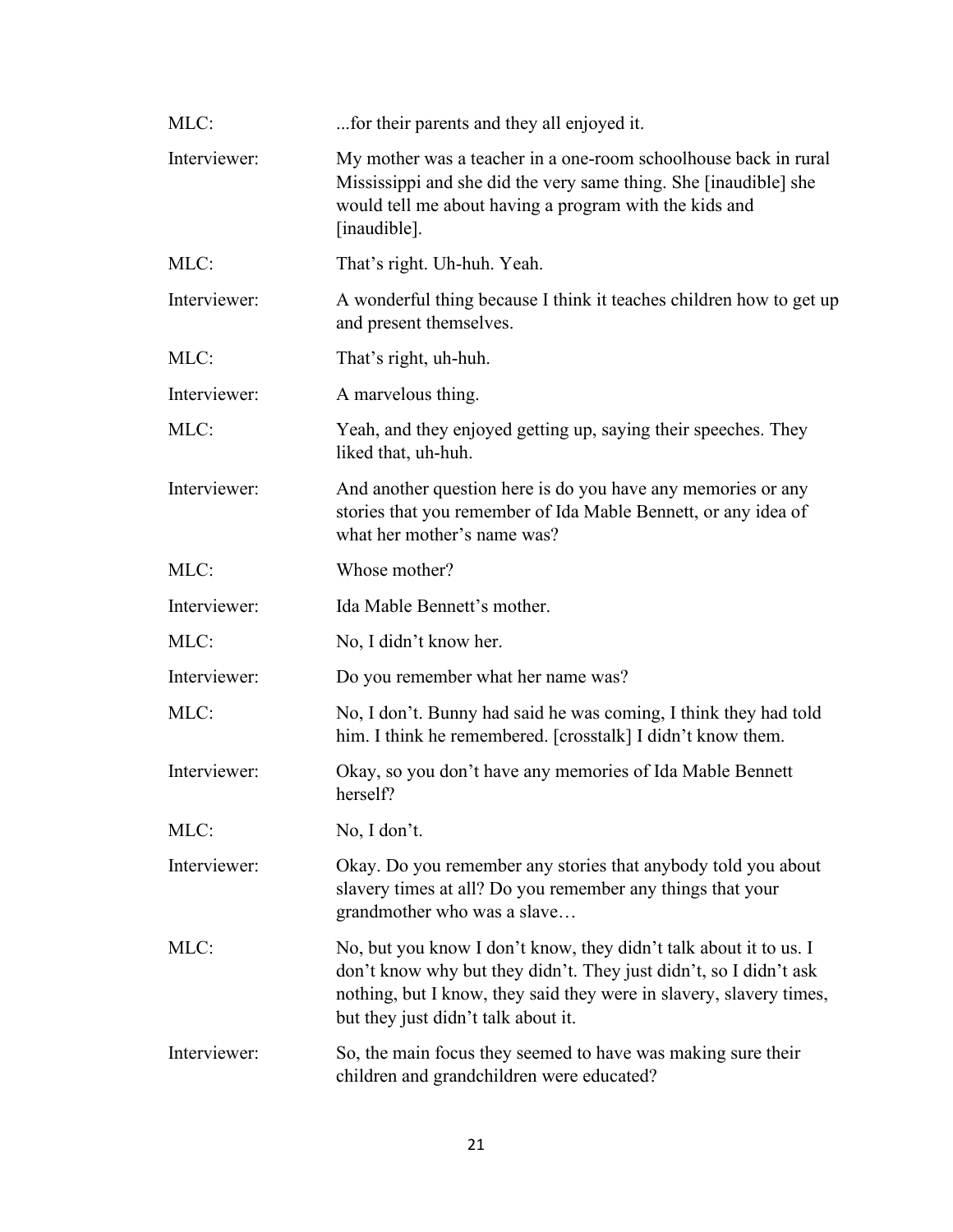| MLC:         | Yeah, that's right, uh-huh. They were really interested in that, and<br>I appreciate it.                                                                                                                                                                                                                                                                                                                                                                                                                                                                                                                                                                                                                                                                                                                                                                                                                                                                                                                                                                                                                                                                                                                                                                                                                 |
|--------------|----------------------------------------------------------------------------------------------------------------------------------------------------------------------------------------------------------------------------------------------------------------------------------------------------------------------------------------------------------------------------------------------------------------------------------------------------------------------------------------------------------------------------------------------------------------------------------------------------------------------------------------------------------------------------------------------------------------------------------------------------------------------------------------------------------------------------------------------------------------------------------------------------------------------------------------------------------------------------------------------------------------------------------------------------------------------------------------------------------------------------------------------------------------------------------------------------------------------------------------------------------------------------------------------------------|
| Interviewer: | [inaudible] do like all the pioneer folks have done for a long time<br>when they came over and started hard, they wanted their children<br>and grandchildren to do better.                                                                                                                                                                                                                                                                                                                                                                                                                                                                                                                                                                                                                                                                                                                                                                                                                                                                                                                                                                                                                                                                                                                               |
| MLC:         | Uh-huh, that's right.                                                                                                                                                                                                                                                                                                                                                                                                                                                                                                                                                                                                                                                                                                                                                                                                                                                                                                                                                                                                                                                                                                                                                                                                                                                                                    |
| Interviewer: | And you're a wonderful testimony to them.                                                                                                                                                                                                                                                                                                                                                                                                                                                                                                                                                                                                                                                                                                                                                                                                                                                                                                                                                                                                                                                                                                                                                                                                                                                                |
| MLC:         | Well, I tried to do the best I could.                                                                                                                                                                                                                                                                                                                                                                                                                                                                                                                                                                                                                                                                                                                                                                                                                                                                                                                                                                                                                                                                                                                                                                                                                                                                    |
| Interviewer: | Well, is there any favorite story that you haven't told that you<br>would like to share with us? Anything that you can remember<br>that's a favorite of yours?                                                                                                                                                                                                                                                                                                                                                                                                                                                                                                                                                                                                                                                                                                                                                                                                                                                                                                                                                                                                                                                                                                                                           |
| MLC:         | I don't know. [laughs] Oh, you're talking about, long time ago?<br>[laughs] I drove $a - my$ uncle, he had one arm. He got his arm $-$<br>that was my grandmother's son that was [inaudible]. He was<br>working in a mill and he got his [inaudible] and it cut his arm off.<br>And he started working for postal telegram and Western Union, he<br>worked until he retired there. So, he bought a T model Ford, and so<br>he brought the Ford up to our house. We lived on Banks Street in<br>Smyrna. And he gave me a book to read, and I would read that<br>book and I would go out there and do whatever it said to do and all<br>like that, and so I kept on, and I'd back up, forwards, and all like<br>that and kept on until I learned how to drive the car. And I told my<br>granddaddy one day, I said, I'm going to Marietta. Yes, and<br>somebody going to have to turn that car off for you, to you. And<br>so, I said, uh-uh [negative], but I went on to Marietta, and I came<br>back and I still started. Well, I started driving, and we lived in<br>Smyrna, and I would come down to Aunt Ida's house down there,<br>come down through the covered bridge and go that way. And so,<br>the low gear would burn out in them T models, and, you ever been<br>through that covered bridge? |
| Interviewer: | Yeah, I sure have.                                                                                                                                                                                                                                                                                                                                                                                                                                                                                                                                                                                                                                                                                                                                                                                                                                                                                                                                                                                                                                                                                                                                                                                                                                                                                       |
| MLC:         | Well, I got down there one day, at the covered bridge, and the low<br>gear burned out. And the roads weren't paved then. I just turned<br>around and backed all the way up that hill. And when I get up the<br>hill, then I turned around and go forward. So, one day, Aunt Ida<br>and her daughter Mary Lee Anderson was up to our house, and -<br>no, I was teaching school down there, and we went up there to see<br>my granddaddy that was sick, and on the way back the low gear<br>burned out. And I said, well that's all right, I'll get you, don't                                                                                                                                                                                                                                                                                                                                                                                                                                                                                                                                                                                                                                                                                                                                             |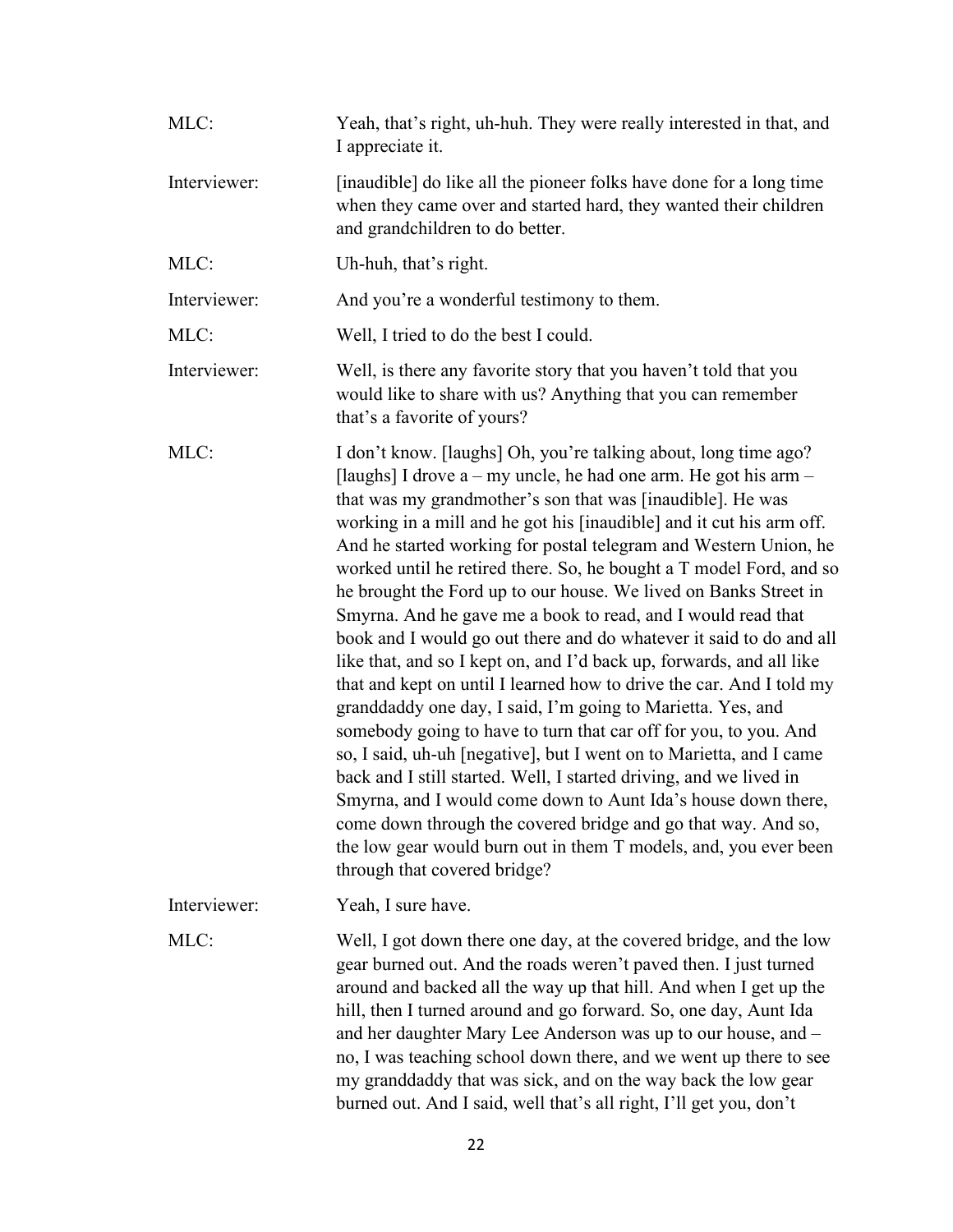|              | worry about it. I said, I'm going to turn around and back up the<br>hill. I said, it'll go then. And she said, I'm not going to ride up no<br>hill backwards. I said, well that's all right. So, I went on and I<br>backed up all the way from that bridge all the way to the top of the<br>hill. And when I got there I turned around, and waited on her, and<br>then I went on. And so, I learned if I couldn't go forward, go<br>backwards. And my uncle, he came on one day in Vinings. You<br>ever been to Vinings?                                                                                                                                                                                                                                                                                                                                                                                                                                                                                                                                                                                                                                                                                                                                                                                                                                                                                                                                                                                 |
|--------------|----------------------------------------------------------------------------------------------------------------------------------------------------------------------------------------------------------------------------------------------------------------------------------------------------------------------------------------------------------------------------------------------------------------------------------------------------------------------------------------------------------------------------------------------------------------------------------------------------------------------------------------------------------------------------------------------------------------------------------------------------------------------------------------------------------------------------------------------------------------------------------------------------------------------------------------------------------------------------------------------------------------------------------------------------------------------------------------------------------------------------------------------------------------------------------------------------------------------------------------------------------------------------------------------------------------------------------------------------------------------------------------------------------------------------------------------------------------------------------------------------------|
| Interviewer: | Yes.                                                                                                                                                                                                                                                                                                                                                                                                                                                                                                                                                                                                                                                                                                                                                                                                                                                                                                                                                                                                                                                                                                                                                                                                                                                                                                                                                                                                                                                                                                     |
| MLC:         | There was a long hill down there that wasn't paved. He says I want<br>to go down and see my friend, Homer Story. I said, well the low<br>gear's burned out, but I said, that's all right, don't worry about it,<br>I'll get you there and back. So, I went on down there and when we<br>got there was a long hill, about a mile long, and we got there, and I<br>said, that's all right, I'm going to turn around, I backed all the way<br>up that hill. I got to the top of that hill. I turned around, brought<br>him on home. And then one day his $- R.T.,$ that was Mary Lee's<br>$d$ addy – and they had come down to Mableton to something in his<br>car, and when they came back that night, they come walking in, I<br>say, where is the car? They say, down there at the covered bridge.<br>Says, low gear burned out. And see, Uncle R.T. couldn't back up<br>the hill, and my uncle was one-armed, you see, and he said he told<br>them, well, R.T., if Mattie Lou was along we wouldn't have to<br>walk. But they had to walk all the way to Smyrna, to Banks Street,<br>and they came and I said, where's the car? Said down there at the<br>covered bridge. I said, okay, I'd get somebody to take me down<br>there in the morning, I'll bring it in. So, I got somebody to carry<br>me down there. I said you don't have to wait. Go on, I'll get it<br>there. I turned around and backed up that long hill up there and<br>went on home. I learned if I can't go forward, go backwards. |
| Interviewer: | That's a good message.                                                                                                                                                                                                                                                                                                                                                                                                                                                                                                                                                                                                                                                                                                                                                                                                                                                                                                                                                                                                                                                                                                                                                                                                                                                                                                                                                                                                                                                                                   |
| MLC:         | I feel like where there's a will, there's a way.                                                                                                                                                                                                                                                                                                                                                                                                                                                                                                                                                                                                                                                                                                                                                                                                                                                                                                                                                                                                                                                                                                                                                                                                                                                                                                                                                                                                                                                         |
| Interviewer: | Ms. Mattie Lou, your aunt, was that Ida Bennett? Was that your<br>aunt?                                                                                                                                                                                                                                                                                                                                                                                                                                                                                                                                                                                                                                                                                                                                                                                                                                                                                                                                                                                                                                                                                                                                                                                                                                                                                                                                                                                                                                  |
| MLC:         | Uh-huh, by marriage. See, she married R.T. He was a Bennett, uh<br>huh. And see, he and my daddy was brothers.                                                                                                                                                                                                                                                                                                                                                                                                                                                                                                                                                                                                                                                                                                                                                                                                                                                                                                                                                                                                                                                                                                                                                                                                                                                                                                                                                                                           |
| Interviewer: | Okay. And they were all Bennetts.                                                                                                                                                                                                                                                                                                                                                                                                                                                                                                                                                                                                                                                                                                                                                                                                                                                                                                                                                                                                                                                                                                                                                                                                                                                                                                                                                                                                                                                                        |
| MLC:         | Uh-huh. All Bennetts.                                                                                                                                                                                                                                                                                                                                                                                                                                                                                                                                                                                                                                                                                                                                                                                                                                                                                                                                                                                                                                                                                                                                                                                                                                                                                                                                                                                                                                                                                    |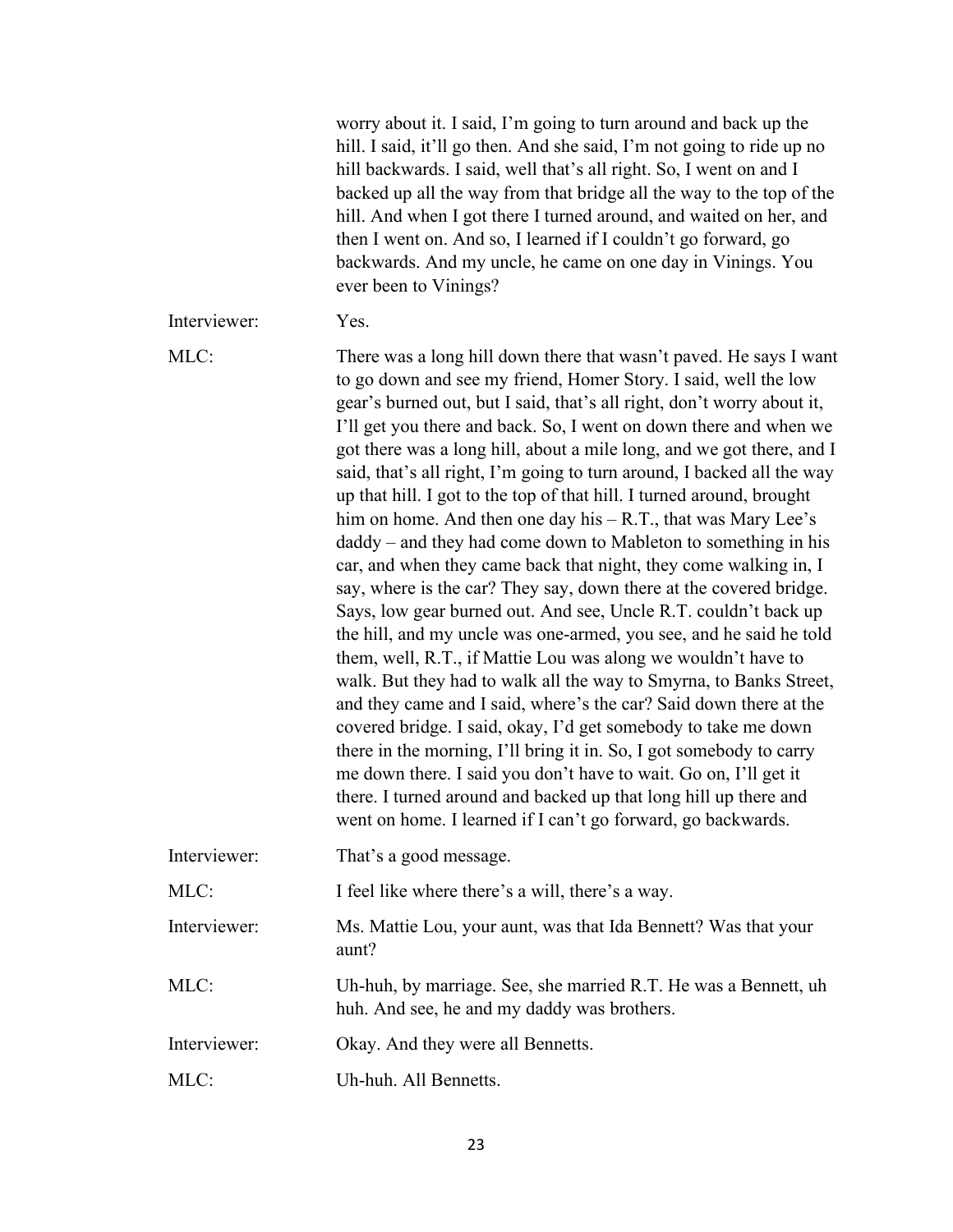| Interviewer: | Did she teach school?                                                                                                                       |
|--------------|---------------------------------------------------------------------------------------------------------------------------------------------|
| MLC:         | No.                                                                                                                                         |
| Interviewer: | She didn't teach school?                                                                                                                    |
| MLC:         | Uh-uh [negative].                                                                                                                           |
| Interviewer: | Okay, and the Andersons, how did they get in there?                                                                                         |
| MLC:         | Huh?                                                                                                                                        |
| Interviewer: | How did they get in there?                                                                                                                  |
| MLC:         | Well, see, Mary Lee married an Anderson.                                                                                                    |
| Interviewer: | Bennett was the real family.                                                                                                                |
| MLC:         | Yeah, Bennett was the real family. Uh-huh. That's right.                                                                                    |
| Interviewer: | Do you know any names before Bennett in the family, whether<br>your grandparents or anybody that you know besides Bennett in<br>the family? |
| MLC:         | No, I didn't know them.                                                                                                                     |
| Interviewer: | I was just wondering if you knew what your Aunt Ida's mama and<br>$d$ addy $-$                                                              |
| MLC:         | No, see, I didn't know them. See I didn't know Aunt Ida until she<br>and Uncle R.T. was married.                                            |
| Interviewer: | And Ida's name, what was it before she married?                                                                                             |
| MLC:         | Let me see. I don't know what it – can't think what Aunt Ida's<br>name was. I'd have to ask Bunny that there.                               |
| Interviewer: | Where did she come from? Did she come from Smyrna, or<br>Mableton, or --?                                                                   |
| MLC:         | Well, she was in Mableton when I knew, I didn't know where<br>she                                                                           |
| Interviewer: | She was local then?                                                                                                                         |
| MLC:         | Yeah.                                                                                                                                       |
| Interviewer: | One of the local families.                                                                                                                  |
| MLC:         | Yeah, I didn't know her.                                                                                                                    |
| Interviewer: | Do you know if you taught any of Drew or Ike's children or<br>anybody in that family?                                                       |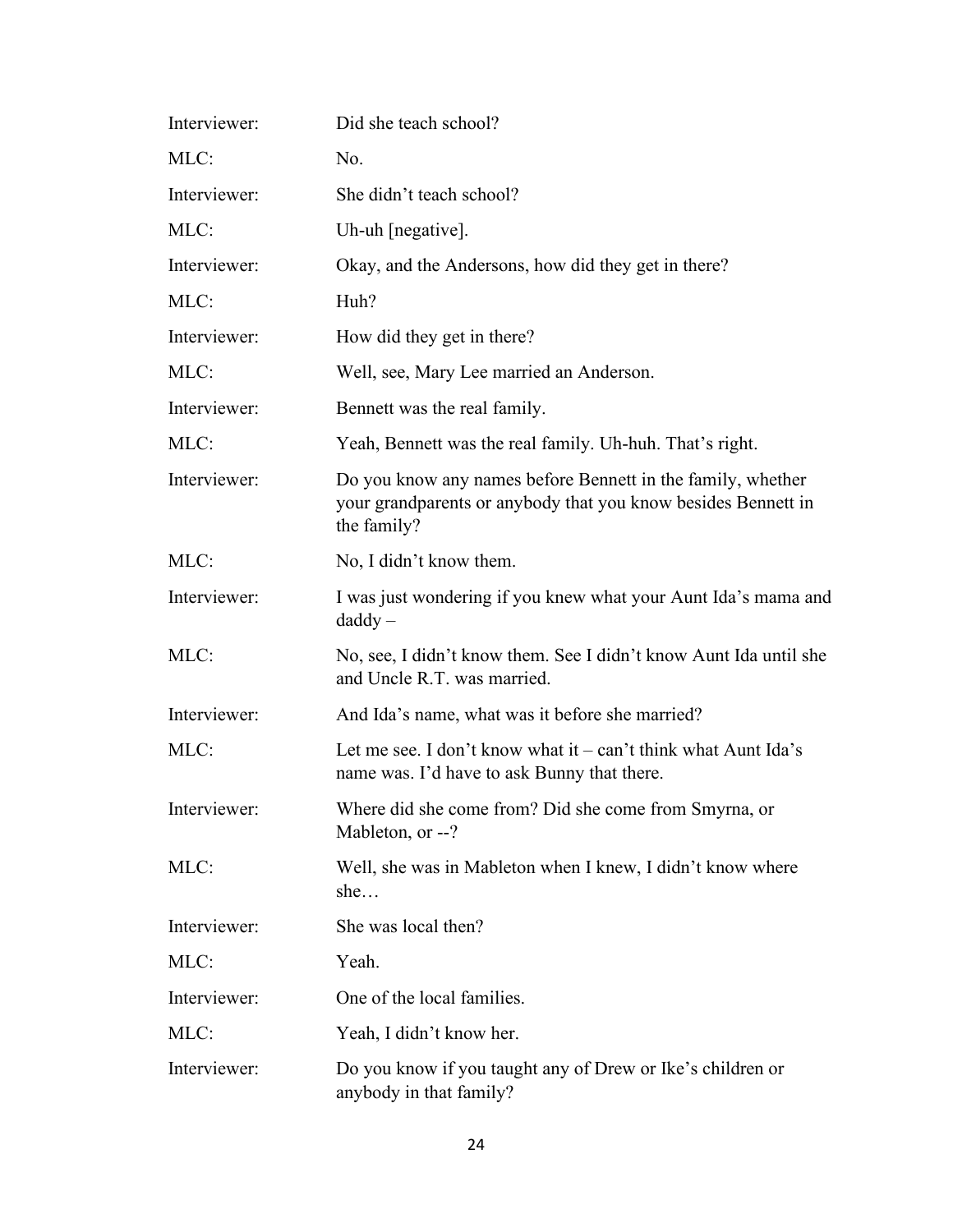| MLC:         | Uh-uh [negative].                                                                                                                                                                                                                                                                                                                                              |
|--------------|----------------------------------------------------------------------------------------------------------------------------------------------------------------------------------------------------------------------------------------------------------------------------------------------------------------------------------------------------------------|
| Interviewer: | [inaudible]                                                                                                                                                                                                                                                                                                                                                    |
| MLC:         | Well, now, wait, Cousin Emma Mathis, her granddaughter Emma<br>Lee, she went to school in Mableton.                                                                                                                                                                                                                                                            |
| Interviewer: | Okay.                                                                                                                                                                                                                                                                                                                                                          |
| MLC:         | She was living in Mableton.                                                                                                                                                                                                                                                                                                                                    |
| Interviewer: | Emma Lee Mathis?                                                                                                                                                                                                                                                                                                                                               |
| MLC:         | No, she was Emma Lee Wilson, because her mama<br>had married a Wilson.                                                                                                                                                                                                                                                                                         |
| Interviewer: | Okay. And her mama was -                                                                                                                                                                                                                                                                                                                                       |
| MLC:         | Ike Mathis' daughter.                                                                                                                                                                                                                                                                                                                                          |
| Interviewer: | She was a Mathis. Ike Mathis' daughter.                                                                                                                                                                                                                                                                                                                        |
| MLC:         | Uh-huh. Emma was her grandmother.                                                                                                                                                                                                                                                                                                                              |
| Interviewer: | Okay. Oh, I see.                                                                                                                                                                                                                                                                                                                                               |
| MLC:         | See because, her mama was Cousin Emma's daughter. Yeah.                                                                                                                                                                                                                                                                                                        |
| Interviewer: | So, her mama – the child you taught was –                                                                                                                                                                                                                                                                                                                      |
| MLC:         | Clara's. Her mama named Clara, and that was Cousin Emma's<br>daughter.                                                                                                                                                                                                                                                                                         |
| Interviewer: | Clara's child. And she was a Wilson.                                                                                                                                                                                                                                                                                                                           |
| MLC:         | Uh-huh.                                                                                                                                                                                                                                                                                                                                                        |
| Interviewer: | [inaudible] we have two back here and they've been working hard<br>on the project [inaudible] If they could just ask you one or two<br>questions [inaudible] and they could get the information because<br>we're going to do a storytelling project, Ms. Mattie Lou, and they<br>could really use the information [inaudible] on the questions.<br>[inaudible] |
| Interviewer: | I met you at Little Bethel with Barbara.                                                                                                                                                                                                                                                                                                                       |
| MLC:         | Oh yeah.                                                                                                                                                                                                                                                                                                                                                       |
| Interviewer: | The first [inaudible] we have that Emma Bennett was married to<br>Ike.                                                                                                                                                                                                                                                                                         |
| MLC:         | What you'd say?                                                                                                                                                                                                                                                                                                                                                |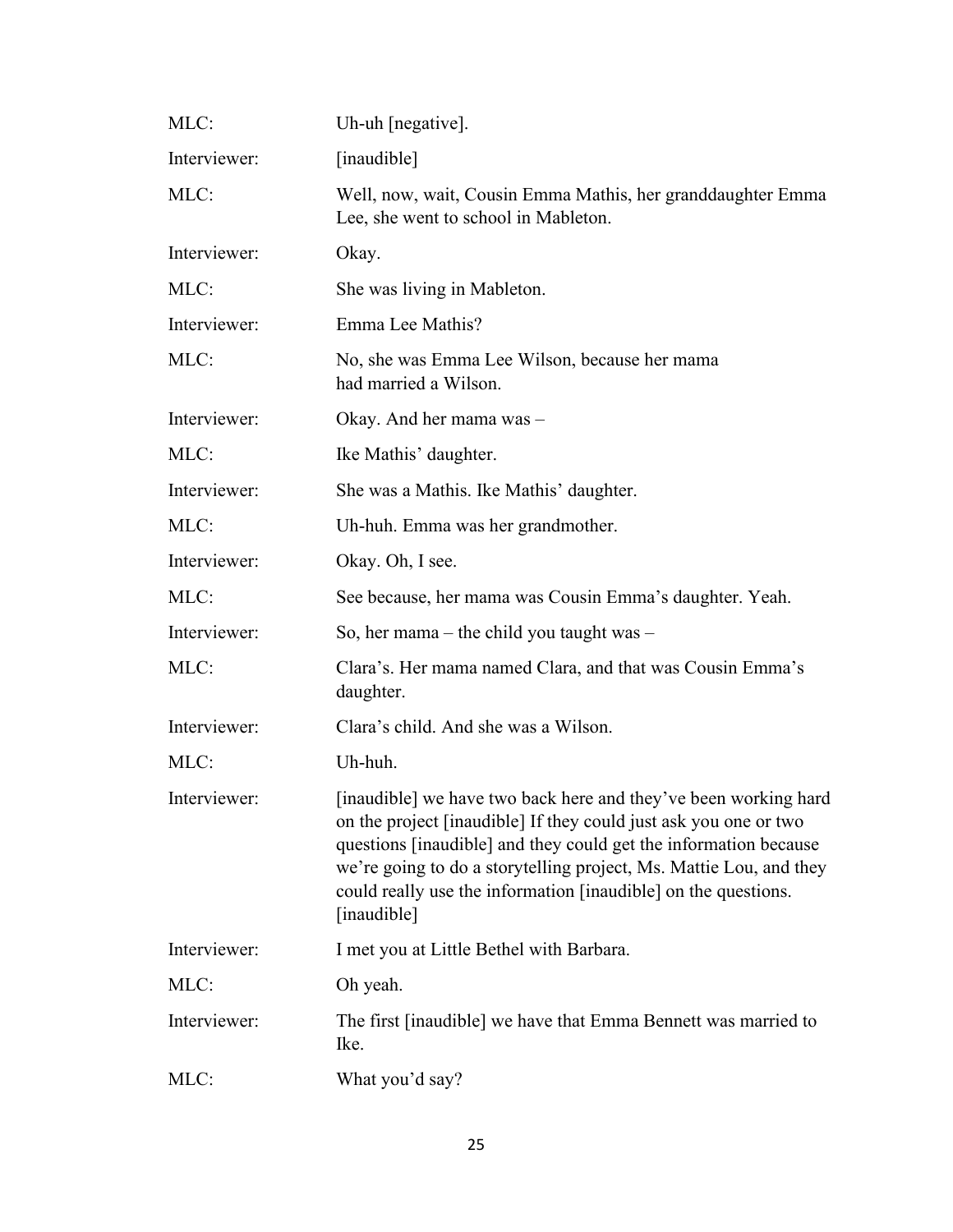| Interviewer: | Emma Bennett was married to Ike –                                                                                                           |
|--------------|---------------------------------------------------------------------------------------------------------------------------------------------|
| Interviewer: | Ike Mathis.                                                                                                                                 |
| MLC:         | Oh, Emma. Cousin Emma wasn't no Bennett. She was – I don't<br>know. She was something else but she wasn't a Bennett. Cousin<br>Emma wasn't. |
| Interviewer: | That was married to Ike Mathis?                                                                                                             |
| MLC:         | Uh-huh. She was my grandmother's niece but she wasn't $a - I$<br>don't know what cousin Emma was before she married.                        |
| Interviewer: | That's the cousin Emma that was married to Ike Mathis.                                                                                      |
| MLC:         | Yeah, uh-huh.                                                                                                                               |
| Interviewer: | That was your grandmother Carroll?                                                                                                          |
| MLC:         | Huh?                                                                                                                                        |
| Interviewer: | <b>Grandmother Carroll?</b>                                                                                                                 |
| MLC:         | Yeah, uh-huh.                                                                                                                               |
| Interviewer: | And Ms. Mattie Lou, this is [inaudible].                                                                                                    |
| MLC:         | How do you do?                                                                                                                              |
| Interviewer: | And I think Barbara was the other one who came to hear you<br>speak.                                                                        |
| MLC:         | Oh.                                                                                                                                         |
| Interviewer: | Barbara Howard [inaudible] who worked as a former principal for<br>Cobb County Schools.                                                     |
| MLC:         | Yeah, uh-huh.                                                                                                                               |
| Interviewer: | Do you remember where Ike and Emma's house was?                                                                                             |
| MLC:         | Yeah.                                                                                                                                       |
| Interviewer: | Is that the one by the white house?                                                                                                         |
| MLC:         | Yeah, I looked at it when I was coming by today.                                                                                            |
| Interviewer: | It's by the white Mable, the second Mable home up there, the little<br>house that's built out back.                                         |
| Interviewer: | Oh, yeah.                                                                                                                                   |
| Interviewer: | [inaudible]                                                                                                                                 |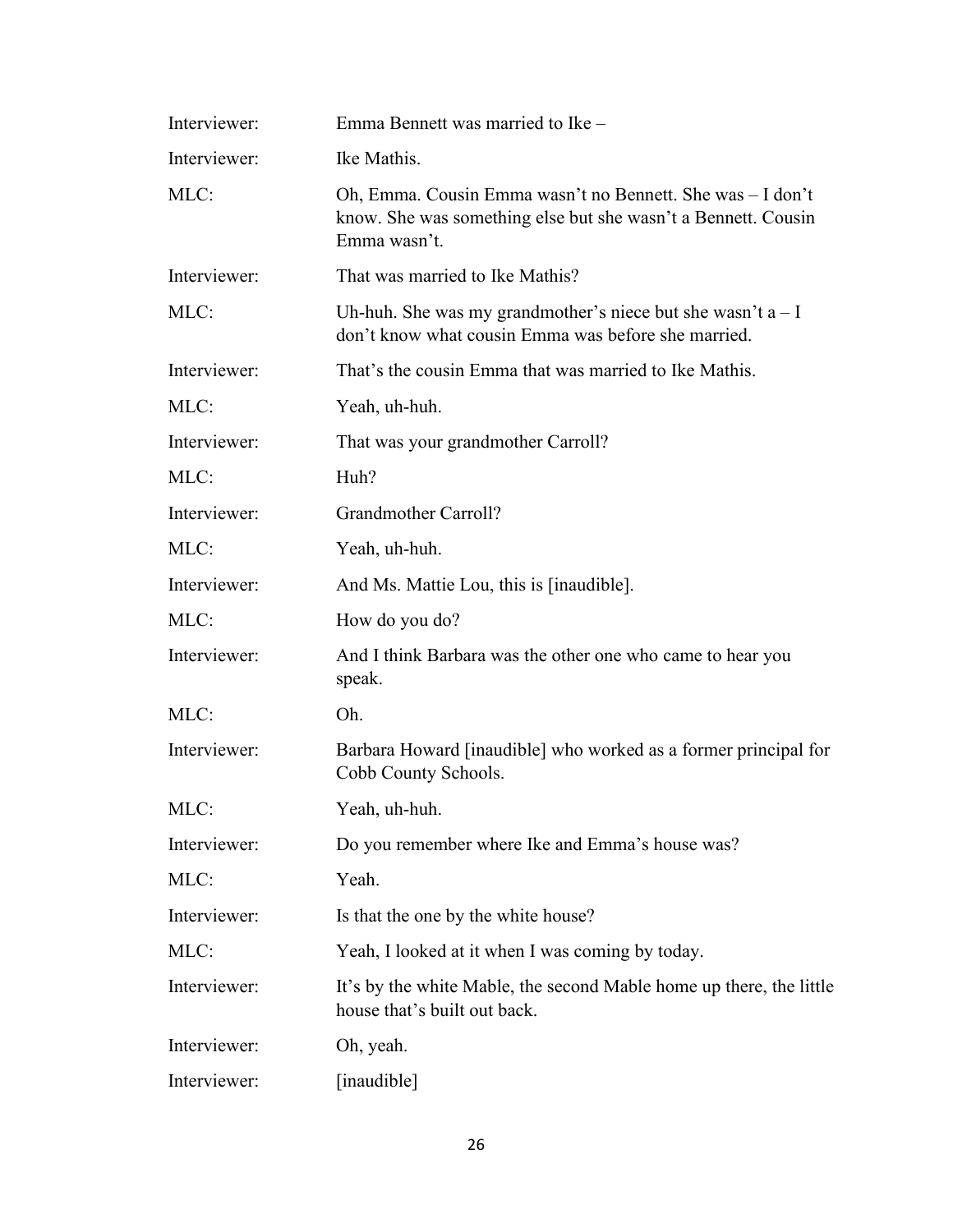| Interviewer: | Well, the other question I had was do you remember about the time<br>your grandmother died? Your Grandmother Carroll, when did she<br>die?                       |
|--------------|------------------------------------------------------------------------------------------------------------------------------------------------------------------|
| MLC:         | No, listen, I remember but I was little, and I can't tell.                                                                                                       |
| Interviewer: | Well, which grandmother died when you were [inaudible]?                                                                                                          |
| MLC:         | That was Grandmother Bennett. She was Lou Carroll, oh and yeah,<br>that was Grandmother Bennett.                                                                 |
| Interviewer: | Okay.                                                                                                                                                            |
| MLC:         | Well, I'm don't know whether I've even got it down when she did<br>but I know she -                                                                              |
| Interviewer: | You were a little bitty girl?                                                                                                                                    |
| MLC:         | Yeah. Not when, no, not when she – Lou Bennett, Lou Carroll<br>Bennett, you see she's the one that sent me to school.                                            |
| Interviewer: | The one you took care of.                                                                                                                                        |
| MLC:         | Uh-huh, and I took care of her, uh-huh. See I was grown then,<br>when she died.                                                                                  |
| Interviewer: | So maybe you were in your twenties when she died?                                                                                                                |
| MLC:         | Yeah, I was somewhere in there, uh-huh. Probably, let me see. I<br>was about to thirty then, I know. I was thirty, I think I was about<br>thirty-two because I   |
|              | [break in recording]                                                                                                                                             |
| MLC:         | Yes, yes I was.                                                                                                                                                  |
| Interviewer: | And she was the one that you would go into town on Saturdays and<br>clean houses, and then -                                                                     |
| MLC:         | Yeah, see, we lived together. We lived together. Uh-huh.                                                                                                         |
| Interviewer: | And Emma Mathis was Lou Carroll Bennett's cousin?                                                                                                                |
| MLC:         | Niece, niece.                                                                                                                                                    |
| Interviewer: | Niece, okay. Who was her father? How was she her niece?                                                                                                          |
| MLC:         | Well, I think she was a - Now I don't know what cousin Emma's<br>sister was but – Let's see, now how does that go? [inaudible] but<br>that was her niece because |
| Interviewer: | That was her sister's child, or her brother's child?                                                                                                             |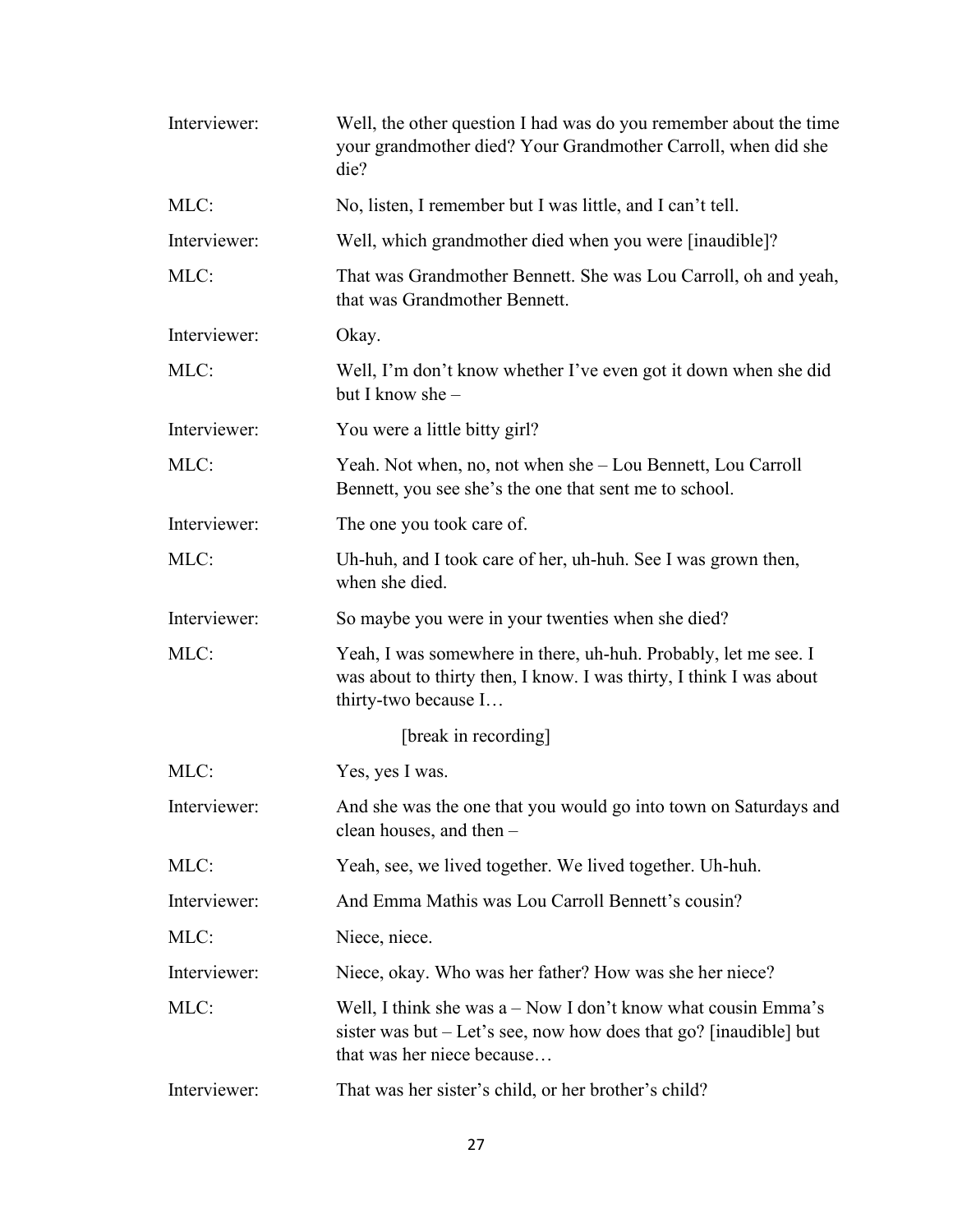| MLC:         | It must have been, must have been her sister's child, I believe<br>that's the way it was.                                                                                      |
|--------------|--------------------------------------------------------------------------------------------------------------------------------------------------------------------------------|
| Interviewer: | Ms. Mattie Lou, you were talking about your Aunt Ida and then<br>you were talking about your grandmother. Were they all Bennetts,<br>both of them side of the family Bennetts? |
| MLC:         | You mean $-$                                                                                                                                                                   |
| Interviewer: | The aunt that you were talking about.                                                                                                                                          |
| MLC:         | Emma?                                                                                                                                                                          |
| Interviewer: | Okay, your aunt that lived in Smyrna.                                                                                                                                          |
| MLC:         | No, that was my grandmother in Smyrna. Uh-huh.                                                                                                                                 |
| Interviewer: | And when you were telling the stories before about your aunt and<br>R.T.?                                                                                                      |
| MLC:         | R.T., well R.T. was my uncle, see, but that was my daddy's<br>brother.                                                                                                         |
| Interviewer: | Okay. And he married Ida.                                                                                                                                                      |
| MLC:         | Married Ida.                                                                                                                                                                   |
| Interviewer: | Okay, and Ida was a Bennett too? Was she a Bennett?                                                                                                                            |
| MLC:         | No, she married a Bennett, married my uncle.                                                                                                                                   |
| Interviewer: | [inaudible] Okay, R.T. Bennett. Bunny said that he thinks her last<br>name was Mable before she got married.                                                                   |
| MLC:         | Yeah, I guess so.                                                                                                                                                              |
| Interviewer: | Okay. And that was your uncle who was the son of your<br>grandmother?                                                                                                          |
| MLC:         | Of, yeah, Lou Bennett. Lou Bennett.                                                                                                                                            |
| Interviewer: | Ms. Mattie, let me ask you one more question. Do you remember<br>Drew Mathis?                                                                                                  |
| MLC:         | Yes, I remember Drew.                                                                                                                                                          |
| Interviewer: | When Drew talked, what did he sound like? Do you remember<br>how he talked? We've heard he had a stutter. Do you remember<br>that? Did he?                                     |
| MLC:         | Yeah, he would talk, I'd hear him talking and I know – He would<br>come up to, we lived in Smyrna, and see, he knew my                                                         |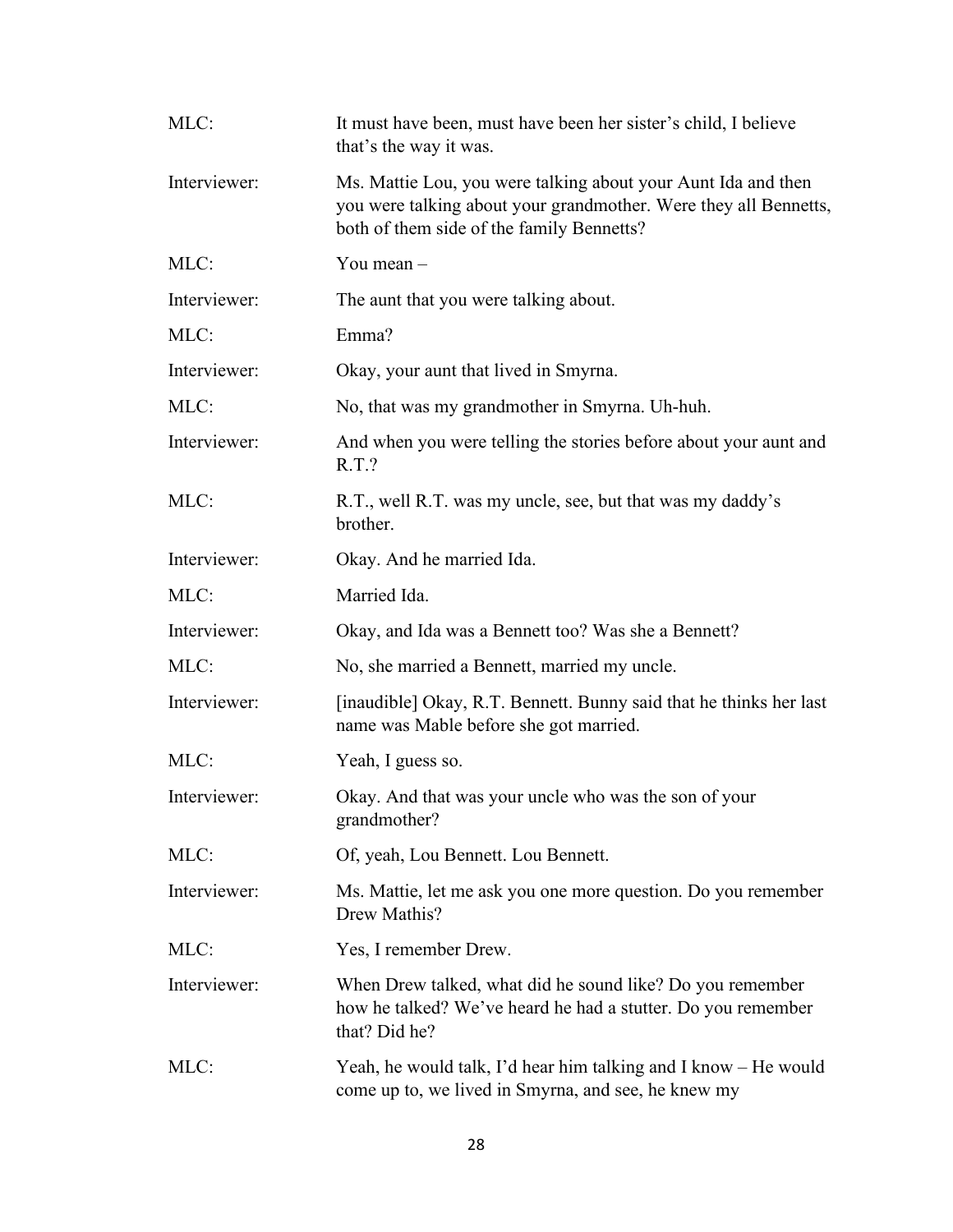|              | grandmother, and he would come up there, and spend the night<br>sometimes. And she'd always make Drew a pallet on the floor, and<br>if Drew got up in the night, where you going Drew? I'm trying to<br>find the outhouse. [laughs] |
|--------------|-------------------------------------------------------------------------------------------------------------------------------------------------------------------------------------------------------------------------------------|
| Interviewer: | Now did you have an outhouse?                                                                                                                                                                                                       |
| MLC:         | Yeah.                                                                                                                                                                                                                               |
| Interviewer: | Oh, okay.                                                                                                                                                                                                                           |
| Interviewer: | Do you remember when he was reburied, do you remember he was<br>reburied [inaudible]?                                                                                                                                               |
| MLC:         | No, you know what? Drew was buried, dead and buried, before I<br>knew it. I didn't even know he was dead.                                                                                                                           |
| Interviewer: | Okay, we didn't know, they moved his body and put him in<br>another cemetery [inaudible].                                                                                                                                           |
| MLC:         | Uh-uh [negative]. What did -- They did move him?                                                                                                                                                                                    |
| Interviewer: | That's something we had heard.                                                                                                                                                                                                      |
| MLC:         | Uh-huh.                                                                                                                                                                                                                             |
| Interviewer: | That they had moved him. [inaudible].                                                                                                                                                                                               |
| Interviewer: | Who did you say was buried in Monte Vista?                                                                                                                                                                                          |
| MLC:         | Huh?                                                                                                                                                                                                                                |
| Interviewer: | Who did you say was buried in Monte Vista?                                                                                                                                                                                          |
| MLC:         | Oh, that's Mary Lee Anderson. Uh-huh. She was my first cousin,<br>see.                                                                                                                                                              |
| Interviewer: | And where is Green Grove Cemetery, do you know?                                                                                                                                                                                     |
| MLC:         | Down, I can go there – Well I can't now, I used to go, I used to<br>teach school down there. But it's about two or three miles below<br>Mableton.                                                                                   |
| Interviewer: | Down which road?                                                                                                                                                                                                                    |
| MLC:         | Going south, that way, you go down there. 'Cause I used to stay<br>with Aunt Ida. Sometimes I'd spend the night there and then I'd go<br>down to Green Grove.                                                                       |
| Interviewer: | Okay.                                                                                                                                                                                                                               |
| MLC:         | To teach school down there.                                                                                                                                                                                                         |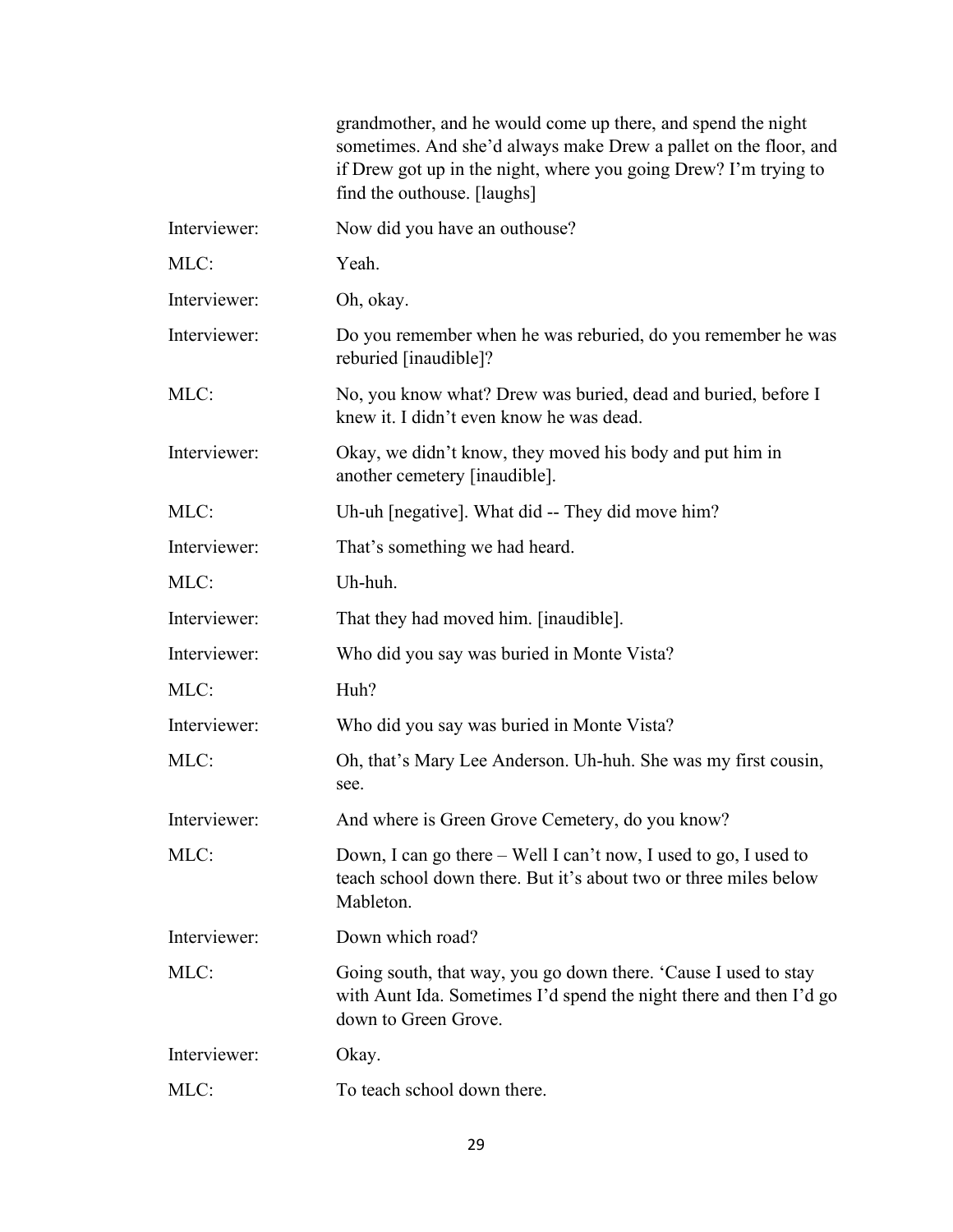| Interviewer: | So down like Macon Highway, or down –                                                                                                                                                                                                                                                                                                       |
|--------------|---------------------------------------------------------------------------------------------------------------------------------------------------------------------------------------------------------------------------------------------------------------------------------------------------------------------------------------------|
| MLC:         | No, you didn't have to $go - I can't think of the name of the road$<br>that you go to now, it's been so long.                                                                                                                                                                                                                               |
| Interviewer: | Towards Atlanta? [inaudible] down towards Atlanta?                                                                                                                                                                                                                                                                                          |
| MLC:         | Well, you went that way you'd go towards Atlanta but you kind of<br>go straight down this way, and that would - You know, I can't<br>think of it. I'll try to tell you next time, or ask someone, Bunny or<br>someone, what's the name of the road we'd go down there. But<br>they done changed roads so much I might couldn't find it now. |
| Interviewer: | [inaudible] Somebody you want to just tell us a bit more about<br>[inaudible] you mentioned going to college to Fort Valley and<br>Spelman. What was your college?                                                                                                                                                                          |
| MLC:         | What was what?                                                                                                                                                                                                                                                                                                                              |
| Interviewer: | What college experience did you have?                                                                                                                                                                                                                                                                                                       |
| MLC:         | Well, but mostly when I was going I was just brushing up on $-$                                                                                                                                                                                                                                                                             |
| Interviewer: | Going to a normal $-$                                                                                                                                                                                                                                                                                                                       |
| MLC:         | Yeah, uh-huh [inaudible]. Things mostly that I had to do in school.                                                                                                                                                                                                                                                                         |
| Interviewer: | How was Spelman College at that time?                                                                                                                                                                                                                                                                                                       |
| MLC:         | Huh?                                                                                                                                                                                                                                                                                                                                        |
| Interviewer: | Spelman and Morehouse?                                                                                                                                                                                                                                                                                                                      |
| MLC:         | Yeah?                                                                                                                                                                                                                                                                                                                                       |
| Interviewer: | How was it? We know the history.                                                                                                                                                                                                                                                                                                            |
| MLC:         | Well, it was good. It was all right.                                                                                                                                                                                                                                                                                                        |
| Interviewer: | Was it a pretty big college?                                                                                                                                                                                                                                                                                                                |
| MLC:         | Huh?                                                                                                                                                                                                                                                                                                                                        |
| Interviewer: | Was it a pretty big college?                                                                                                                                                                                                                                                                                                                |
| MLC:         | Yeah it was big.                                                                                                                                                                                                                                                                                                                            |
| Interviewer: | Did you enjoy going there?                                                                                                                                                                                                                                                                                                                  |
| MLC:         | Uh-huh.                                                                                                                                                                                                                                                                                                                                     |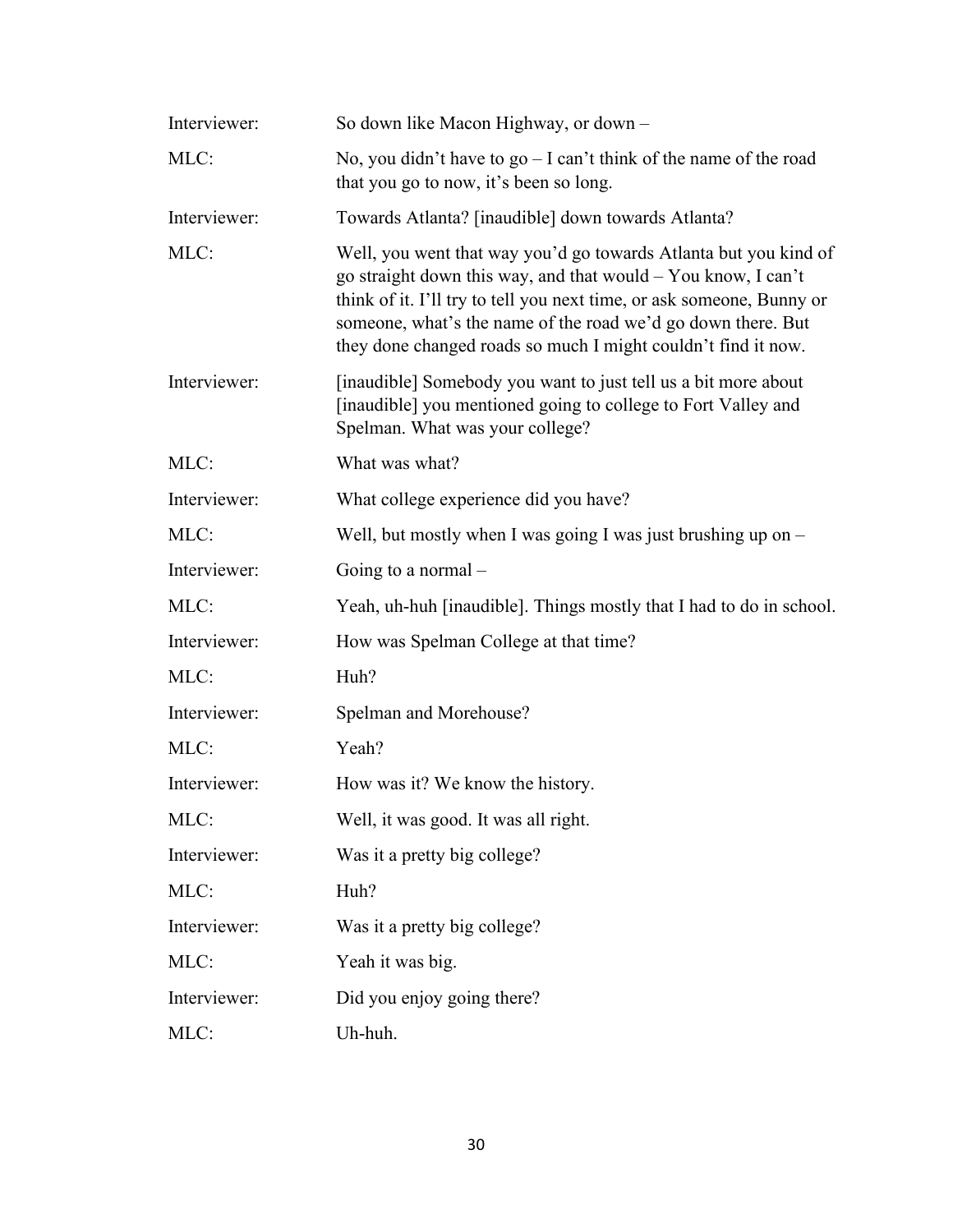| Interviewer: | Now is it true that all of the girls would come from all over the<br>surrounding areas to go down to Spelman because that was the<br>only school                                                                                                                                                                                    |
|--------------|-------------------------------------------------------------------------------------------------------------------------------------------------------------------------------------------------------------------------------------------------------------------------------------------------------------------------------------|
| MLC:         | Yeah, well                                                                                                                                                                                                                                                                                                                          |
| Interviewer: | for colored girls                                                                                                                                                                                                                                                                                                                   |
| MLC:         | Yeah, well, I don't know if it was the only one –                                                                                                                                                                                                                                                                                   |
| Interviewer: | I've heard other people say that they would have to go down to<br>Atlanta to Spelman to high school.                                                                                                                                                                                                                                |
| MLC:         | Uh-huh.                                                                                                                                                                                                                                                                                                                             |
| Interviewer: | Was there part of a high school [inaudible]                                                                                                                                                                                                                                                                                         |
| MLC:         | Well, they had that and other too.                                                                                                                                                                                                                                                                                                  |
| Interviewer: | and the college too? [inaudible]                                                                                                                                                                                                                                                                                                    |
| Interviewer: | Mattie Lou went to Lemon Street.                                                                                                                                                                                                                                                                                                    |
| MLC:         | Yeah.                                                                                                                                                                                                                                                                                                                               |
| Interviewer: | Was Spelman the high school before Lemon Street was, do you<br>know that?                                                                                                                                                                                                                                                           |
| MLC:         | I think it was, uh-huh.                                                                                                                                                                                                                                                                                                             |
| Interviewer: | [inaudible]                                                                                                                                                                                                                                                                                                                         |
| Interviewer: | Ms. Mattie Lou, who was your principal at Lemon Street?                                                                                                                                                                                                                                                                             |
| MLC:         | Professor Maxey when I was going there.                                                                                                                                                                                                                                                                                             |
| Interviewer: | I wanted to go back and ask you, do you remember how Drew<br>talked? Did he have an unusual speech pattern, or do you<br>remember anything like that?                                                                                                                                                                               |
| MLC:         | It's been so long, I've forgotten 'cause $he - I$ didn't hear him<br>talking too much. He was mostly talking to Grandma or something,<br>but he didn't talk so much when he was at our house. He wasn't<br>there long though. He would come and stay all night and then next<br>morning he would starting walking back to Mableton. |
| Interviewer: | Well, where in Mableton did he live, do you know?                                                                                                                                                                                                                                                                                   |
| MLC:         | Up there at the Mable house.                                                                                                                                                                                                                                                                                                        |
| Interviewer: | In this white house?                                                                                                                                                                                                                                                                                                                |
| MLC:         | He had a place up there where he stayed.                                                                                                                                                                                                                                                                                            |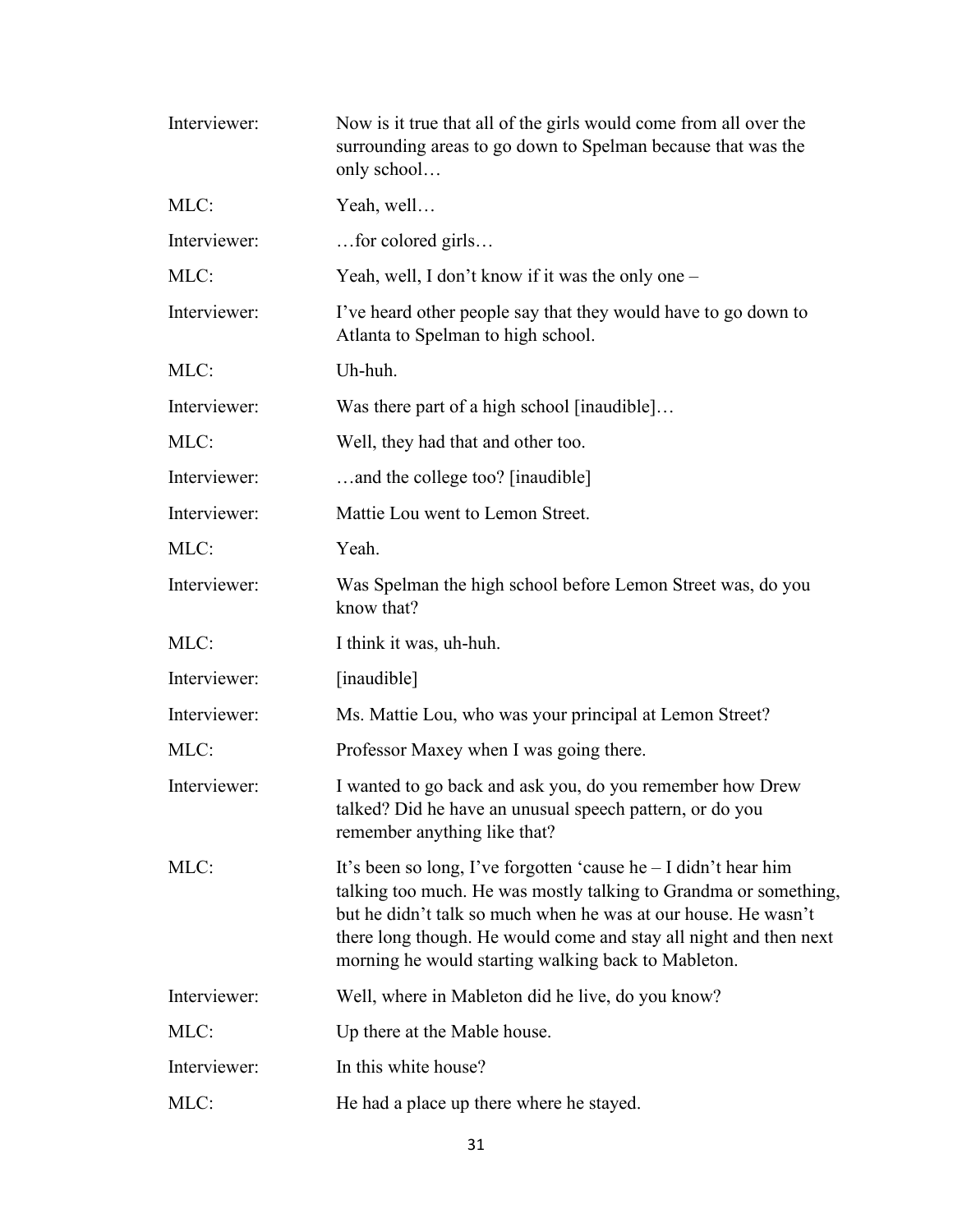| Interviewer: | Was it in the same white house that Ike and Emma lived in, or was<br>it another one?                                                                                                                                                                                                                                                                                                                                                                                                                                                                                                                                                                                                                                                            |
|--------------|-------------------------------------------------------------------------------------------------------------------------------------------------------------------------------------------------------------------------------------------------------------------------------------------------------------------------------------------------------------------------------------------------------------------------------------------------------------------------------------------------------------------------------------------------------------------------------------------------------------------------------------------------------------------------------------------------------------------------------------------------|
| MLC:         | Yeah well, I know he stayed out there somewhere, so I know he<br>had a place or something out there. 'Cause Drew, and they were<br>crazy about Drew, too. Nobody better not bother Drew. [inaudible]<br>And you know they had a son [inaudible] lived in Atlanta and they<br>went over to eat there and they carried Drew on over there. And<br>they ate dinner, and Drew got through eating dinner and told them<br>he wanted to go to the outhouse. And see in Atlanta then, now see,<br>they had bathrooms. They carried Drew in there to the bathroom,<br>he looked at that, Drew told them, I ain't going to do nothing to<br>that pretty white thing. They had to bring Drew back to Mableton<br>so he could go to the outhouse. [laughs] |
| Interviewer: | Ms. Mattie Lou, either when we started or before we started, you<br>were saying that the small house by the home [inaudible] down<br>there that used to be a Maple home was built for Drew and Ike?                                                                                                                                                                                                                                                                                                                                                                                                                                                                                                                                             |
| MLC:         | Well, it was built for Ike and -                                                                                                                                                                                                                                                                                                                                                                                                                                                                                                                                                                                                                                                                                                                |
| Interviewer: | And Emma?                                                                                                                                                                                                                                                                                                                                                                                                                                                                                                                                                                                                                                                                                                                                       |
| MLC:         | Cousin Emma, uh-huh.                                                                                                                                                                                                                                                                                                                                                                                                                                                                                                                                                                                                                                                                                                                            |
| Interviewer: | Okay.                                                                                                                                                                                                                                                                                                                                                                                                                                                                                                                                                                                                                                                                                                                                           |
| MLC:         | Now I don't know exactly where he stayed but it was - He was<br>there somewhere. I don't know where he had a [inaudible] place or<br>room or what out there but I know he was there. But I do know<br>Cousin Emma's 'cause I went to their house. Cousin Emma and<br>Cousin Ike. So, I don't know. Drew was there somewhere.                                                                                                                                                                                                                                                                                                                                                                                                                    |
| Interviewer: | Do you know anything about Ike and Drew's family?                                                                                                                                                                                                                                                                                                                                                                                                                                                                                                                                                                                                                                                                                               |
| MLC:         | Huh?                                                                                                                                                                                                                                                                                                                                                                                                                                                                                                                                                                                                                                                                                                                                            |
| Interviewer: | Mother?                                                                                                                                                                                                                                                                                                                                                                                                                                                                                                                                                                                                                                                                                                                                         |
| MLC:         | Ike?                                                                                                                                                                                                                                                                                                                                                                                                                                                                                                                                                                                                                                                                                                                                            |
| Interviewer: | Do you know anything about Ike Mathis' mother or his family?                                                                                                                                                                                                                                                                                                                                                                                                                                                                                                                                                                                                                                                                                    |
| MLC:         | No, I don't know anything about them. Lived too far back. (laughs)                                                                                                                                                                                                                                                                                                                                                                                                                                                                                                                                                                                                                                                                              |
| Interviewer: | You're not that old                                                                                                                                                                                                                                                                                                                                                                                                                                                                                                                                                                                                                                                                                                                             |
| MLC:         | Almost 100 years old but that's past 100.                                                                                                                                                                                                                                                                                                                                                                                                                                                                                                                                                                                                                                                                                                       |
| Interviewer: | Did most of your family migrate from here, in this area?                                                                                                                                                                                                                                                                                                                                                                                                                                                                                                                                                                                                                                                                                        |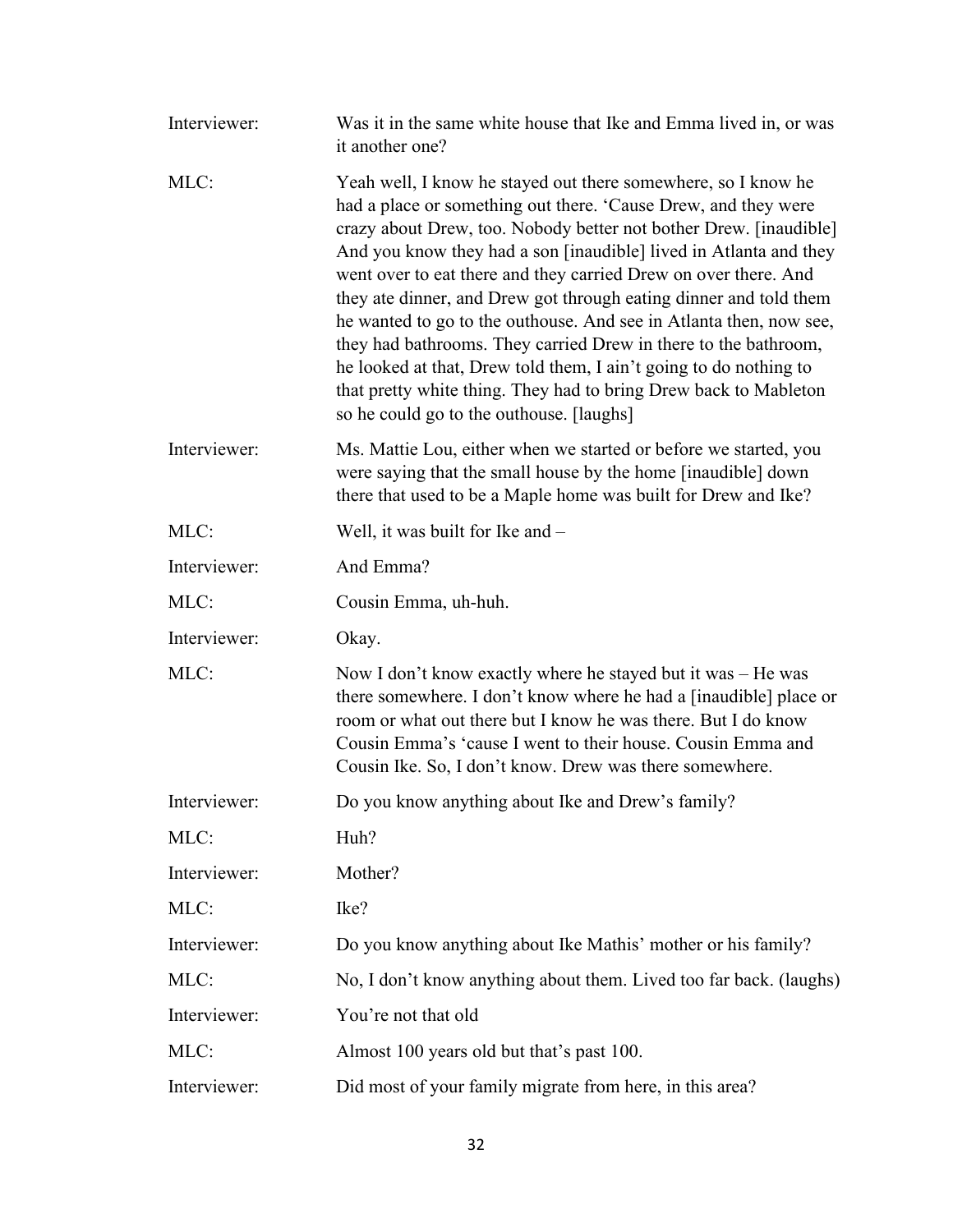| MLC:          | Well, as far as I know, they've been here all the time.                                                                                                                                                                                                                                                                                                                                                                                                                                                                                                                                                                                                                                                                                                                                                                                                                                                                                                            |
|---------------|--------------------------------------------------------------------------------------------------------------------------------------------------------------------------------------------------------------------------------------------------------------------------------------------------------------------------------------------------------------------------------------------------------------------------------------------------------------------------------------------------------------------------------------------------------------------------------------------------------------------------------------------------------------------------------------------------------------------------------------------------------------------------------------------------------------------------------------------------------------------------------------------------------------------------------------------------------------------|
| Interviewer:  | [inaudible] Could you give me some idea of what the visits were<br>like when you went to visit Aunt Emma?                                                                                                                                                                                                                                                                                                                                                                                                                                                                                                                                                                                                                                                                                                                                                                                                                                                          |
| MLC:          | When they'd visit?                                                                                                                                                                                                                                                                                                                                                                                                                                                                                                                                                                                                                                                                                                                                                                                                                                                                                                                                                 |
| Interviewer:  | When you went to visit Aunt Emma? Could you tell me $-$                                                                                                                                                                                                                                                                                                                                                                                                                                                                                                                                                                                                                                                                                                                                                                                                                                                                                                            |
| MLC:          | Well, see, when I'd go to visit was my grandmother, well she had<br>me in a wagon, and we'd go visit, and so we, me and my brother,<br>we'd probably just be outside, something like that. And see, the old<br>folks'd visit. Long time ago, you see, when old people, they'd go $-$<br>children, they'd be outside playing, you know, they didn't stay in<br>there looking in your mouth like these young folks do. (laughs) I<br>know lately some people, somebody goes to see them, if the<br>children are out playing they quit playing to go in there and<br>whatever the folks are saying sometimes they tell them that ain't<br>right. It's not like that. But we was so glad to get out to play.<br>Because my grandmama made me do something all the time,<br>wasn't nothing but picking up chips. She said idle hands was the<br>devil's workshop. And so, I was so glad when somebody come so I<br>could go out and play. Because I didn't get to play. |
| Interviewer:  | What did Ike and Emma's house look like then, when you used to<br>visit there?                                                                                                                                                                                                                                                                                                                                                                                                                                                                                                                                                                                                                                                                                                                                                                                                                                                                                     |
| MLC:          | Huh?                                                                                                                                                                                                                                                                                                                                                                                                                                                                                                                                                                                                                                                                                                                                                                                                                                                                                                                                                               |
| Interviewer:  | What did Ike and Emma's house look like when you used to visit<br>Mableton. Can you describe what it looked like for us?                                                                                                                                                                                                                                                                                                                                                                                                                                                                                                                                                                                                                                                                                                                                                                                                                                           |
| MLC:          | No, child, I was so little and so glad to be outside, I don't know<br>how it looked. But all I know, grandma would take us there, but we<br>were so glad, we'd be out there in the yard, me and my brother. So,<br>I don't know how it looked.                                                                                                                                                                                                                                                                                                                                                                                                                                                                                                                                                                                                                                                                                                                     |
| Interviewer:  | So, you're saying you would be out in this yard?                                                                                                                                                                                                                                                                                                                                                                                                                                                                                                                                                                                                                                                                                                                                                                                                                                                                                                                   |
| MLC:          | No, I'd be at their house, I'd be out there.                                                                                                                                                                                                                                                                                                                                                                                                                                                                                                                                                                                                                                                                                                                                                                                                                                                                                                                       |
| Interviewers: | [inaudible]                                                                                                                                                                                                                                                                                                                                                                                                                                                                                                                                                                                                                                                                                                                                                                                                                                                                                                                                                        |
| MLC:          | I think about them every time I pass that house.                                                                                                                                                                                                                                                                                                                                                                                                                                                                                                                                                                                                                                                                                                                                                                                                                                                                                                                   |
| Interviewer:  | Do you know how old that house is?                                                                                                                                                                                                                                                                                                                                                                                                                                                                                                                                                                                                                                                                                                                                                                                                                                                                                                                                 |
| MLC:          | No, but it's been here a long time. It'll last when these houses<br>they've built now are gone. See they built the houses then when<br>they had good lumber and all like that.                                                                                                                                                                                                                                                                                                                                                                                                                                                                                                                                                                                                                                                                                                                                                                                     |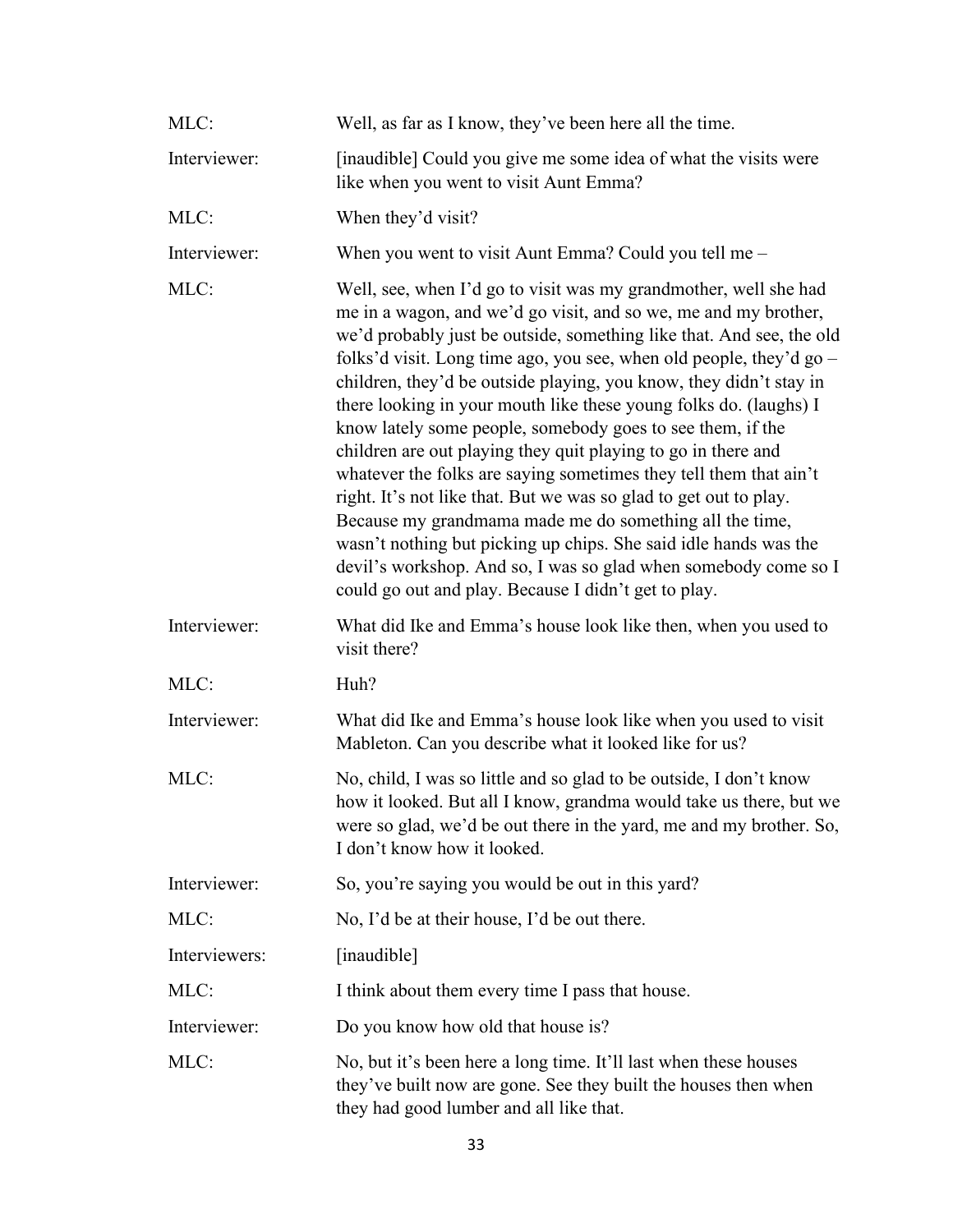| Interviewer: | That house for Ike and Emma, was that built the same time that<br>house was built, do you think?                                                                      |
|--------------|-----------------------------------------------------------------------------------------------------------------------------------------------------------------------|
| MLC:         | No, see, that white house, see they built Cousin Emma's house<br>later from the [inaudible], you see.                                                                 |
| Interviewer: | Do you remember when it was built?                                                                                                                                    |
| MLC:         | No, I sure don't.                                                                                                                                                     |
| Interviewer: | It was before your time.                                                                                                                                              |
| MLC:         | It was there when I hear anything, because that house been there a<br>long time. Because I done heard it [inaudible] a lot of times and<br>that house was there then. |
| Interviewer: | What do you think Ike did?                                                                                                                                            |
| MLC:         | Huh?                                                                                                                                                                  |
| Interviewer: | What did Ike do for a living?                                                                                                                                         |
| MLC:         | I don't remember. I guess he was old, and I don't remember him<br>doing anything. I don't know whether he did anything or not.                                        |
| Interviewer: | Did he work on the farm at all?                                                                                                                                       |
| MLC:         | I really don't know. All I know is just when grandma would come<br>by there sometime and she'd stop and see Cousin Emma. I don't<br>know what was happening.          |
| Interviewer: | Do you know whether Cousin Emma worked at the house there<br>[inaudible]?                                                                                             |
| MLC:         | Huh?                                                                                                                                                                  |
| Interviewer: | Did she work at the Mable House, Cousin Emma?                                                                                                                         |
| MLC:         | Cousin Emma was kind of old, I don't know whether she was able<br>to work or not, I don't know. She might have. I don't know<br>whether she did or not.               |
| Interviewer: | So, when you knew them they were quite old?                                                                                                                           |
| MLC:         | Hmm?                                                                                                                                                                  |
| Interviewer: | They were quite old?                                                                                                                                                  |
| MLC:         | Yeah, they were old.                                                                                                                                                  |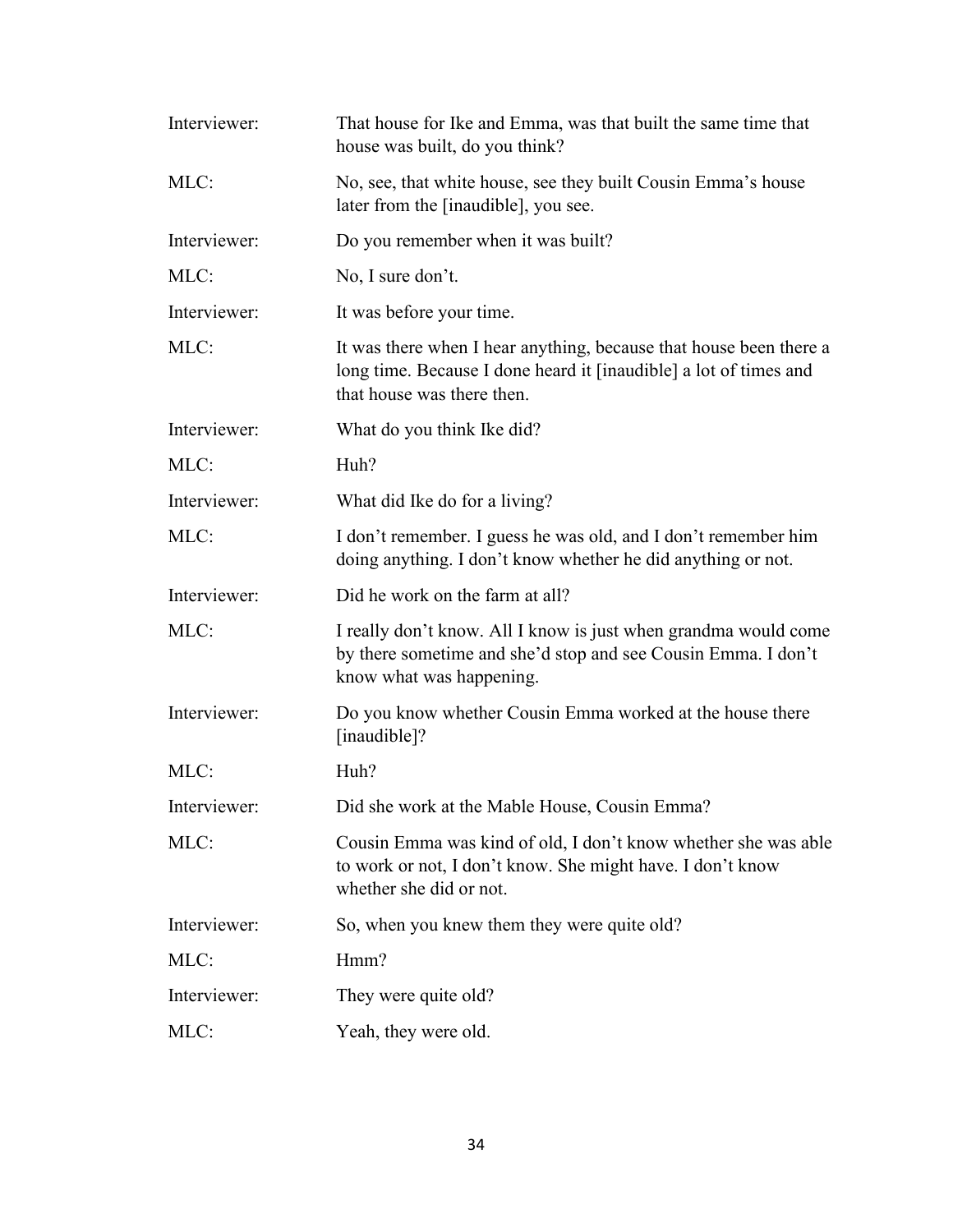| Interviewer: | Okay. [crosstalk] We've had you going for a long time, I know you<br>must be tired. Ms. Mattie Lou I cannot tell you how interesting this<br>is.                                                                                                                                                     |
|--------------|------------------------------------------------------------------------------------------------------------------------------------------------------------------------------------------------------------------------------------------------------------------------------------------------------|
| MLC:         | Well!                                                                                                                                                                                                                                                                                                |
| Interviewer: | It is just fascinating.                                                                                                                                                                                                                                                                              |
| MLC:         | Well, I'm glad.                                                                                                                                                                                                                                                                                      |
| Interviewer: | Mary and [inaudible] and I are going to try to work on some school<br>stories and some things like that. I hope you'll let us work with you<br>and maybe be the producer some of this if that's all right. If you<br>don't mind coming back again sometime or something, would that<br>be all right? |
| MLC:         | Okay.                                                                                                                                                                                                                                                                                                |
| Interviewer: | All right. I really would love to get to know you better.                                                                                                                                                                                                                                            |
| MLC:         | Okay.                                                                                                                                                                                                                                                                                                |
| Interviewer: | Well, we thank you from the bottom of our hearts.                                                                                                                                                                                                                                                    |
| MLC:         | Well, you're welcome.                                                                                                                                                                                                                                                                                |
| Interviewer: | Can we get you anything?                                                                                                                                                                                                                                                                             |
| MLC:         | No thank you.                                                                                                                                                                                                                                                                                        |
| [inaudible]  |                                                                                                                                                                                                                                                                                                      |
| MLC:         | You're welcome.                                                                                                                                                                                                                                                                                      |
| [inaudible]  |                                                                                                                                                                                                                                                                                                      |
| MLC:         | No, I don't want to go to the bathroom. We used to go off on trips<br>with the senior center, and the center manager would say, "Okay,"<br>we'd stop somewhere way up the road, she'd say "Tee-tee time!"<br>She'd say, "Oh but Mattie, she's stingy with hers, she carries hers<br>home."           |
| Interviewer: | So, you've always been like that.                                                                                                                                                                                                                                                                    |
| MLC:         | Yeah. I hope I stay like that.                                                                                                                                                                                                                                                                       |
| Interviewer: | Goodness, well, you're just looking so good today.                                                                                                                                                                                                                                                   |
| MLC:         | (laughs) Looks don't get me nowhere. (laughs)                                                                                                                                                                                                                                                        |
| Interviewer: | You look like you're feeling real good and you just got a glow.                                                                                                                                                                                                                                      |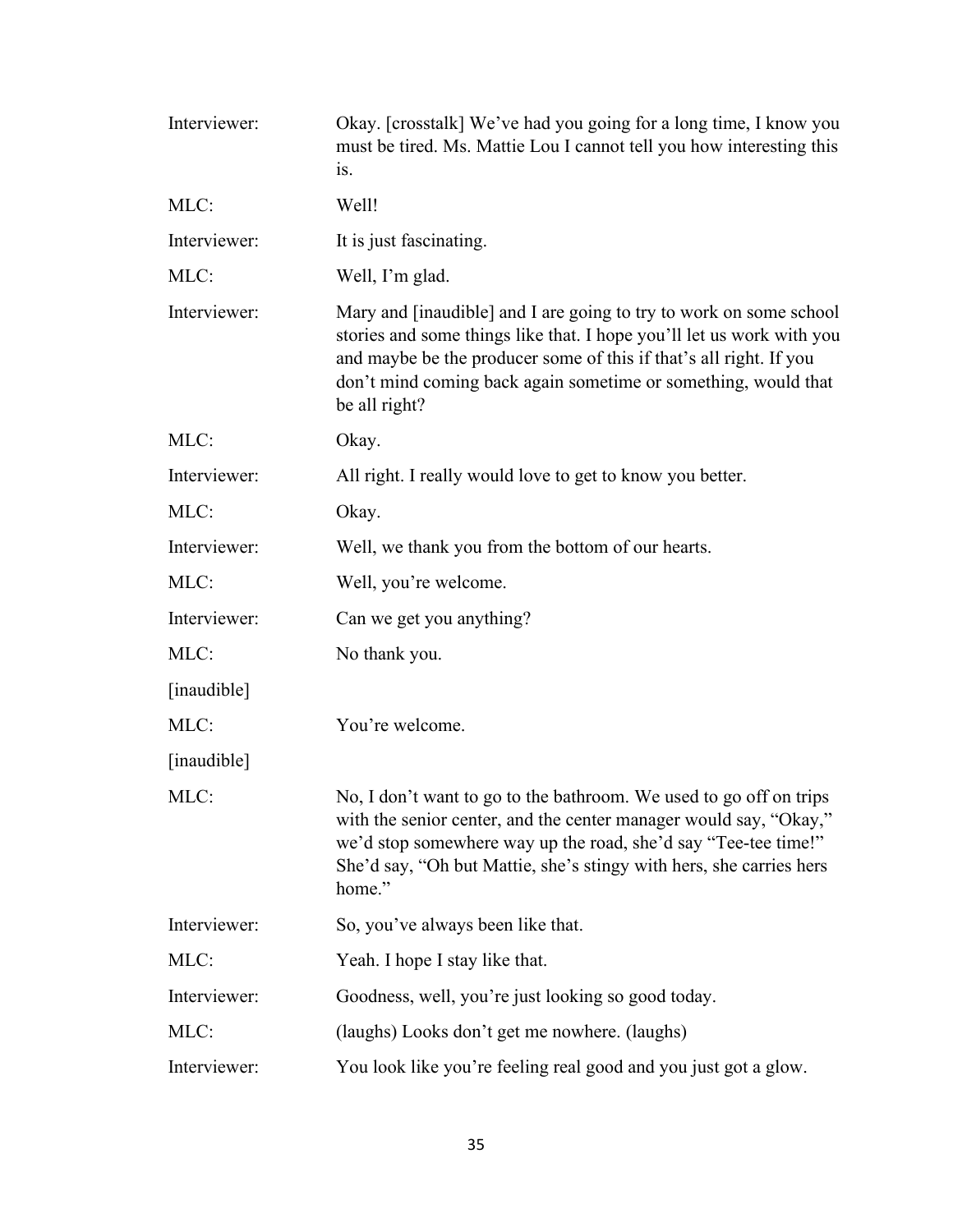| MLC:         | Yeah, well I try not to be down in the dumps like somebody, I try<br>to stay up and go on.                                                                                        |
|--------------|-----------------------------------------------------------------------------------------------------------------------------------------------------------------------------------|
| Interviewer: | Well, I tell you, Bunnie thinks you're just wonderful. Someone has<br>to talk to him, and I'm looking forward to talking to you more.                                             |
| MLC:         | You know he told me he was coming out this week. I don't know<br>what happened.                                                                                                   |
| Interviewer: | I don't know, I asked him if he would.                                                                                                                                            |
| Interviewer: | It was a pleasure to meet you.                                                                                                                                                    |
| MLC:         | Well, pleasure to meet you all.                                                                                                                                                   |
| Interviewer: | Ten potato pies at one time?                                                                                                                                                      |
| MLC:         | Huh?                                                                                                                                                                              |
| Interviewer: | Ten potato pies at one time, you made? Ten?                                                                                                                                       |
| MLC:         | Oh yeah.                                                                                                                                                                          |
| Interviewer: | Ten?                                                                                                                                                                              |
| MLC:         | Yeah, child.                                                                                                                                                                      |
| Interviewer: | Lord have mercy. I [inaudible] how'd you do that. You said you<br>have a high chair. What, you mean you sat on a high stool?                                                      |
| MLC:         | Yeah [audio interrupted] and I made potato salad, made potato<br>pies, I made a cake. And all that chicken and dressing. I say I'm<br>not going to try to do that no more though. |
| Interviewer: | [inaudible] I bet you will!                                                                                                                                                       |
| MLC:         | No, with my leg's like it is, and then I had to get somebody to put<br>it in the car and so, I ain't going to worry with that.                                                    |
| Interviewer: | But you're still going to do your ten potato pies?                                                                                                                                |
| MLC:         | Well, when they get ready, I always do that.                                                                                                                                      |
| Interviewer: | Sweet potato pies?                                                                                                                                                                |
| MLC:         | Uh-huh, yeah.                                                                                                                                                                     |
| Interviewer: | Boy I bet they're good. Do you ever make pies out of rhubarb?                                                                                                                     |
| MLC:         | No, I don't. I just don't care for rhubarb.                                                                                                                                       |
| Interviewer: | Not many people do but I've had one or two really good –                                                                                                                          |
| MLC:         | Sure enough.                                                                                                                                                                      |